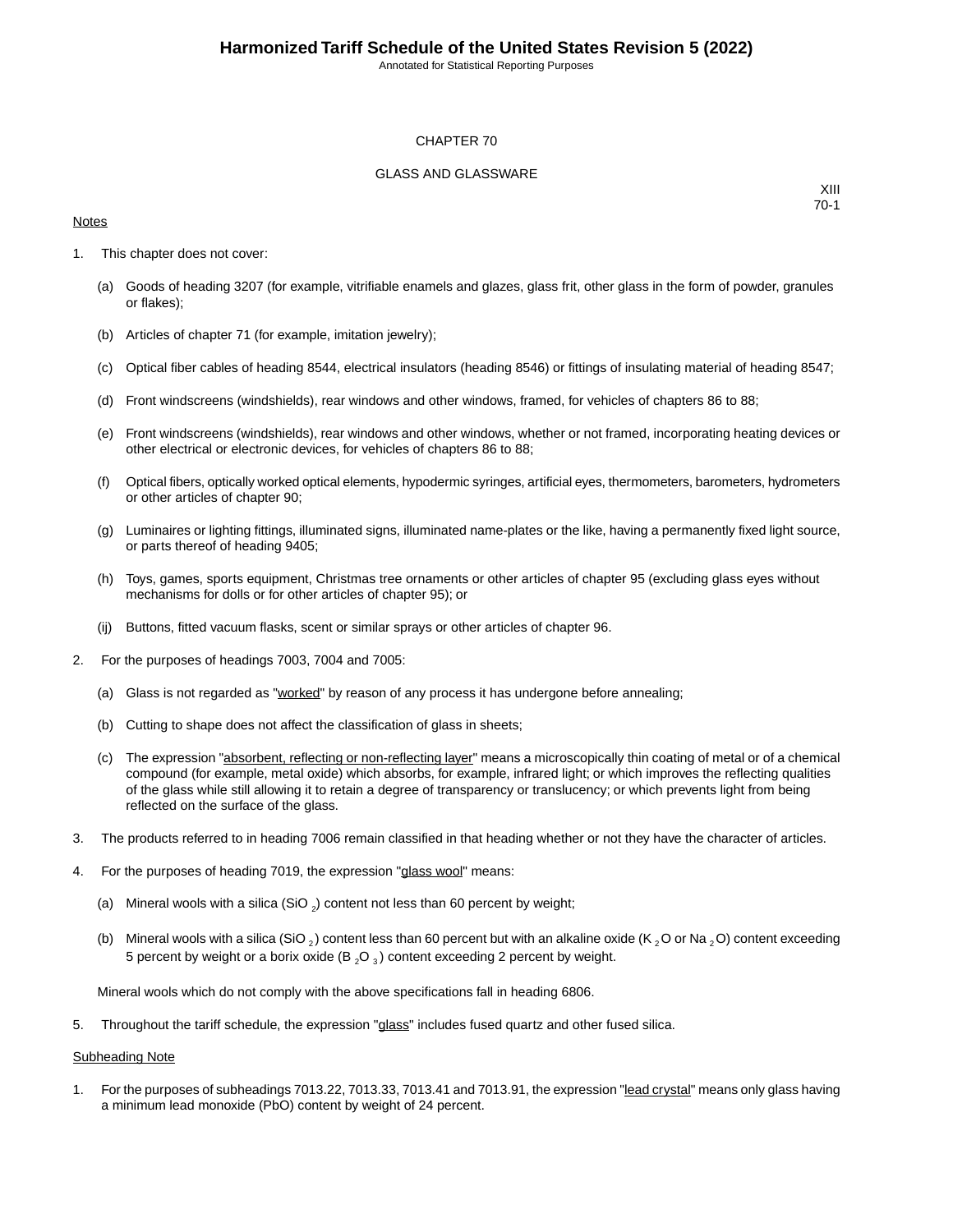Annotated for Statistical Reporting Purposes

Additional U.S. Notes XIII 70-2

- 1. For the purposes of this chapter, the term "fused quartz or other fused silica" means glass containing more than 95 percent silica by weight.
- 2. For the purposes of headings 7003 through 7005, the expression "colored throughout the mass" refers to glass that has a transmittance of normally incident light of less than 66 percent at one or more wavelengths from 400 to 700 millimicrons, inclusive, or a transmittance of less than 80 percent at one or more wavelengths from 525 to 575 millimicrons, inclusive, for glass 6 mm in thickness, or of the equivalent transmittances for any other thickness, provided that, in determining such light transmittances, the effect of surface irregularities or configurations, or of other surface treatment (except flashing applied prior to solidification) and the effect of wire netting within the glass, shall be eliminated.
- 3. For the purposes of headings 7003 and 7004, glass of the same size and thickness imported in any shipment in quantities over 4.6  $m^2$  shall be denied entry unless it is--
	- (a) Packed in units containing, as nearly as the particular size permits, 4.6  $m^2$ , or multiples thereof; or
	- (b) Packed in units containing multiples of the number of sheets of the same size and thickness which would be contained in a unit if packed to contain, as nearly as such size permits, 4.6 or 9.3  $m^2$ ; or
	- (c) Otherwise packed in a manner which conforms to the packing practices of the domestic glass industry as determined and published from time to time by the Secretary of the Treasury.
- 4. For the purposes of heading 7005, the expression "polished," as used with reference to glass, refers to glass one or both of the surfaces of which have been made smooth and glossy, in whole or in part, by abrasive or chemical means or by floating the glass over molten metal.
- 5. For the purposes of subheading 7018.10.20, the term "imitation precious or semiprecious stones" means glass made into shapes suitable for use in jewelry or for other ornamental purposes in a manner similar to natural gemstones, whether or not in imitation thereof, but does not include natural gemstones, synthetic gemstones, reconstructed natural gemstones or imitation pearls.

#### Statistical Notes

- 1. For the purposes of headings 7003 and 7004, in determining the surface area of cast or rolled glass having irregular surfaces (such as corrugated glass), superficial area shall be used.
- 2. For the purposes of statistical reporting numbers 7009.91.5091 and 7009.92.5091, "over-the-door mirrors" means mirrors designed to be affixed to a door or hung from the top of a door by means of hooks which are either attached to or packaged with such mirrors at the time of importation. Brackets or other hardware may also be attached to these mirrors or included in the packaging.

#### Compiler's Note

The provisions of subchapter II of chapter 99 (Miscellaneous Tariff Bills or MTBs), the provisions of the Generalized System of Preferences (GSP) found in General Note 4 and most product exclusions from the additional tariffs on products of China in subchapter III of chapter 99 expired on December 31, 2020. However, no endnotes or footnotes relating to these provisions have been deleted as of the issue date of this edition.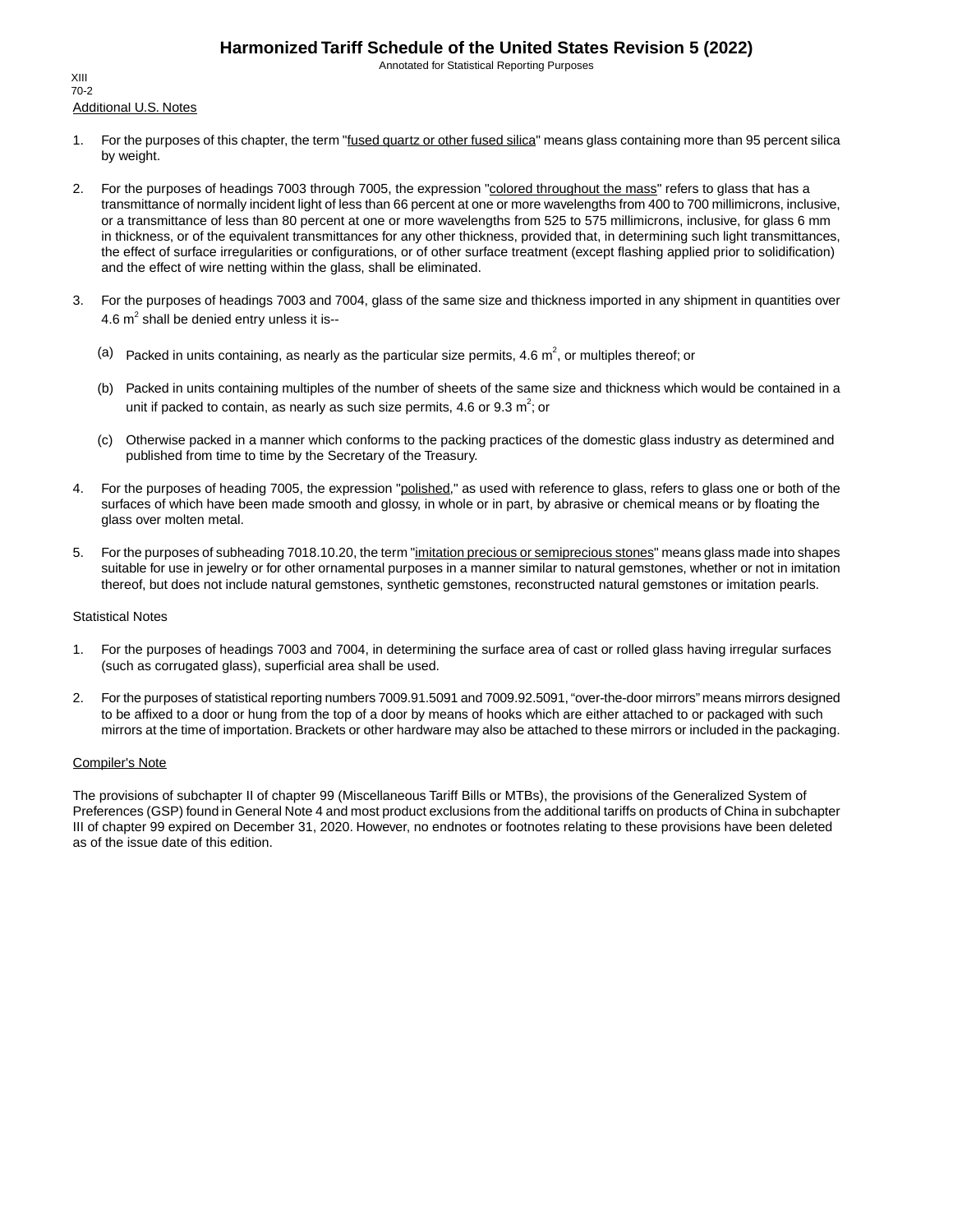Annotated for Statistical Reporting Purposes

| Heading/                 | Stat.       |                                                                                                                                                                            | Unit           |         | Rates of Duty                                                                     |     |
|--------------------------|-------------|----------------------------------------------------------------------------------------------------------------------------------------------------------------------------|----------------|---------|-----------------------------------------------------------------------------------|-----|
| Subheading               | Suf-<br>fix | <b>Article Description</b>                                                                                                                                                 | of<br>Quantity | General | $\mathbf{1}$<br>Special                                                           | 2   |
| 7001.00                  |             | Cullet and other waste and scrap of glass, excluding glass<br>from cathode-ray tubes or other activated glass of heading<br>8549; glass in the mass:<br>Glass in the mass: |                |         |                                                                                   |     |
| 7001.00.10 00            |             |                                                                                                                                                                            |                |         |                                                                                   | 30% |
| 7001.00.20 00            |             |                                                                                                                                                                            |                |         | Free (A, AU, BH, CL, 50%<br>CO, D, E, IL, JO,<br>KR, MA, OM, P,<br>PA, PE, S, SG) |     |
| 7001.00.51               | 00          |                                                                                                                                                                            |                |         |                                                                                   | 10% |
| 7002<br>7002.10          |             | Glass in balls (other than microspheres of heading 7018), rods<br>or tubes, unworked:<br>Balls:                                                                            |                |         |                                                                                   |     |
| 7002.10.10               | 00          |                                                                                                                                                                            |                |         | Free (A+, AU, BH,<br>CL, CO, D, E, IL,<br>JO, KR, MA, OM,<br>P, PA, PE, S, SG)    | 60% |
| 7002.10.20 00<br>7002.20 |             | Rods:                                                                                                                                                                      |                |         |                                                                                   | 55% |
| 7002.20.10 00            |             |                                                                                                                                                                            |                |         |                                                                                   | 40% |
| 7002.20.50 00            |             |                                                                                                                                                                            |                |         | Free (A, AU, BH, CL, 65%<br>CO, D, E, IL, JO,<br>KR, MA, OM, P,<br>PA, PE, S, SG) |     |
| 7002.31.00 00            |             | Tubes:                                                                                                                                                                     |                |         |                                                                                   | 40% |
| 7002.32.00 00            |             | Of other glass having a linear coefficient of expansion<br>not exceeding $5 \times 10^{-6}$ per Kelvin within a temperature                                                |                |         |                                                                                   |     |
|                          |             |                                                                                                                                                                            |                |         | Free (A, AU, BH, CL, 65%<br>CO, D, E, IL, JO,<br>KR, MA, OM, P,<br>PA, PE, S, SG) |     |
| 7002.39.00               |             |                                                                                                                                                                            |                |         | Free (A*, AU, BH,<br>CL, CO, D, E, IL,<br>JO, KR, MA, OM,<br>P, PA, PE, S, SG)    | 65% |
|                          | 10          |                                                                                                                                                                            |                |         |                                                                                   |     |
|                          | 90          |                                                                                                                                                                            | kg             |         |                                                                                   |     |
|                          |             |                                                                                                                                                                            |                |         |                                                                                   |     |
|                          |             |                                                                                                                                                                            |                |         |                                                                                   |     |
|                          |             |                                                                                                                                                                            |                |         |                                                                                   |     |
|                          |             |                                                                                                                                                                            |                |         |                                                                                   |     |
|                          |             |                                                                                                                                                                            |                |         |                                                                                   |     |
|                          |             |                                                                                                                                                                            |                |         |                                                                                   |     |
|                          |             |                                                                                                                                                                            |                |         |                                                                                   |     |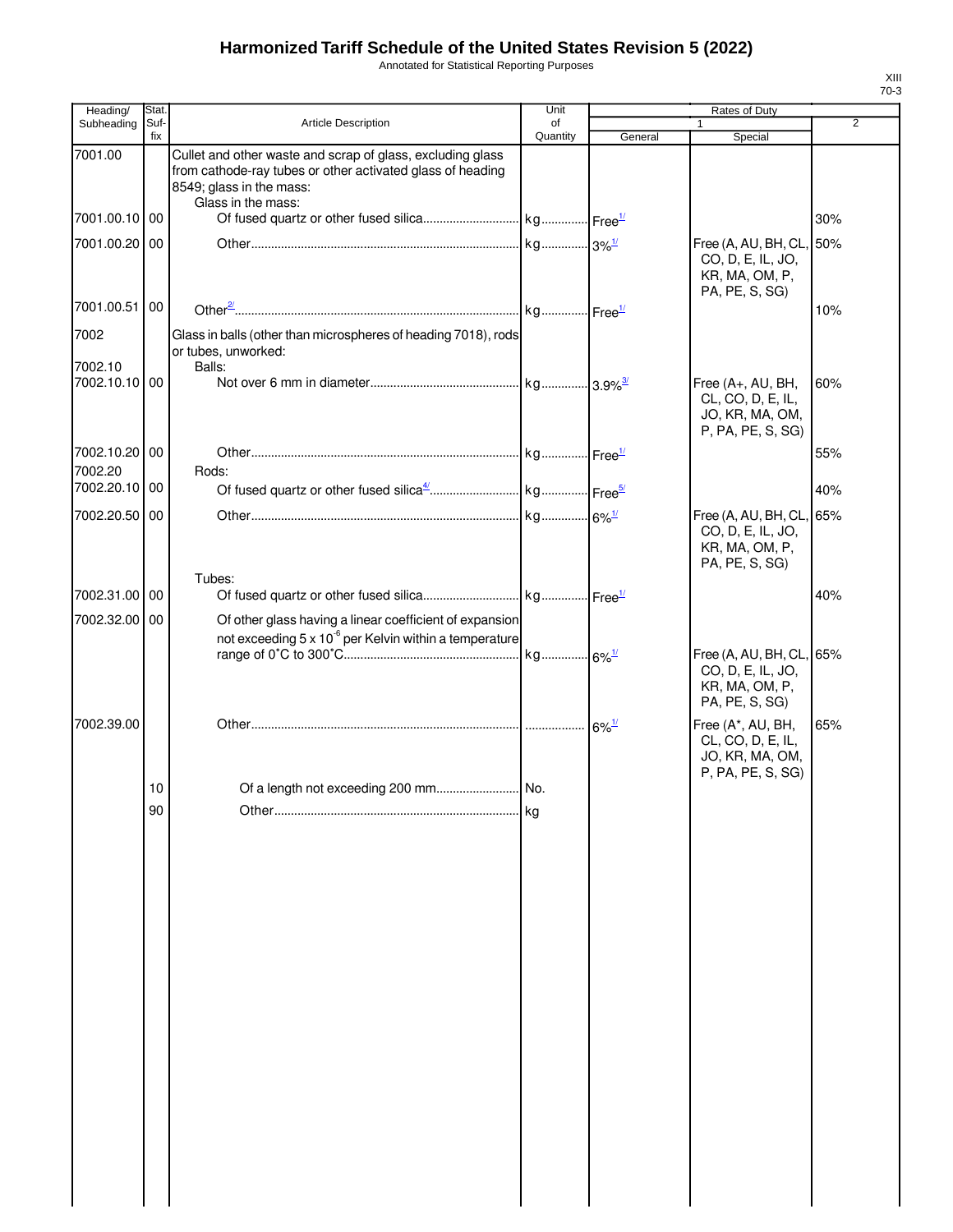Annotated for Statistical Reporting Purposes

| Heading/              | Stat.       |                                                                                                                                                                                                                                                                                           | Unit                 |                        | Rates of Duty                                                                        |                       |
|-----------------------|-------------|-------------------------------------------------------------------------------------------------------------------------------------------------------------------------------------------------------------------------------------------------------------------------------------------|----------------------|------------------------|--------------------------------------------------------------------------------------|-----------------------|
| Subheading            | Suf-<br>fix | <b>Article Description</b>                                                                                                                                                                                                                                                                | of<br>Quantity       | General                | $\mathbf{1}$<br>Special                                                              | $\overline{2}$        |
| 7003<br>7003.12.00 00 |             | Cast glass and rolled glass, in sheets or profiles, whether or<br>not having an absorbent, reflecting or non-reflecting layer, but<br>not otherwise worked:<br>Nonwired sheets:<br>Colored throughout the mass (body tinted), opacified,<br>flashed or having an absorbent, reflecting or |                      |                        |                                                                                      |                       |
|                       |             |                                                                                                                                                                                                                                                                                           | $m2$                 | $1.4\%$ <sup>1/</sup>  | Free $(A, AU, B, BH,$<br>CL, CO, D, E, IL,<br>JO, KR, MA, OM,<br>P, PA, PE, S, SG)   | 12%                   |
| 7003.19.00 00         |             |                                                                                                                                                                                                                                                                                           | $m2$                 | $.1.3\%$ <sup>1/</sup> | Free (A, AU, B, BH,<br>CL, CO, D, E, IL,<br>JO, KR, MA, OM,<br>P, PA, PE, S, SG)     | 21%                   |
| 7003.20.00 00         |             |                                                                                                                                                                                                                                                                                           |                      |                        | Free (A, AU, B, BH,<br>CL, CO, D, E, IL,<br>JO, KR, MA, OM,<br>P, PA, PE, S, SG)     | 21%                   |
| 7003.30.00 00         |             |                                                                                                                                                                                                                                                                                           |                      |                        | Free (A, AU, B, BH,<br>CL, CO, D, E, IL,<br>JO, KR, MA, OM,<br>P, PA, PE, S, SG)     | 60%                   |
| 7004<br>7004.20       |             | Drawn glass and blown glass, in sheets, whether or not having<br>an absorbent, reflecting or non-reflecting layer, but not<br>otherwise worked:<br>Glass, colored throughout the mass (body tinted),                                                                                      |                      |                        |                                                                                      |                       |
| 7004.20.10 00         |             | opacified, flashed or having an absorbent, reflecting or<br>non-reflecting layer:<br>Having an absorbent, reflecting or non-reflecting                                                                                                                                                    |                      |                        |                                                                                      |                       |
| 7004.20.20            |             | Other:                                                                                                                                                                                                                                                                                    | $m2$                 | Free <sup>1/</sup>     | Free (A, AU, BH, CL,                                                                 | 60%<br>$6.2¢/kg + 5%$ |
|                       |             |                                                                                                                                                                                                                                                                                           |                      |                        | CO, D, E, IL, JO,<br>KR, MA, OM, P,<br>PA, PE, S, SG)                                |                       |
|                       | 10<br>20    | Measuring less than 5 mm in thickness m <sup>2</sup><br>Measuring 5 mm and over in thickness                                                                                                                                                                                              | kg<br>m <sup>2</sup> |                        |                                                                                      |                       |
| 7004.20.50 00         |             | Other                                                                                                                                                                                                                                                                                     | $\frac{kg}{m^2}$     | $7.2\%$ <sup>1/</sup>  | Free (A, AU, B, BH, 60%<br>CL, CO, D, E, IL,<br>JO, KR, MA, OM,<br>P, PA, PE, S, SG) |                       |
|                       |             |                                                                                                                                                                                                                                                                                           |                      |                        |                                                                                      |                       |
|                       |             |                                                                                                                                                                                                                                                                                           |                      |                        |                                                                                      |                       |
|                       |             |                                                                                                                                                                                                                                                                                           |                      |                        |                                                                                      |                       |
|                       |             |                                                                                                                                                                                                                                                                                           |                      |                        |                                                                                      |                       |
|                       |             |                                                                                                                                                                                                                                                                                           |                      |                        |                                                                                      |                       |
|                       |             |                                                                                                                                                                                                                                                                                           |                      |                        |                                                                                      |                       |
|                       |             |                                                                                                                                                                                                                                                                                           |                      |                        |                                                                                      |                       |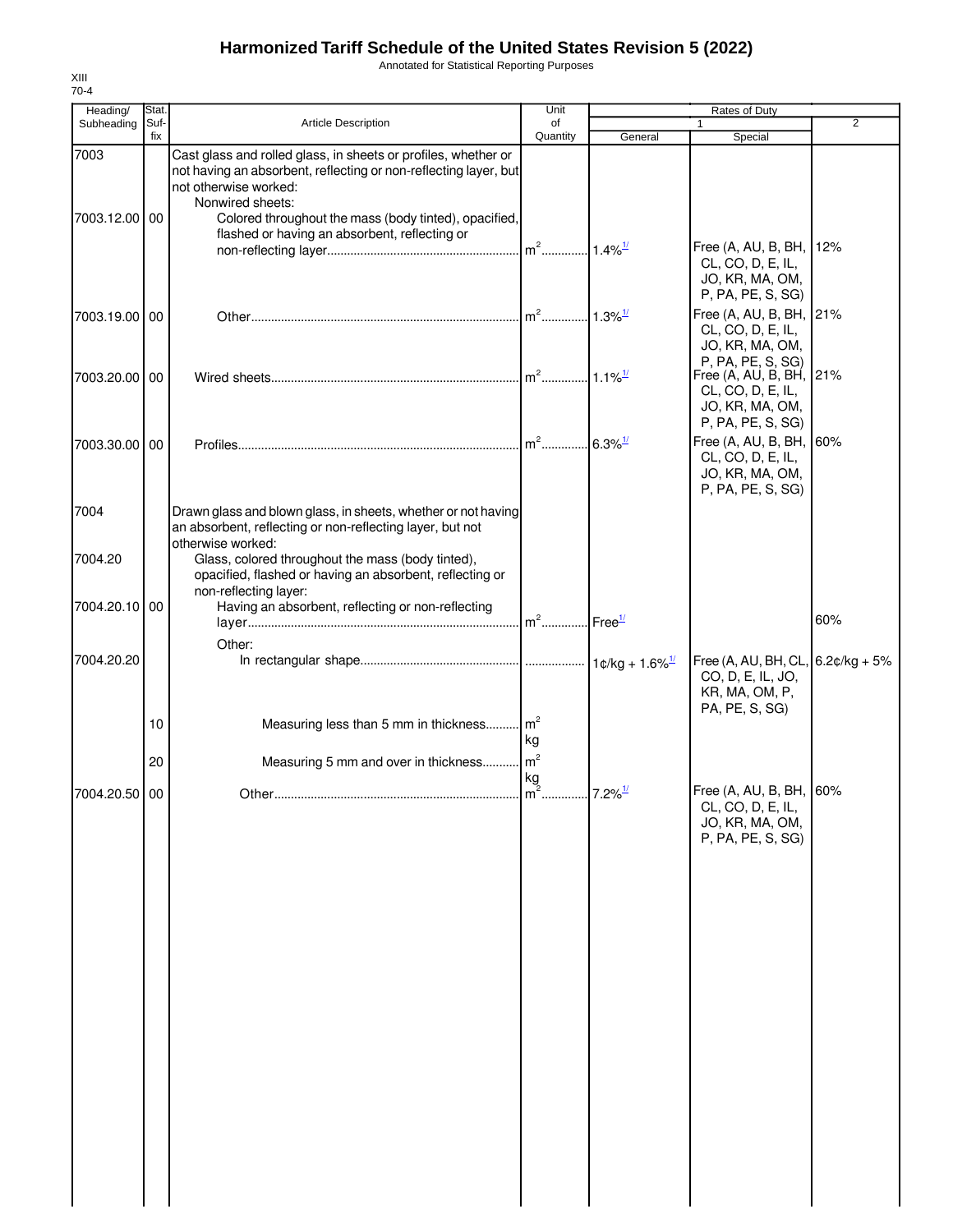Annotated for Statistical Reporting Purposes

| Heading/      | Stat.       |                                                                                                                                                        | Unit                              |                     | Rates of Duty                                                                    |         |
|---------------|-------------|--------------------------------------------------------------------------------------------------------------------------------------------------------|-----------------------------------|---------------------|----------------------------------------------------------------------------------|---------|
| Subheading    | Suf-<br>fix | <b>Article Description</b>                                                                                                                             | of<br>Quantity                    |                     | 1                                                                                | 2       |
| 7004 (con.)   |             | Drawn glass and blown glass, in sheets, whether or not having<br>an absorbent, reflecting or non-reflecting layer, but not<br>otherwise worked: (con.) |                                   | General             | Special                                                                          |         |
| 7004.90       |             | Other glass:<br>In rectangular shape:<br>Measuring not over 1.5 mm in thickness:                                                                       |                                   |                     |                                                                                  |         |
| 7004.90.05 00 |             | Measuring not over 0.26 m <sup>2</sup> in area                                                                                                         | $m^2$<br>kg                       | Free <sup>1/</sup>  |                                                                                  | 3.3¢/kg |
| 7004.90.10 00 |             |                                                                                                                                                        | kg                                | Free <sup>1/</sup>  |                                                                                  | 4.2¢/kg |
| 7004.90.15 00 |             | Measuring over 1.5 but not over 2 mm in thickness:<br>Measuring not over 0.26 m <sup>2</sup> in area                                                   | $\lfloor m^2 \rfloor$<br>kg       | Free <sup>1/</sup>  |                                                                                  | 4.6¢/kg |
| 7004.90.20 00 |             |                                                                                                                                                        | kg                                |                     |                                                                                  | 5.5¢/kg |
| 7004.90.25    |             | Measuring over 2 but not over 3.5 mm in                                                                                                                |                                   |                     | Free (A, AU, BH, CL, 5.3¢/kg                                                     |         |
|               |             |                                                                                                                                                        |                                   |                     | CO, D, E, IL, JO,<br>KR, MA, OM, P,<br>PA, PE, S, SG)                            |         |
|               | 10          |                                                                                                                                                        | kg                                |                     |                                                                                  |         |
|               | 20          | Measuring over 0.26 but not over 0.58 m <sup>2</sup> in                                                                                                | m <sup>2</sup>                    |                     |                                                                                  |         |
|               | 50          | Measuring over 0.58 $m^2$ in area                                                                                                                      | kg<br>m <sup>2</sup><br>kg        |                     |                                                                                  |         |
| 7004.90.30    |             | Measuring over 3.5 mm in thickness:                                                                                                                    |                                   |                     |                                                                                  | 3.3¢/kg |
|               | 10          | Measuring not over 0.26 m <sup>2</sup> in area:<br>Measuring over 3.5 but not over 5 mm                                                                | m <sup>2</sup><br>kg              |                     |                                                                                  |         |
|               | 20          | Measuring over 5 mm in thickness                                                                                                                       | m <sup>2</sup><br>kg              |                     |                                                                                  |         |
|               | 50          | Measuring over 0.26 but not over 0.65 m <sup>2</sup>                                                                                                   | m <sup>2</sup>                    |                     |                                                                                  |         |
| 7004.90.40 00 |             |                                                                                                                                                        | kg<br>$\overline{m}^2$<br>.<br>kg | Free <sup>1/</sup>  |                                                                                  | 5.3¢/kg |
| 7004.90.50 00 |             |                                                                                                                                                        | $m^2$                             | $5\%$ <sup>1/</sup> | Free (A, AU, B, BH,<br>CL, CO, D, E, IL,<br>JO, KR, MA, OM,<br>P, PA, PE, S, SG) | 60%     |
|               |             |                                                                                                                                                        |                                   |                     |                                                                                  |         |
|               |             |                                                                                                                                                        |                                   |                     |                                                                                  |         |
|               |             |                                                                                                                                                        |                                   |                     |                                                                                  |         |
|               |             |                                                                                                                                                        |                                   |                     |                                                                                  |         |
|               |             |                                                                                                                                                        |                                   |                     |                                                                                  |         |
|               |             |                                                                                                                                                        |                                   |                     |                                                                                  |         |
|               |             |                                                                                                                                                        |                                   |                     |                                                                                  |         |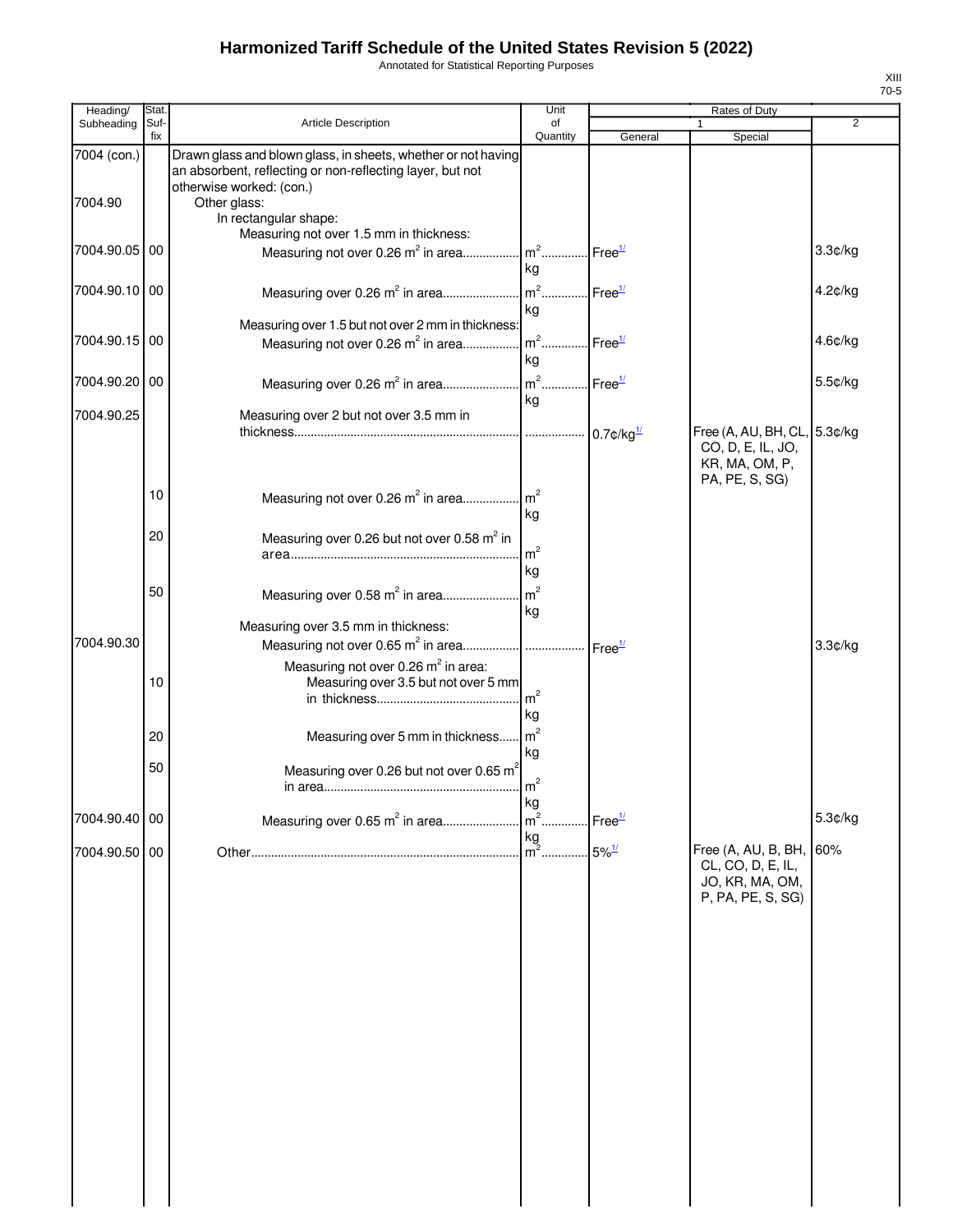Annotated for Statistical Reporting Purposes

| Heading/      | Stat.       |                                                                                                                                  | Unit                         | Rates of Duty         |                                      |                |
|---------------|-------------|----------------------------------------------------------------------------------------------------------------------------------|------------------------------|-----------------------|--------------------------------------|----------------|
| Subheading    | Suf-<br>fix | Article Description                                                                                                              | $_{\mathsf{of}}$<br>Quantity | General               | 1<br>Special                         | $\overline{2}$ |
| 7005          |             | Float glass and surface ground or polished glass, in sheets,<br>whether or not having an absorbent, reflecting or non-reflecting |                              |                       |                                      |                |
| 7005.10       |             | layer, but not otherwise worked:<br>Nonwired glass, having an absorbent, reflecting or                                           |                              |                       |                                      |                |
|               |             | non-reflecting layer:                                                                                                            |                              |                       |                                      |                |
| 7005.10.40 00 |             | Suitable for use in liquid crystal displays, measuring                                                                           |                              |                       |                                      |                |
|               |             | not over 1.2 mm in thickness and not over 0.8 m <sup>2</sup> in                                                                  | $m2$                         | Free <sup>1/</sup>    |                                      | 60%            |
| 7005.10.80 00 |             |                                                                                                                                  | $m2$                         | $4.4\%$ <sup>1/</sup> | Free (A, AU, B, BH, 60%              |                |
|               |             |                                                                                                                                  |                              |                       | CL, CO, D, E, IL,                    |                |
|               |             |                                                                                                                                  |                              |                       | JO, KR, MA, OM,<br>P, PA, PE, S, SG) |                |
|               |             |                                                                                                                                  |                              |                       |                                      |                |
|               |             |                                                                                                                                  |                              |                       |                                      |                |
|               |             |                                                                                                                                  |                              |                       |                                      |                |
|               |             |                                                                                                                                  |                              |                       |                                      |                |
|               |             |                                                                                                                                  |                              |                       |                                      |                |
|               |             |                                                                                                                                  |                              |                       |                                      |                |
|               |             |                                                                                                                                  |                              |                       |                                      |                |
|               |             |                                                                                                                                  |                              |                       |                                      |                |
|               |             |                                                                                                                                  |                              |                       |                                      |                |
|               |             |                                                                                                                                  |                              |                       |                                      |                |
|               |             |                                                                                                                                  |                              |                       |                                      |                |
|               |             |                                                                                                                                  |                              |                       |                                      |                |
|               |             |                                                                                                                                  |                              |                       |                                      |                |
|               |             |                                                                                                                                  |                              |                       |                                      |                |
|               |             |                                                                                                                                  |                              |                       |                                      |                |
|               |             |                                                                                                                                  |                              |                       |                                      |                |
|               |             |                                                                                                                                  |                              |                       |                                      |                |
|               |             |                                                                                                                                  |                              |                       |                                      |                |
|               |             |                                                                                                                                  |                              |                       |                                      |                |
|               |             |                                                                                                                                  |                              |                       |                                      |                |
|               |             |                                                                                                                                  |                              |                       |                                      |                |
|               |             |                                                                                                                                  |                              |                       |                                      |                |
|               |             |                                                                                                                                  |                              |                       |                                      |                |
|               |             |                                                                                                                                  |                              |                       |                                      |                |
|               |             |                                                                                                                                  |                              |                       |                                      |                |
|               |             |                                                                                                                                  |                              |                       |                                      |                |
|               |             |                                                                                                                                  |                              |                       |                                      |                |
|               |             |                                                                                                                                  |                              |                       |                                      |                |
|               |             |                                                                                                                                  |                              |                       |                                      |                |
|               |             |                                                                                                                                  |                              |                       |                                      |                |
|               |             |                                                                                                                                  |                              |                       |                                      |                |
|               |             |                                                                                                                                  |                              |                       |                                      |                |
|               |             |                                                                                                                                  |                              |                       |                                      |                |
|               |             |                                                                                                                                  |                              |                       |                                      |                |
|               |             |                                                                                                                                  |                              |                       |                                      |                |
|               |             |                                                                                                                                  |                              |                       |                                      |                |
|               |             |                                                                                                                                  |                              |                       |                                      |                |
|               |             |                                                                                                                                  |                              |                       |                                      |                |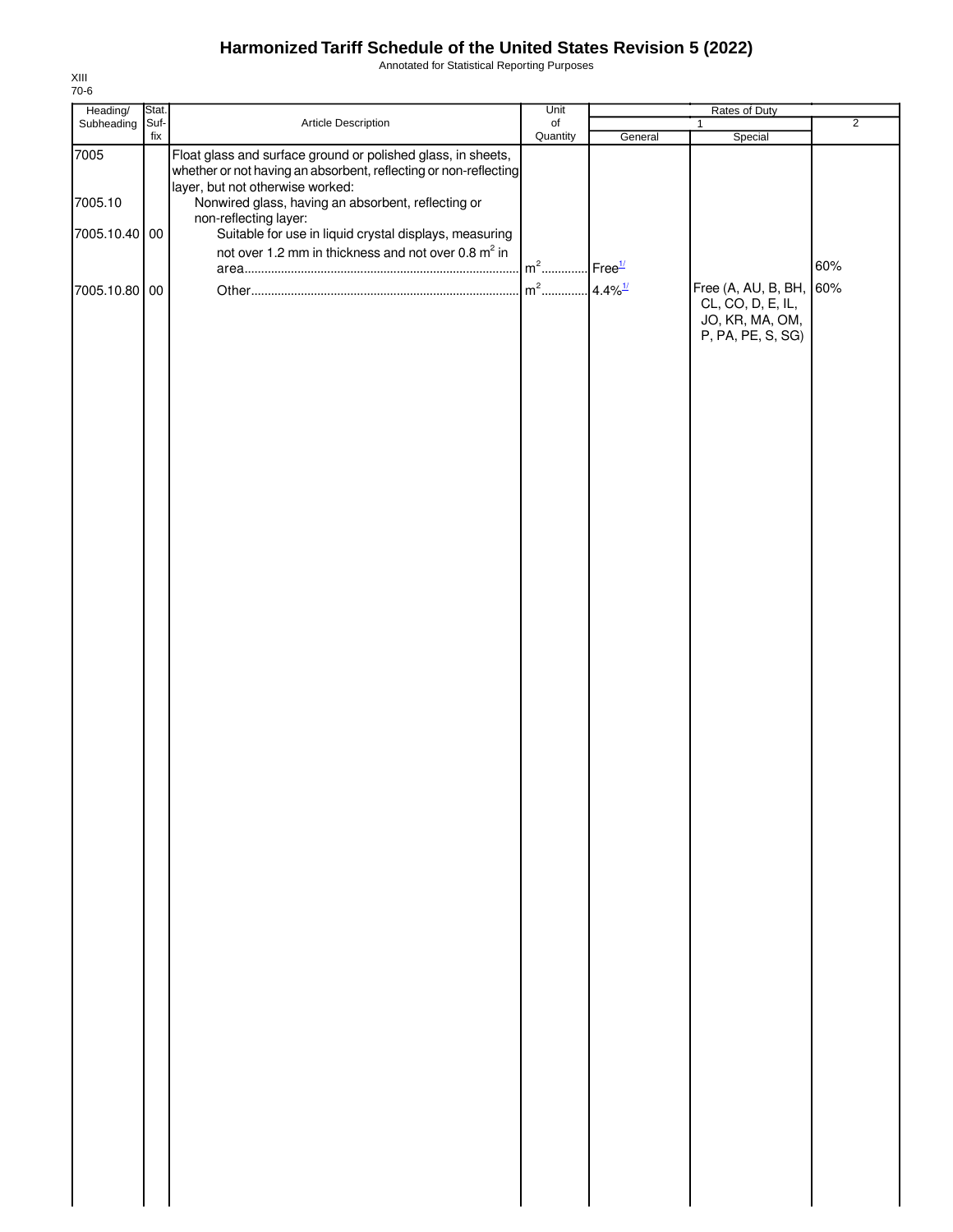Annotated for Statistical Reporting Purposes

| Heading/              | Stat.       |                                                                                                                                                                                                      | Unit           |                       | Rates of Duty                                                                                           |                       |
|-----------------------|-------------|------------------------------------------------------------------------------------------------------------------------------------------------------------------------------------------------------|----------------|-----------------------|---------------------------------------------------------------------------------------------------------|-----------------------|
| Subheading            | Suf-<br>fix | <b>Article Description</b>                                                                                                                                                                           | of<br>Quantity | General               | Special                                                                                                 | $\overline{2}$        |
| 7005 (con.)           |             | Float glass and surface ground or polished glass, in sheets,<br>whether or not having an absorbent, reflecting or non-reflecting<br>layer, but not otherwise worked: (con.)<br>Other nonwired glass: |                |                       |                                                                                                         |                       |
| 7005.21               |             | Colored throughout the mass (body tinted), opacified,<br>flashed or merely surface ground:                                                                                                           |                |                       |                                                                                                         |                       |
| 7005.21.10            |             | Measuring less than 10 mm in thickness  14.5¢/m <sup>2</sup> + 0.4% <sup>1/</sup>   Free (A+, AU, B, BH,  \$2.13/m <sup>2</sup> + 5%                                                                 |                |                       | CL, CO, D, E, IL,<br>JO, KR, MA, OM,<br>P, PA, PE, S, SG)                                               |                       |
|                       | 10          | Measuring less than 5 mm in thickness m <sup>2</sup>                                                                                                                                                 |                |                       |                                                                                                         |                       |
|                       | 30          | Measuring 5 mm or more but less than 10 mm                                                                                                                                                           |                |                       |                                                                                                         |                       |
| 7005.21.20            | 00          |                                                                                                                                                                                                      |                |                       | Free (A+, AU, BH,<br>CL, CO, D, E, IL,<br>JO, KR, MA, OM,<br>P, PA, PE, S, SG)                          | 55%                   |
| 7005.29<br>7005.29.04 |             | Other:<br>Measuring less than 10 mm in thickness:<br>Measuring not over 0.65 m in area:<br>Suitable for use in liquid crystal                                                                        |                |                       |                                                                                                         |                       |
|                       | 10          | Measuring not over 0.26 m <sup>2</sup> in area m <sup>2</sup>                                                                                                                                        |                |                       |                                                                                                         | \$1.35/m <sup>2</sup> |
|                       | 50          | Measuring over 0.26 m <sup>2</sup> but not over                                                                                                                                                      |                |                       |                                                                                                         |                       |
| 7005.29.08            |             |                                                                                                                                                                                                      |                |                       | Free (A+, AU, B, BH, $\frac{1}{31.35/m^2}$<br>CL, CO, D, E, IL,<br>JO, KR, MA, OM,<br>P, PA, PE, S, SG) |                       |
|                       | 10          | Measuring not over 0.26 $m^2$ in area $m^2$                                                                                                                                                          |                |                       |                                                                                                         |                       |
|                       | 50          | Measuring over 0.26 m <sup>2</sup> but not over                                                                                                                                                      |                |                       |                                                                                                         |                       |
| 7005.29.14            |             | Measuring over 0.65 $m^2$ in area:<br>Suitable for use in liquid crystal displays,                                                                                                                   |                |                       |                                                                                                         |                       |
|                       | 10          | Measuring less than 5 mm in                                                                                                                                                                          |                |                       |                                                                                                         | \$2.13/m <sup>2</sup> |
|                       | 50          | Measuring 5 mm or more but less than                                                                                                                                                                 | m <sup>2</sup> |                       |                                                                                                         |                       |
| 7005.29.18            |             |                                                                                                                                                                                                      |                |                       | Free (A+, AU, B, BH, $\frac{62.13}{m^2}$<br>CL, CO, D, E, IL,<br>JO, KR, MA, OM,<br>P, PA, PE, S, SG)   |                       |
|                       | 10          | Measuring less than 5 mm in                                                                                                                                                                          | m <sup>2</sup> |                       |                                                                                                         |                       |
|                       | 50          | Measuring 5 mm or more but less than<br>10 mm in thickness                                                                                                                                           | $\mathsf{m}^2$ |                       |                                                                                                         |                       |
| 7005.29.25            | 00          | Measuring 10 mm or more in thickness                                                                                                                                                                 | $m2$ .         | $4.9\%$ <sup>1/</sup> | Free (A, AU, BH, CL, 50%<br>CO, D, E, IL, JO,<br>KR, MA, OM, P,<br>PA, PE, S, SG)                       |                       |
|                       |             |                                                                                                                                                                                                      |                |                       |                                                                                                         |                       |
|                       |             |                                                                                                                                                                                                      |                |                       |                                                                                                         |                       |
|                       |             |                                                                                                                                                                                                      |                |                       |                                                                                                         |                       |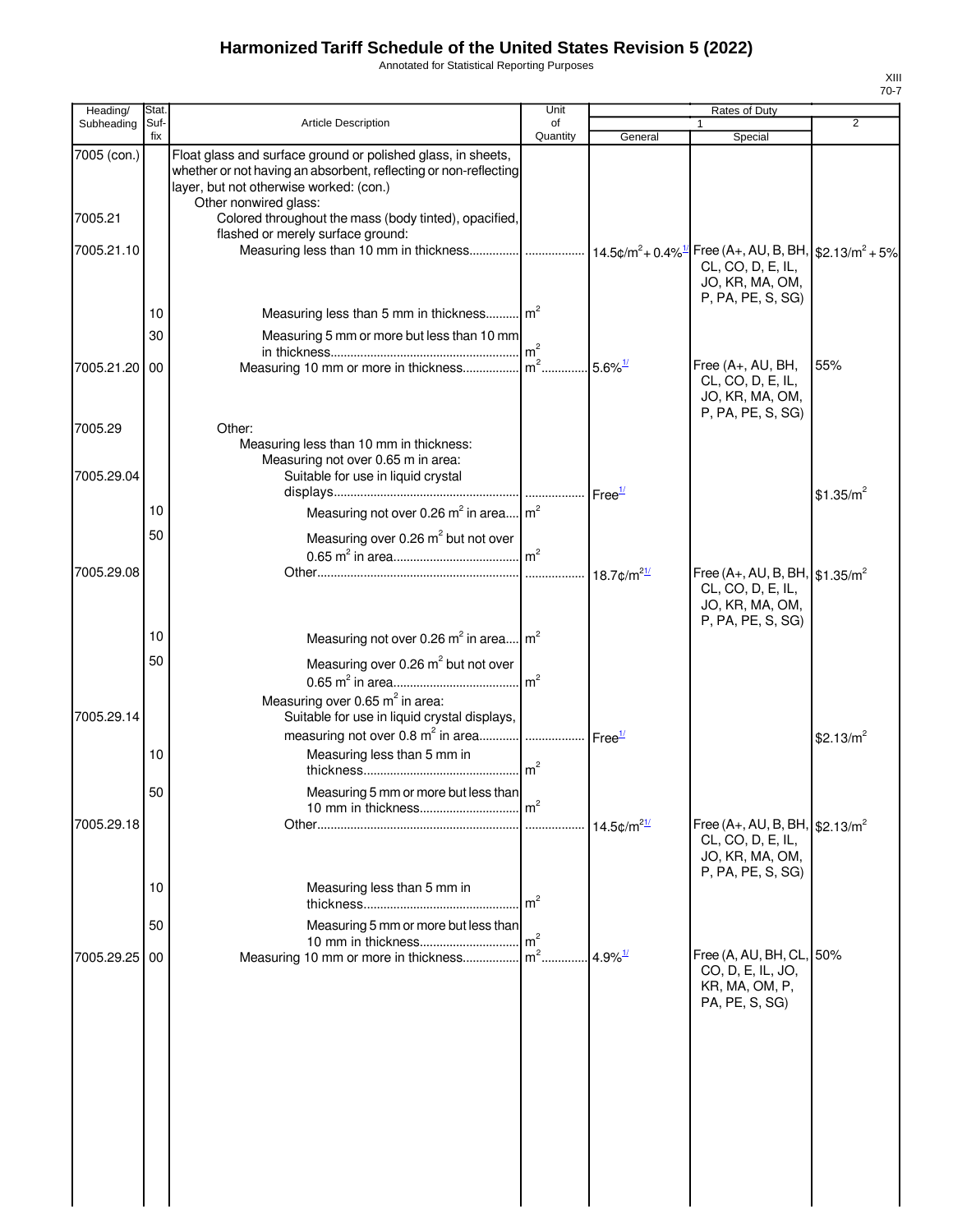Annotated for Statistical Reporting Purposes

| Heading/      | Stat.    |                                                                                                                                                               | Unit                                  |                        | Rates of Duty                                                                         |                |
|---------------|----------|---------------------------------------------------------------------------------------------------------------------------------------------------------------|---------------------------------------|------------------------|---------------------------------------------------------------------------------------|----------------|
| Subheading    | Suf-     | Article Description                                                                                                                                           | of                                    |                        |                                                                                       | $\overline{2}$ |
| 7005 (con.)   | fix      | Float glass and surface ground or polished glass, in sheets,<br>whether or not having an absorbent, reflecting or non-reflecting                              | Quantity                              | General                | Special                                                                               |                |
| 7005.30.00 00 |          | layer, but not otherwise worked: (con.)                                                                                                                       | m <sup>2</sup> 29.1¢/m <sup>26/</sup> |                        | Free (A, AU, B, BH,   \$2.48/m <sup>2</sup><br>CL, CO, D, E, IL,<br>JO, KR, MA, OM,   |                |
| 7006.00       |          | Glass of heading 7003, 7004 or 7005, bent, edge-worked,<br>engraved, drilled, enameled or otherwise worked, but not<br>framed or fitted with other materials: |                                       |                        | P, PA, PE, S, SG)                                                                     |                |
| 7006.00.10 00 |          | Strips not over 15.2 cm in width, measuring over 2 mm in<br>thickness, and having all longitudinal edges ground or                                            | $m2$                                  | $.8.8\%$ <sup>1/</sup> | Free (A*, AU, BH,<br>CL, CO, D, E, IL,<br>JO, KR, MA, OM,                             | 53%            |
| 7006.00.20 00 |          | Other:<br>Glass, drawn or blown and not containing wire netting                                                                                               |                                       |                        | P, PA, PE, S, SG)                                                                     |                |
|               |          |                                                                                                                                                               |                                       |                        | Free (A*, AU, B, BH, 60%<br>CL, CO, D, E, IL,<br>JO, KR, MA, OM,<br>P, PA, PE, S, SG) |                |
| 7006.00.40    |          |                                                                                                                                                               |                                       | $4.9\%$ <sup>7/</sup>  | Free (A*, AU, B, BH, 60%<br>CL, CO, D, E, IL,<br>JO, KR, MA, OM,<br>P, PA, PE, S, SG) |                |
|               | 10<br>50 |                                                                                                                                                               |                                       |                        |                                                                                       |                |
|               |          |                                                                                                                                                               |                                       |                        |                                                                                       |                |
|               |          |                                                                                                                                                               |                                       |                        |                                                                                       |                |
|               |          |                                                                                                                                                               |                                       |                        |                                                                                       |                |
|               |          |                                                                                                                                                               |                                       |                        |                                                                                       |                |
|               |          |                                                                                                                                                               |                                       |                        |                                                                                       |                |
|               |          |                                                                                                                                                               |                                       |                        |                                                                                       |                |
|               |          |                                                                                                                                                               |                                       |                        |                                                                                       |                |
|               |          |                                                                                                                                                               |                                       |                        |                                                                                       |                |
|               |          |                                                                                                                                                               |                                       |                        |                                                                                       |                |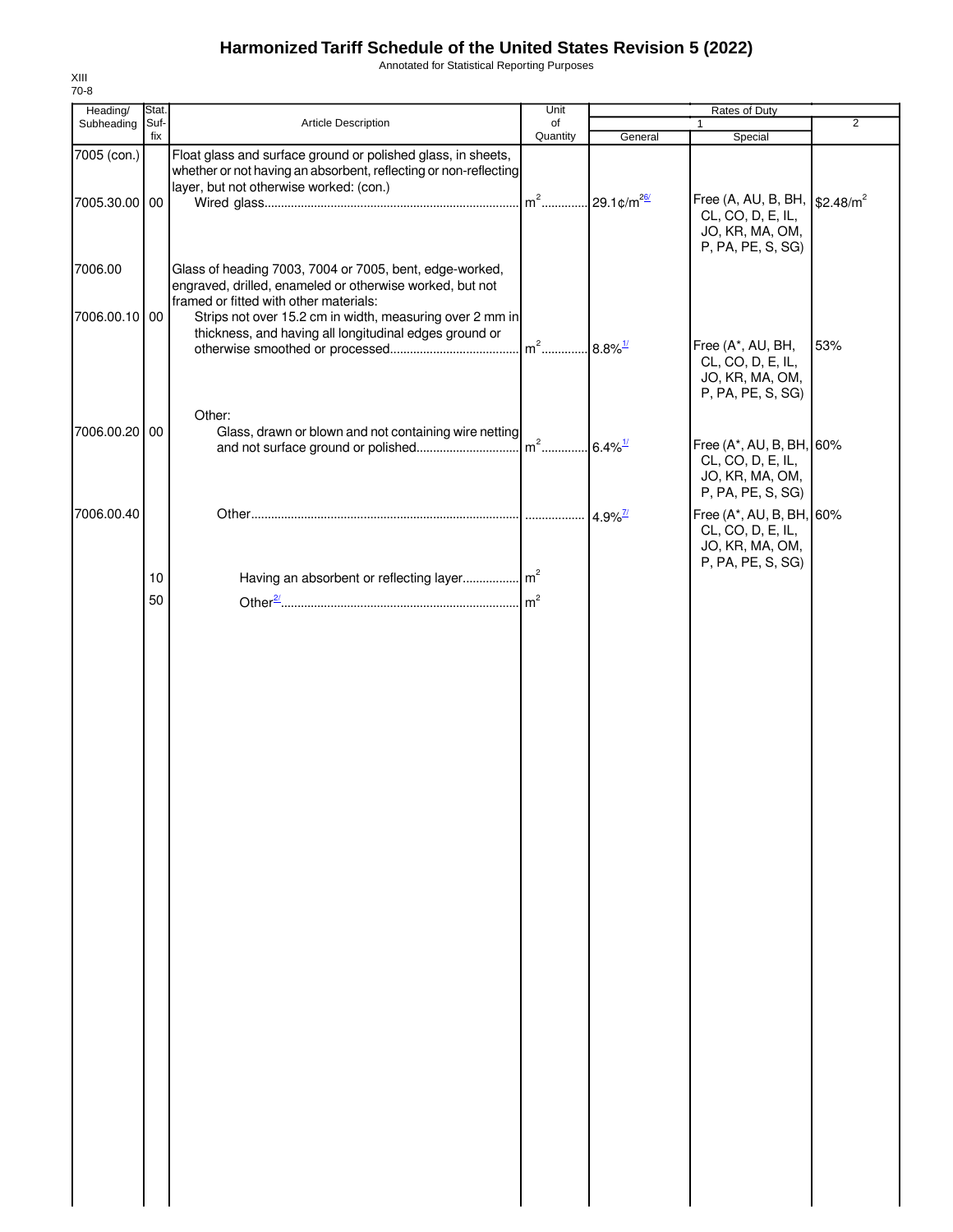Annotated for Statistical Reporting Purposes

| Heading/      | Stat.                 |                                                                                               | Unit            |                       | Rates of Duty            |                |
|---------------|-----------------------|-----------------------------------------------------------------------------------------------|-----------------|-----------------------|--------------------------|----------------|
| Subheading    | Suf-<br>fix           | Article Description                                                                           | of<br>Quantity  |                       | 1                        | $\overline{2}$ |
| 7007          |                       |                                                                                               |                 | General               | Special                  |                |
|               |                       | Safety glass, consisting of toughened (tempered) or laminated<br>glass:                       |                 |                       |                          |                |
|               |                       | Toughened (tempered) safety glass:                                                            |                 |                       |                          |                |
| 7007.11.00    |                       | Of size and shape suitable for incorporation in vehicles,                                     |                 |                       |                          |                |
|               |                       |                                                                                               |                 |                       | Free (A*, AU, B, BH, 50% |                |
|               |                       |                                                                                               |                 |                       | CL, CO, D, E, IL,        |                |
|               |                       |                                                                                               |                 |                       | JO, KR, MA, OM,          |                |
|               |                       |                                                                                               |                 |                       | P, PA, PE, S, SG)        |                |
|               | 10                    |                                                                                               |                 |                       |                          |                |
|               | 90                    |                                                                                               | $\mathsf{Im}^2$ |                       |                          |                |
| 7007.19.00 00 |                       |                                                                                               |                 | $5\%$ <sup>1/</sup>   | Free (A, AU, BH, CL, 50% |                |
|               |                       |                                                                                               |                 |                       | CO, D, E, IL, JO,        |                |
|               |                       |                                                                                               |                 |                       | KR, MA, OM, P,           |                |
|               |                       |                                                                                               |                 |                       | PA, PE, S, SG)           |                |
|               |                       | Laminated safety glass:                                                                       |                 |                       |                          |                |
| 7007.21       |                       | Of size and shape suitable for incorporation in vehicles,<br>aircraft, spacecraft or vessels: |                 |                       |                          |                |
| 7007.21.11    |                       |                                                                                               |                 | $4.9\%$ <sup>1/</sup> | Free (A, AU, B, BH, 60%  |                |
|               |                       |                                                                                               |                 |                       | C, CL, CO, D, E, IL,     |                |
|               |                       |                                                                                               |                 |                       | JO, KR, MA, OM,          |                |
|               |                       |                                                                                               |                 |                       | P, PA, PE, S, SG)        |                |
|               | 10                    |                                                                                               |                 |                       |                          |                |
|               |                       |                                                                                               | $\mathsf{Im}^2$ |                       |                          |                |
| 7007.21.51    | 90<br>$\overline{00}$ |                                                                                               | $m2$            | $4.9\%$ <sup>1/</sup> | Free (A, AU, B, BH,      | 60%            |
|               |                       |                                                                                               |                 |                       | CL, CO, D, E, IL,        |                |
|               |                       |                                                                                               |                 |                       | JO, KR, MA, OM,          |                |
|               |                       |                                                                                               |                 |                       | P, PA, PE, S, SG)        |                |
| 7007.29.00 00 |                       |                                                                                               | $m2$            | $4.9\%$ <sup>1/</sup> | Free (A, AU, BH, CL, 60% |                |
|               |                       |                                                                                               |                 |                       | CO, D, E, IL, JO,        |                |
|               |                       |                                                                                               |                 |                       | KR, MA, OM, P,           |                |
|               |                       |                                                                                               |                 |                       | PA, PE, S, SG)           |                |
|               |                       |                                                                                               |                 |                       | Free (A, AU, BH, CL, 50% |                |
|               |                       |                                                                                               |                 |                       | CO, D, E, IL, JO,        |                |
|               |                       |                                                                                               |                 |                       | KR, MA, OM, P,           |                |
|               |                       |                                                                                               |                 |                       | PA, PE, S, SG)           |                |
|               |                       |                                                                                               |                 |                       |                          |                |
|               |                       |                                                                                               |                 |                       |                          |                |
|               |                       |                                                                                               |                 |                       |                          |                |
|               |                       |                                                                                               |                 |                       |                          |                |
|               |                       |                                                                                               |                 |                       |                          |                |
|               |                       |                                                                                               |                 |                       |                          |                |
|               |                       |                                                                                               |                 |                       |                          |                |
|               |                       |                                                                                               |                 |                       |                          |                |
|               |                       |                                                                                               |                 |                       |                          |                |
|               |                       |                                                                                               |                 |                       |                          |                |
|               |                       |                                                                                               |                 |                       |                          |                |
|               |                       |                                                                                               |                 |                       |                          |                |
|               |                       |                                                                                               |                 |                       |                          |                |
|               |                       |                                                                                               |                 |                       |                          |                |
|               |                       |                                                                                               |                 |                       |                          |                |
|               |                       |                                                                                               |                 |                       |                          |                |
|               |                       |                                                                                               |                 |                       |                          |                |
|               |                       |                                                                                               |                 |                       |                          |                |
|               |                       |                                                                                               |                 |                       |                          |                |
|               |                       |                                                                                               |                 |                       |                          |                |
|               |                       |                                                                                               |                 |                       |                          |                |
|               |                       |                                                                                               |                 |                       |                          |                |
|               |                       |                                                                                               |                 |                       |                          |                |
|               |                       |                                                                                               |                 |                       |                          |                |
|               |                       |                                                                                               |                 |                       |                          |                |
|               |                       |                                                                                               |                 |                       |                          |                |
|               |                       |                                                                                               |                 |                       |                          |                |
|               |                       |                                                                                               |                 |                       |                          |                |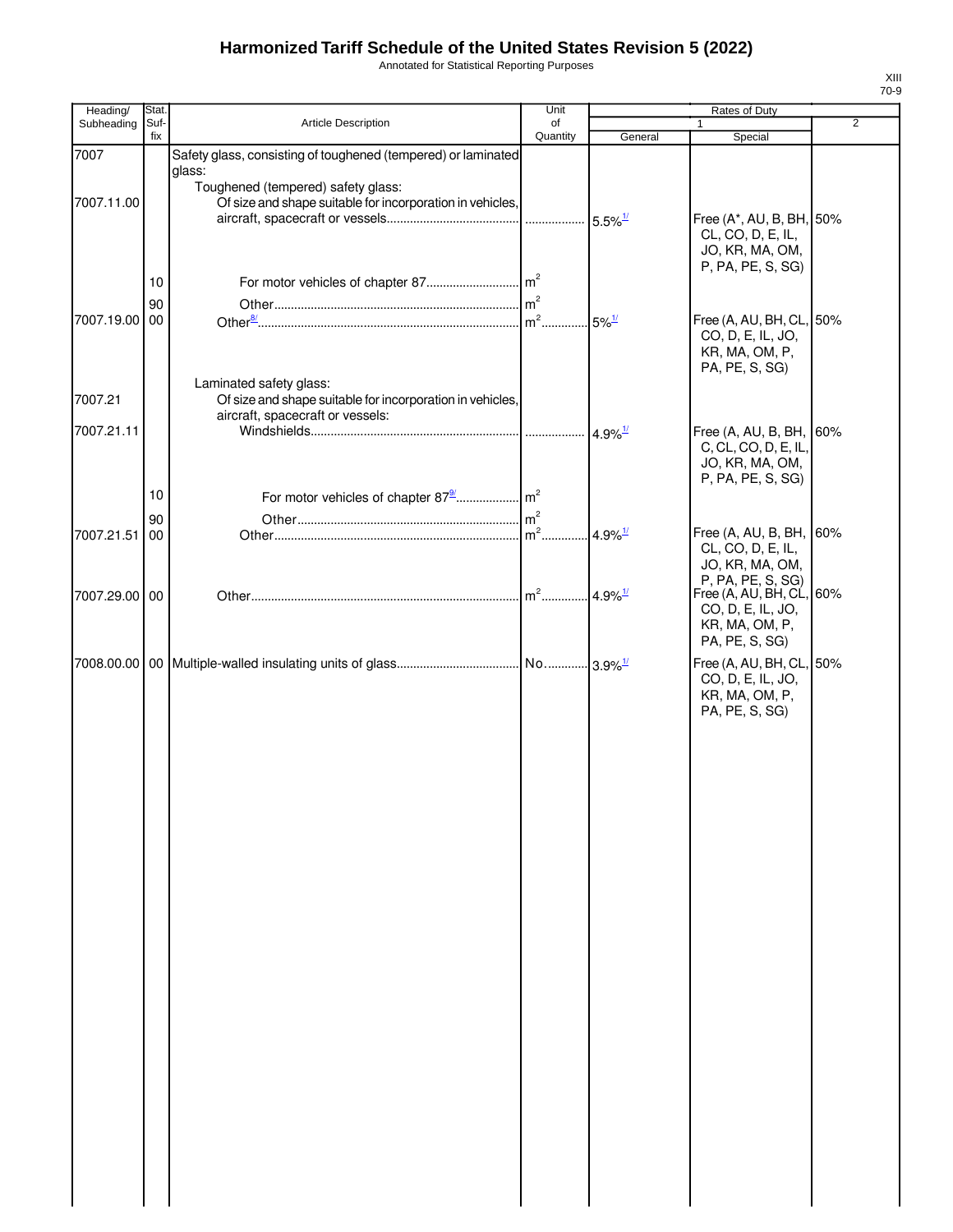Annotated for Statistical Reporting Purposes

|                                         | Stat.       |                                                           |                                      |         |                                                                                                                  |                |
|-----------------------------------------|-------------|-----------------------------------------------------------|--------------------------------------|---------|------------------------------------------------------------------------------------------------------------------|----------------|
|                                         |             |                                                           |                                      |         | $\mathbf{1}$                                                                                                     |                |
| 7009                                    |             | Glass mirrors, whether or not framed, including rear-view |                                      |         |                                                                                                                  |                |
| Heading/<br>Subheading<br>7009.10.00 00 | Suf-<br>fix | Article Description<br>mirrors:                           | Unit<br>$_{\mathsf{of}}$<br>Quantity | General | Rates of Duty<br>Special<br>Free (A, AU, B, BH, 50%<br>CL, CO, D, E, IL,<br>JO, KR, MA, OM,<br>P, PA, PE, S, SG) | $\overline{2}$ |
|                                         |             |                                                           |                                      |         |                                                                                                                  |                |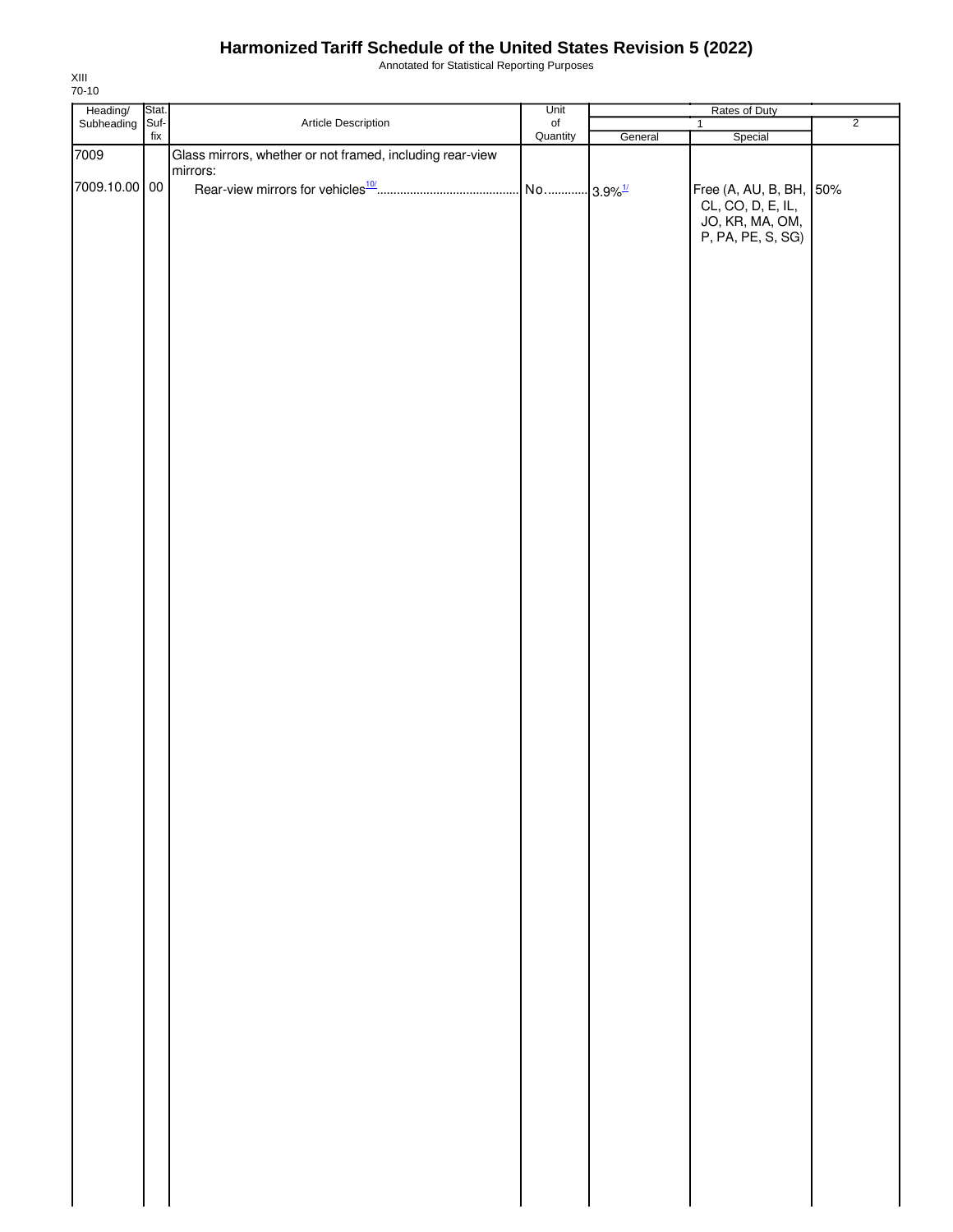Annotated for Statistical Reporting Purposes

| Heading/    | Stat.       |                                                                                              | Unit                   |                       | Rates of Duty                                                                                      |                |
|-------------|-------------|----------------------------------------------------------------------------------------------|------------------------|-----------------------|----------------------------------------------------------------------------------------------------|----------------|
| Subheading  | Suf-<br>fix | Article Description                                                                          | of<br>Quantity         | General               | 1<br>Special                                                                                       | $\overline{2}$ |
| 7009 (con.) |             | Glass mirrors, whether or not framed, including rear-view<br>mirrors: (con.)                 |                        |                       |                                                                                                    |                |
| 7009.91     |             | Other:<br>Unframed:                                                                          |                        |                       |                                                                                                    |                |
| 7009.91.10  |             |                                                                                              |                        |                       | Free (A, AU, B, BH,<br>CL, CO, D, E, IL,<br>JO, KR, MA, OM,                                        | 50%            |
|             | 10          | Containing LED or fluorescent lighting cm <sup>2</sup>                                       | No.                    |                       | P, PA, PE, S, SG)                                                                                  |                |
|             | 90          |                                                                                              | cm <sup>2</sup><br>No. |                       |                                                                                                    |                |
| 7009.91.50  |             |                                                                                              |                        | $6.5\%$ <sup>1/</sup> | Free (A, AU, B, BH, 45%<br>CL, CO, D, E, IL,<br>JO, KR, MA, OM,<br>P, PA, PE, S, SG)<br>3.25% (JP) |                |
|             | 10          | Containing LED or fluorescent lighting                                                       | $\text{cm}^2$<br>No.   |                       |                                                                                                    |                |
|             | 91          | Other:<br>Over-the-door mirrors of a kind described<br>in statistical note 2 to this chapter | cm <sup>2</sup><br>No. |                       |                                                                                                    |                |
|             | 95          |                                                                                              | cm <sup>2</sup><br>No. |                       |                                                                                                    |                |
| 7009.92     |             | Framed:                                                                                      |                        |                       |                                                                                                    |                |
| 7009.92.10  |             |                                                                                              |                        | $7.8\%$ <sup>1/</sup> | Free (A, AU, B, BH,<br>CL, CO, D, E, IL,<br>JO, KR, MA, OM,<br>P, PA, PE, S, SG)                   | 50%            |
|             | 10          | Containing LED or fluorescent lighting cm <sup>2</sup>                                       | No.                    |                       |                                                                                                    |                |
|             | 90          |                                                                                              | cm <sup>2</sup><br>No. |                       |                                                                                                    |                |
| 7009.92.50  |             |                                                                                              |                        |                       | Free (A, AU, B, BH,<br>CL, CO, D, E, IL,<br>JO, KR, MA, OM,<br>P, PA, PE, S, SG)<br>3.25% (JP)     | 45%            |
|             | 10          | Containing LED or fluorescent lighting                                                       | cm <sup>2</sup><br>No. |                       |                                                                                                    |                |
|             | 91          | Other:<br>Over-the-door mirrors of a kind described<br>in statistical note 2 to this chapter | cm <sup>2</sup><br>No. |                       |                                                                                                    |                |
|             | 95          |                                                                                              | cm <sup>2</sup><br>No. |                       |                                                                                                    |                |
|             |             |                                                                                              |                        |                       |                                                                                                    |                |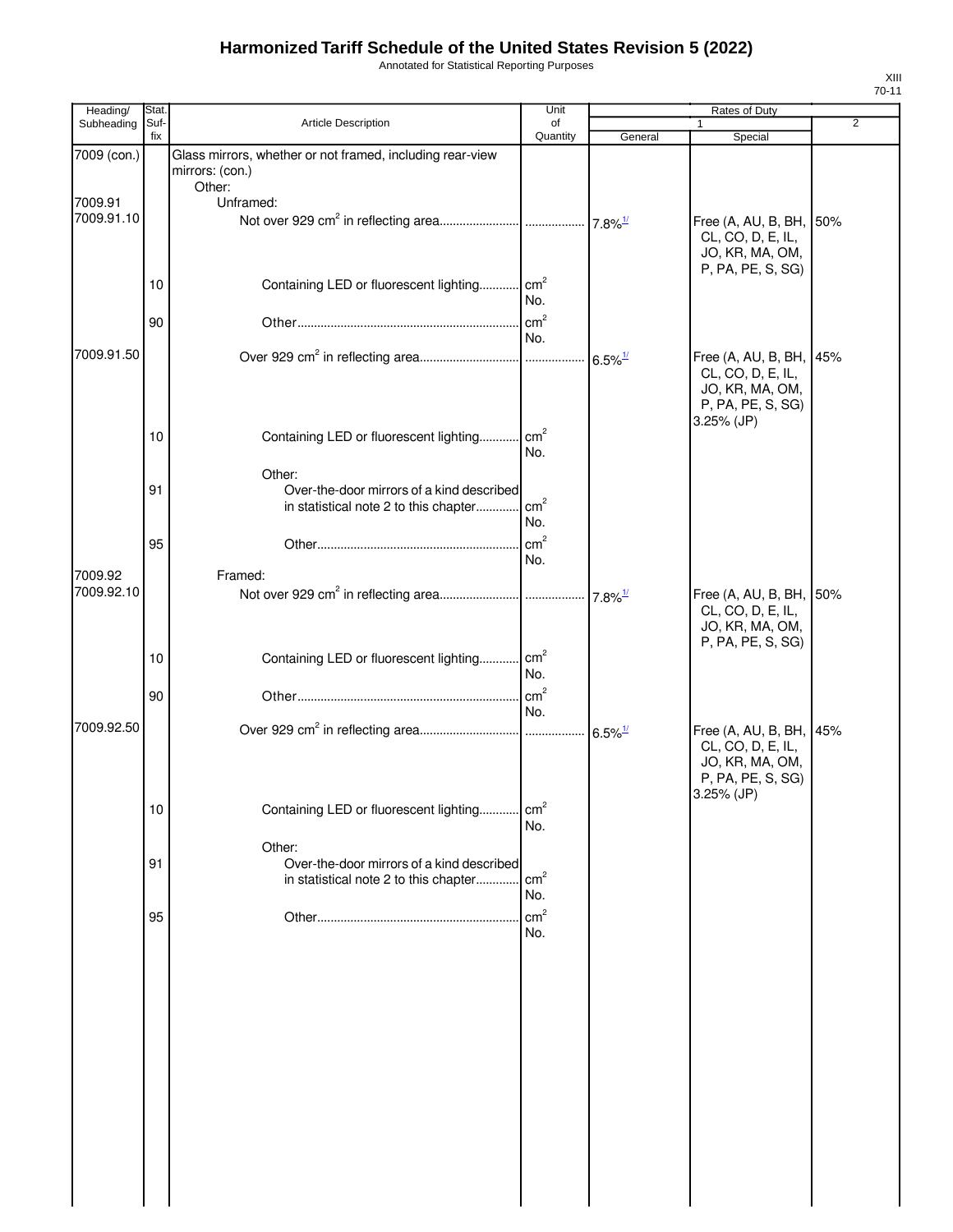Annotated for Statistical Reporting Purposes

| Heading/              | Stat        |                                                                                                                                                                                                                                                                      | Unit           |                       | Rates of Duty                                                                     |           |
|-----------------------|-------------|----------------------------------------------------------------------------------------------------------------------------------------------------------------------------------------------------------------------------------------------------------------------|----------------|-----------------------|-----------------------------------------------------------------------------------|-----------|
| Subheading            | Suf-<br>fix | <b>Article Description</b>                                                                                                                                                                                                                                           | of<br>Quantity | General               | Special                                                                           | 2         |
| 7010                  |             | Carboys, bottles, flasks, jars, pots, vials, ampoules and other<br>containers, of glass, of a kind used for the conveyance or<br>packing of goods; preserving jars of glass; stoppers, lids and<br>other closures, of glass:                                         |                |                       |                                                                                   |           |
| 7010.10.00 00         |             |                                                                                                                                                                                                                                                                      |                |                       |                                                                                   | 50¢/gross |
| 7010.20<br>7010.20.20 | 00          | Stoppers, lids and other closures:                                                                                                                                                                                                                                   |                |                       | Free (A, AU, BH, CL, 25%<br>CO, D, E, IL, JO,<br>KR, MA, OM, P,<br>PA, PE, S, SG) |           |
| 7010.20.30 00         |             |                                                                                                                                                                                                                                                                      |                |                       | Free (A, AU, BH, CL, 75%<br>CO, D, E, IL, JO,<br>KR, MA, OM, P,<br>PA, PE, S, SG) |           |
| 7010.90<br>7010.90.05 |             | Other:<br>Serum bottles, vials and other pharmaceutical                                                                                                                                                                                                              |                | Free <sup>1/</sup>    |                                                                                   | 50¢/gross |
|                       | 10          |                                                                                                                                                                                                                                                                      |                |                       |                                                                                   |           |
|                       | 20          | Of a capacity exceeding 0.33 liter but not                                                                                                                                                                                                                           |                |                       |                                                                                   |           |
|                       | 30          | Of a capacity exceeding 0.15 liter but not                                                                                                                                                                                                                           |                |                       |                                                                                   |           |
|                       |             |                                                                                                                                                                                                                                                                      |                |                       |                                                                                   |           |
|                       | 40          | Of a capacity not exceeding 0.15 liter<br>Containers (with or without their closures) of a kind<br>used for the conveyance or packing of perfume or other<br>toilet preparations; other containers if fitted with or<br>designed for use with ground glass stoppers: | gross          |                       |                                                                                   |           |
| 7010.90.20            |             |                                                                                                                                                                                                                                                                      |                |                       | Free (A, AU, BH, CL, 25%<br>CO, D, E, IL, JO,<br>KR, MA, OM, P,<br>PA, PE, S, SG) |           |
|                       | 10          |                                                                                                                                                                                                                                                                      |                |                       |                                                                                   |           |
|                       | 20          | Of a capacity exceeding 0.33 liter but not                                                                                                                                                                                                                           | gross          |                       |                                                                                   |           |
|                       | 30          | Of a capacity exceeding 0.15 liter but not                                                                                                                                                                                                                           |                |                       |                                                                                   |           |
| 7010.90.30            | 40          | Of a capacity not exceeding 0.15 liter gross                                                                                                                                                                                                                         |                |                       | Free (A, AU, BH, CL, 75%                                                          |           |
|                       |             |                                                                                                                                                                                                                                                                      |                | $5.2\%$ <sup>1/</sup> | CO, D, E, IL, JO,<br>KR, MA, OM, P,<br>PA, PE, S, SG)                             |           |
|                       | 10          |                                                                                                                                                                                                                                                                      |                |                       |                                                                                   |           |
|                       | 20          | Of a capacity exceeding 0.33 liter but not                                                                                                                                                                                                                           | gross          |                       |                                                                                   |           |
|                       | 30          | Of a capacity exceeding 0.15 liter but not                                                                                                                                                                                                                           | gross          |                       |                                                                                   |           |
|                       | 40          | Of a capacity not exceeding 0.15 liter                                                                                                                                                                                                                               | gross          |                       |                                                                                   |           |
|                       |             |                                                                                                                                                                                                                                                                      |                |                       |                                                                                   |           |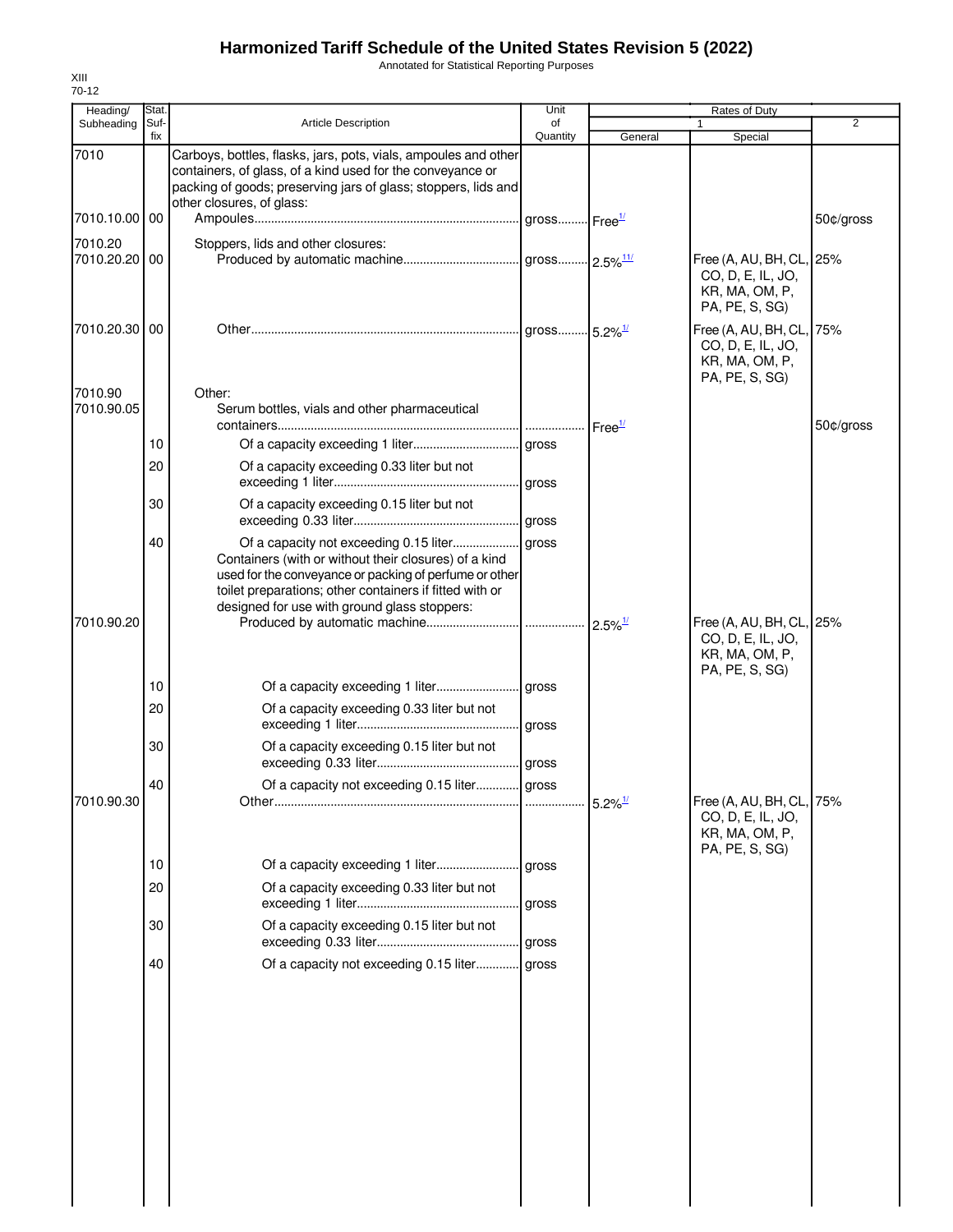Annotated for Statistical Reporting Purposes

| Heading/               | Stat.       |                                                                                                                                                                                                                                                      | Unit           |         | Rates of Duty |                |
|------------------------|-------------|------------------------------------------------------------------------------------------------------------------------------------------------------------------------------------------------------------------------------------------------------|----------------|---------|---------------|----------------|
| Subheading             | Suf-<br>fix | Article Description                                                                                                                                                                                                                                  | of<br>Quantity |         |               | $\overline{2}$ |
| 7010 (con.)<br>7010.90 |             | Carboys, bottles, flasks, jars, pots, vials, ampoules and other<br>containers, of glass, of a kind used for the conveyance or<br>packing of goods; preserving jars of glass; stoppers, lids and<br>other closures, of glass: (con.)<br>Other: (con.) |                | General | Special       |                |
| (con.)                 |             |                                                                                                                                                                                                                                                      |                |         |               |                |
| 7010.90.50             | 05          | Other containers (with or without their closures)  Free <sup>1/</sup><br>Of a capacity exceeding 1 liter:<br>Having a mouth with an outer diameter of                                                                                                |                |         |               | 4.9%           |
|                        |             |                                                                                                                                                                                                                                                      |                |         |               |                |
|                        | 09<br>15    | Of a capacity exceeding 0.473 liter but not<br>exceeding 1 liter:<br>Having a mouth with an outer diameter of                                                                                                                                        | gross          |         |               |                |
|                        | 19          |                                                                                                                                                                                                                                                      | gross          |         |               |                |
|                        | 25          | Of a capacity exceeding 0.33 liter but not<br>exceeding 0.473 liter:<br>Having a mouth with an outer diameter of                                                                                                                                     |                |         |               |                |
|                        |             |                                                                                                                                                                                                                                                      | gross          |         |               |                |
|                        | 29          |                                                                                                                                                                                                                                                      |                |         |               |                |
|                        |             | Of a capacity exceeding 0.15 liter but not<br>exceeding 0.33 liter:                                                                                                                                                                                  | gross          |         |               |                |
|                        | 35          | Having a mouth with an outer diameter of                                                                                                                                                                                                             |                |         |               |                |
|                        |             |                                                                                                                                                                                                                                                      | gross          |         |               |                |
|                        | 39          | Of a capacity exceeding 0.118 liter but not<br>exceeding 0.15 liter:                                                                                                                                                                                 | gross          |         |               |                |
|                        | 45          | Having a mouth with an outer diameter of                                                                                                                                                                                                             |                |         |               |                |
|                        |             |                                                                                                                                                                                                                                                      |                |         |               |                |
|                        | 49<br>55    | Of a capacity not exceeding 0.118 liter gross                                                                                                                                                                                                        |                |         |               |                |
|                        |             |                                                                                                                                                                                                                                                      |                |         |               |                |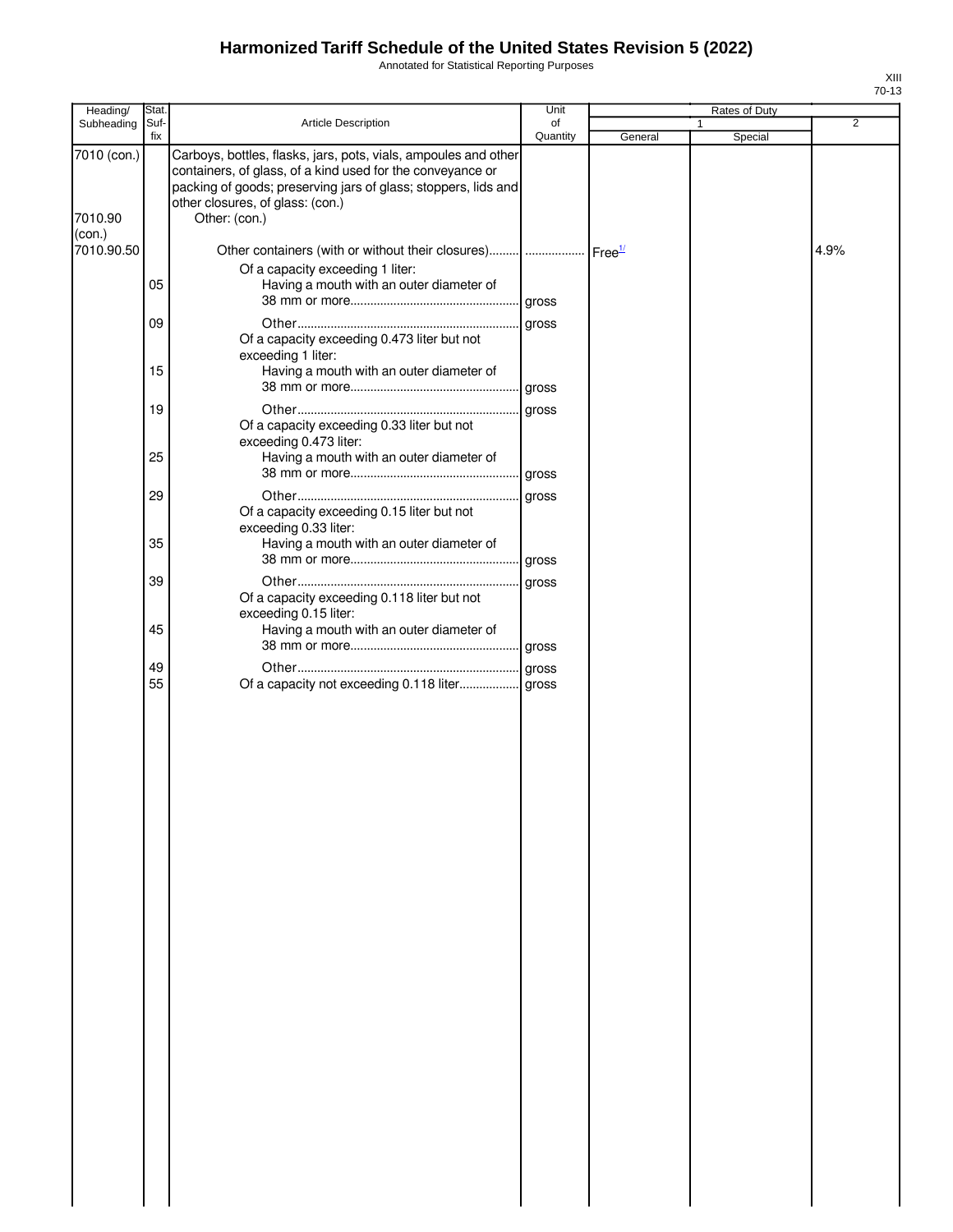Annotated for Statistical Reporting Purposes

| Heading/                 | Stat.       |                                                                                                                                                                          | Unit                                    |                       | Rates of Duty                                                                     |                |
|--------------------------|-------------|--------------------------------------------------------------------------------------------------------------------------------------------------------------------------|-----------------------------------------|-----------------------|-----------------------------------------------------------------------------------|----------------|
| Subheading               | Suf-<br>fix | Article Description                                                                                                                                                      | of<br>Quantity                          | General               | $\mathbf{1}$<br>Special                                                           | $\overline{2}$ |
| 7011                     |             | Glass envelopes (including bulbs and tubes), open, and glass<br>parts thereof, without fittings, for electric lamps and light<br>sources, cathode-ray tubes or the like: |                                         |                       |                                                                                   |                |
| 7011.10<br>7011.10.10    | 00          | For electric lighting:                                                                                                                                                   |                                         |                       |                                                                                   | 20%            |
| 7011.10.50 00            |             |                                                                                                                                                                          | hundreds $4.6\%$ <sup>1/</sup>          |                       | Free (A, AU, BH, CL, 55%<br>CO, D, E, IL, JO,<br>KR, MA, OM, P,<br>PA, PE, S, SG) |                |
| 7011.20<br>7011.20.10 00 |             | For cathode-ray tubes:                                                                                                                                                   | . hundreds 5.2% <sup>1/</sup>           |                       | Free (A, AU, BH, CL, 55%<br>CO, D, E, IL, JO,<br>KR, MA, OM, P,<br>PA, PE, S, SG) |                |
| 7011.20.45 00            |             | Other:<br>Monochrome glass envelopes, the foregoing<br>certified by the importer as being for actual use in<br>automatic data processing machine data or graphic         |                                         |                       |                                                                                   |                |
|                          |             |                                                                                                                                                                          |                                         |                       |                                                                                   | 55%            |
| 7011.20.85               |             | Front panels for cathode-ray television picture<br>tubes, including video monitor tubes, color,                                                                          |                                         | $5.2\%$ <sup>1/</sup> | Free (A, AU, BH, CL, 55%<br>CO, D, E, IL, JO,<br>KR, MA, OM, P,<br>PA, PE, S, SG) |                |
|                          | 10<br>25    | non-projection:<br>With greatest diagonal measurement not                                                                                                                | hundreds                                |                       |                                                                                   |                |
| 7011.90.00               | 40<br>00    |                                                                                                                                                                          | hundreds<br>hundreds 6.6% <sup>1/</sup> |                       | Free (A, AU, BH, CL, 55%<br>CO, D, E, IL, JO,<br>KR, MA, OM, P,<br>PA, PE, S, SG) |                |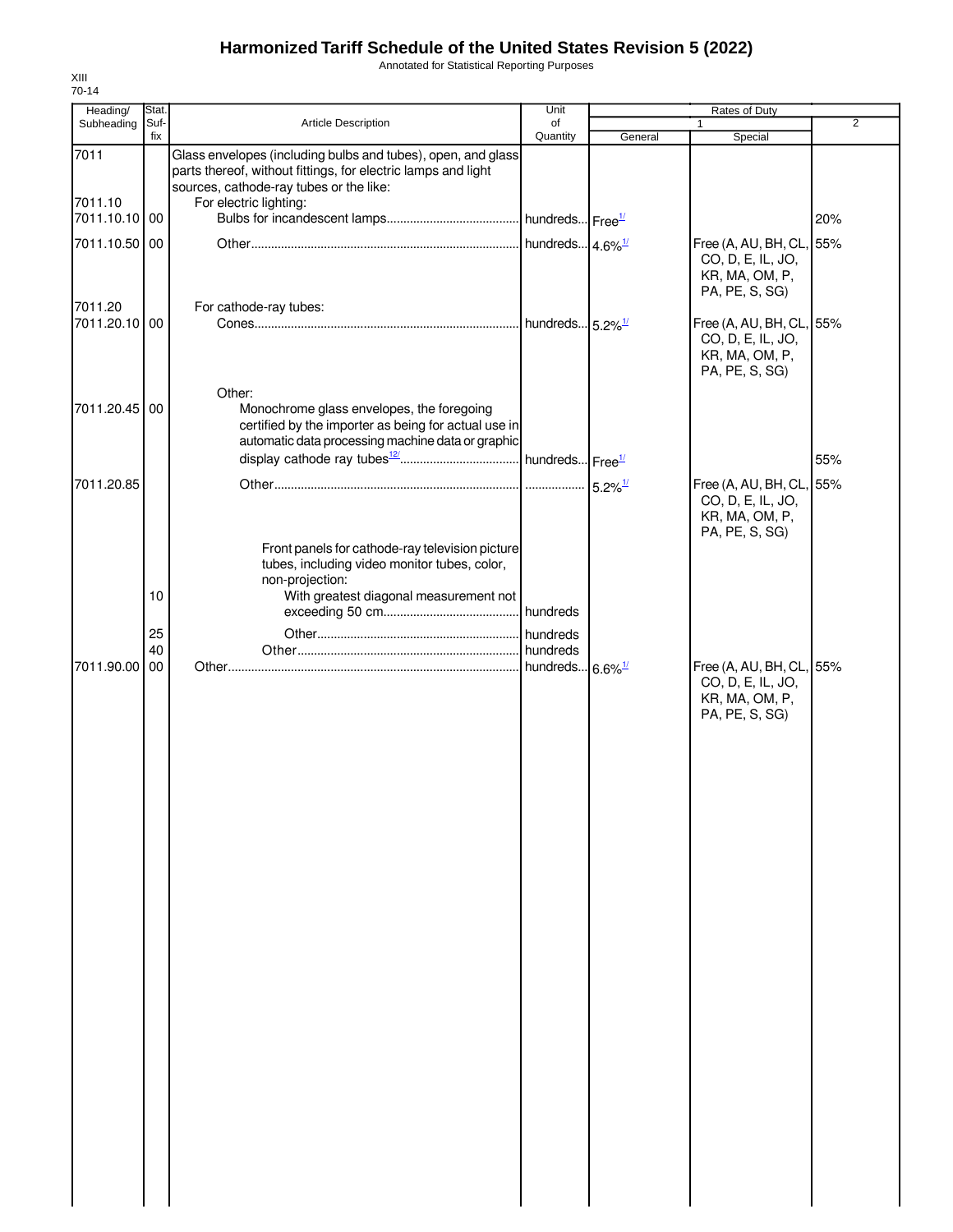Annotated for Statistical Reporting Purposes

| ٦ |  |
|---|--|

| Heading/                 | Stat.       |                                                                                                                                                                                                                    | Unit                  |         | Rates of Duty                                                                     |                |
|--------------------------|-------------|--------------------------------------------------------------------------------------------------------------------------------------------------------------------------------------------------------------------|-----------------------|---------|-----------------------------------------------------------------------------------|----------------|
| Subheading               | Suf-<br>fix | <b>Article Description</b>                                                                                                                                                                                         | of<br>Quantity        | General | Special                                                                           | $\overline{2}$ |
| 7013                     |             | Glassware of a kind used for table, kitchen, toilet, office, indoor<br>decoration or similar purposes (other than that of heading 7010<br>or 7018):                                                                |                       |         |                                                                                   |                |
| 7013.10<br>7013.10.10 00 |             | Of glass-ceramics:<br>Kitchenware, non-glazed, greater than 75 percent by                                                                                                                                          |                       |         |                                                                                   |                |
|                          |             | volume crystalline, of lithium aluminosilicate, having a<br>linear coefficient of expansion not exceeding $10 \times 10^{-7}$                                                                                      |                       |         |                                                                                   |                |
|                          |             | per Kelvin within a temperature range of 0°C to 300°C,<br>transparent, haze-free, exhibiting transmittances of<br>infrared radiations in excess of 75 percent at a<br>wavelength of 2.5 microns when measured on a |                       |         |                                                                                   |                |
|                          |             | sample 3 mm in thickness, and containing ß-quartz                                                                                                                                                                  |                       |         | Free (A, AU, BH, CL, 75%<br>CO, D, E, IL, JO,<br>KR, MA, OM, P,                   |                |
| 7013.10.50 00            |             |                                                                                                                                                                                                                    |                       |         | PA, PE, S, SG)<br>Free (A+, AU, BH,                                               | 75%            |
|                          |             |                                                                                                                                                                                                                    | No 26% <sup>14/</sup> |         | CL, CO, D, E, IL,<br>JO, KR, MA, OM,<br>P, PA, PE, S, SG)                         |                |
| 7013.22                  |             | Stemware drinking glasses, other than of glass-ceramics:<br>Of lead crystal:                                                                                                                                       |                       |         |                                                                                   |                |
| 7013.22.10 00            |             |                                                                                                                                                                                                                    |                       |         | Free (A+, AU, BH,<br>CL, CO, D, E, IL,<br>JO, KR, MA, OM,<br>P, PA, PE, S, SG)    | 60%            |
| 7013.22.20 00            |             |                                                                                                                                                                                                                    |                       |         | Free (A+, AU, BH,<br>CL, CO, D, E, IL,<br>JO, KR, MA, OM,<br>P, PA, PE, S, SG)    | 60%            |
| 7013.22.30 00            |             |                                                                                                                                                                                                                    |                       |         | Free (A+, AU, BH,<br>CL, CO, D, E, IL,<br>JO, KR, MA, OM,<br>P, PA, PE, S, SG)    | 60%            |
| 7013.22.50 00            |             |                                                                                                                                                                                                                    |                       |         | Free (A, AU, BH, CL, 60%<br>CO, D, E, IL, JO,<br>KR, MA, OM, P,<br>PA, PE, S, SG) |                |
|                          |             |                                                                                                                                                                                                                    |                       |         |                                                                                   |                |
|                          |             |                                                                                                                                                                                                                    |                       |         |                                                                                   |                |
|                          |             |                                                                                                                                                                                                                    |                       |         |                                                                                   |                |
|                          |             |                                                                                                                                                                                                                    |                       |         |                                                                                   |                |
|                          |             |                                                                                                                                                                                                                    |                       |         |                                                                                   |                |
|                          |             |                                                                                                                                                                                                                    |                       |         |                                                                                   |                |
|                          |             |                                                                                                                                                                                                                    |                       |         |                                                                                   |                |
|                          |             |                                                                                                                                                                                                                    |                       |         |                                                                                   |                |
|                          |             |                                                                                                                                                                                                                    |                       |         |                                                                                   |                |
|                          |             |                                                                                                                                                                                                                    |                       |         |                                                                                   |                |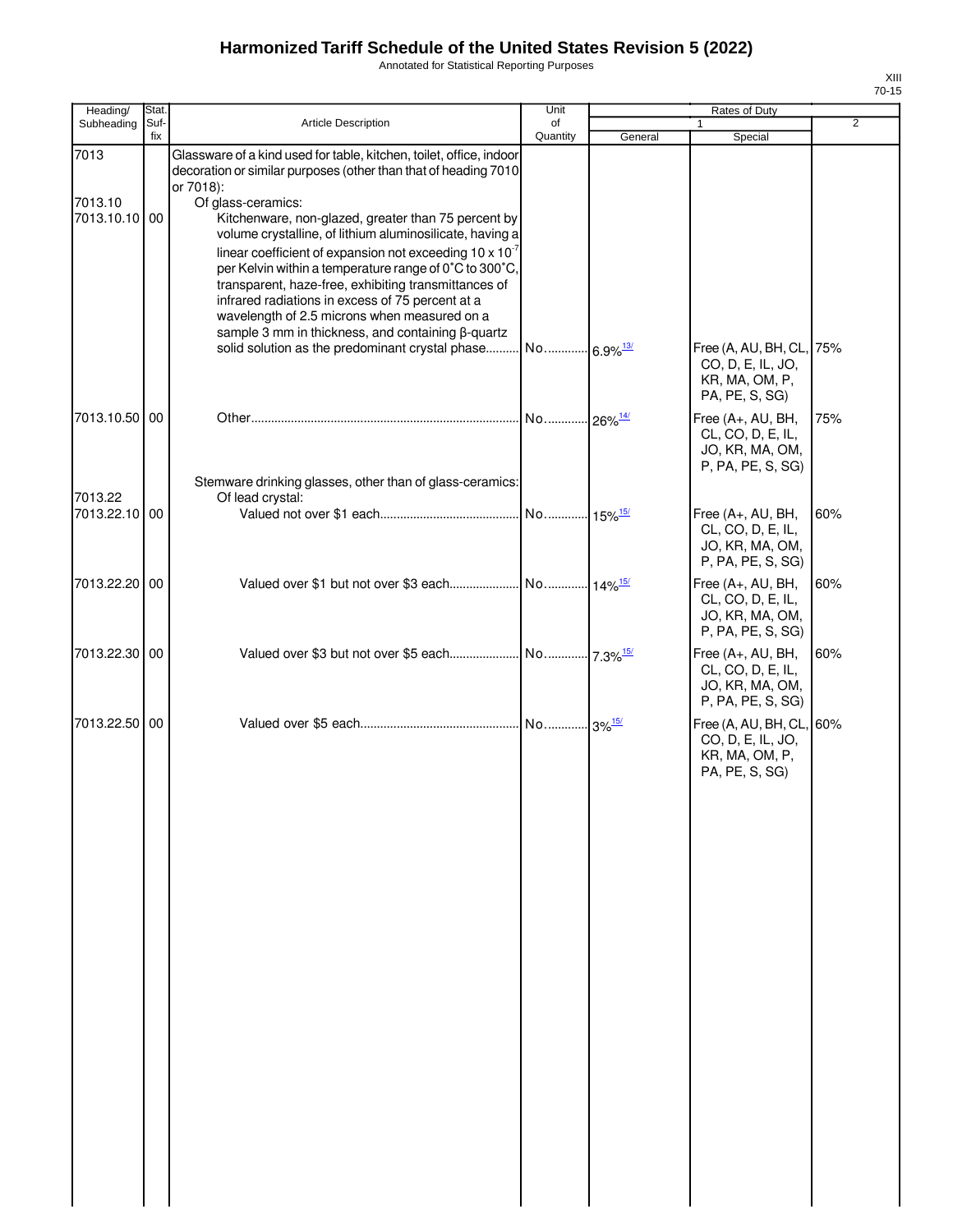Annotated for Statistical Reporting Purposes

| Heading/                 | Stat.       |                                                                                                                                                                                                                        | Unit                    |         | Rates of Duty                                                                  |                |
|--------------------------|-------------|------------------------------------------------------------------------------------------------------------------------------------------------------------------------------------------------------------------------|-------------------------|---------|--------------------------------------------------------------------------------|----------------|
| Subheading               | Suf-<br>fix | Article Description                                                                                                                                                                                                    | of<br>Quantity          | General | Special                                                                        | $\overline{2}$ |
| 7013 (con.)              |             | Glassware of a kind used for table, kitchen, toilet, office, indoor<br>decoration or similar purposes (other than that of heading 7010<br>or 7018): (con.)<br>Stemware drinking glasses, other than of glass-ceramics: |                         |         |                                                                                |                |
|                          |             | (con.)                                                                                                                                                                                                                 |                         |         |                                                                                |                |
| 7013.28<br>7013.28.05 00 |             | Other:<br>Pressed and toughened (specially tempered) No 12.5% <sup>15/</sup>                                                                                                                                           |                         |         | Free (A+, AU, BH,<br>CL, CO, D, E, IL,<br>JO, KR, MA, OM,<br>P, PA, PE, S, SG) | 50%            |
|                          |             | Other:                                                                                                                                                                                                                 |                         |         |                                                                                |                |
| 7013.28.10 00            |             |                                                                                                                                                                                                                        |                         |         | Free (A+, AU, BH,<br>CL, CO, D, E, IL,<br>JO, KR, MA, OM,<br>P, PA, PE, S, SG) | 60%            |
| 7013.28.20               |             | Valued over \$0.30 but not over \$3 each No 22.5% <sup>15/</sup>                                                                                                                                                       |                         |         | Free (A+, AU, BH,<br>CL, CO, D, E, IL,<br>JO, KR, MA, OM,<br>P, PA, PE, S, SG) | 60%            |
|                          | 10          | Crystalline or non-lead crystal No.                                                                                                                                                                                    |                         |         |                                                                                |                |
|                          | 90          | Valued over \$3 each:<br>Cut or engraved                                                                                                                                                                               | .I No.                  |         |                                                                                |                |
| 7013.28.30 00            |             | Valued over \$3 but not over \$5                                                                                                                                                                                       | No 11.3% <sup>15/</sup> |         | Free (A+, AU, BH,                                                              | 60%            |
|                          |             |                                                                                                                                                                                                                        |                         |         | CL, CO, D, E, IL,<br>JO, KR, MA, OM,<br>P, PA, PE, S, SG)                      |                |
| 7013.28.40 00            |             |                                                                                                                                                                                                                        |                         |         | Free (A+, AU, BH,<br>CL, CO, D, E, IL,<br>JO, KR, MA, OM,<br>P, PA, PE, S, SG) | 60%            |
|                          |             | Other:                                                                                                                                                                                                                 |                         |         |                                                                                |                |
| 7013.28.50               |             | Valued over \$3 but not over \$5                                                                                                                                                                                       |                         |         |                                                                                |                |
|                          |             |                                                                                                                                                                                                                        | No 7.5% <sup>15/</sup>  |         | Free (A+, AU, BH,<br>CL, CO, D, E, IL,<br>JO, KR, MA, OM,<br>P, PA, PE, S, SG) | 60%            |
|                          | 10          | Crystalline or non-lead crystal No.                                                                                                                                                                                    |                         |         |                                                                                |                |
|                          | 90          |                                                                                                                                                                                                                        | No.                     |         |                                                                                |                |
| 7013.28.60               |             |                                                                                                                                                                                                                        |                         |         | Free (A+, AU, BH,<br>CL, CO, D, E, IL,<br>JO, KR, MA, OM,<br>P, PA, PE, S, SG) | 60%            |
|                          | 10          | Crystalline or non-lead crystal No.                                                                                                                                                                                    |                         |         |                                                                                |                |
|                          | 90          |                                                                                                                                                                                                                        | No.                     |         |                                                                                |                |
|                          |             |                                                                                                                                                                                                                        |                         |         |                                                                                |                |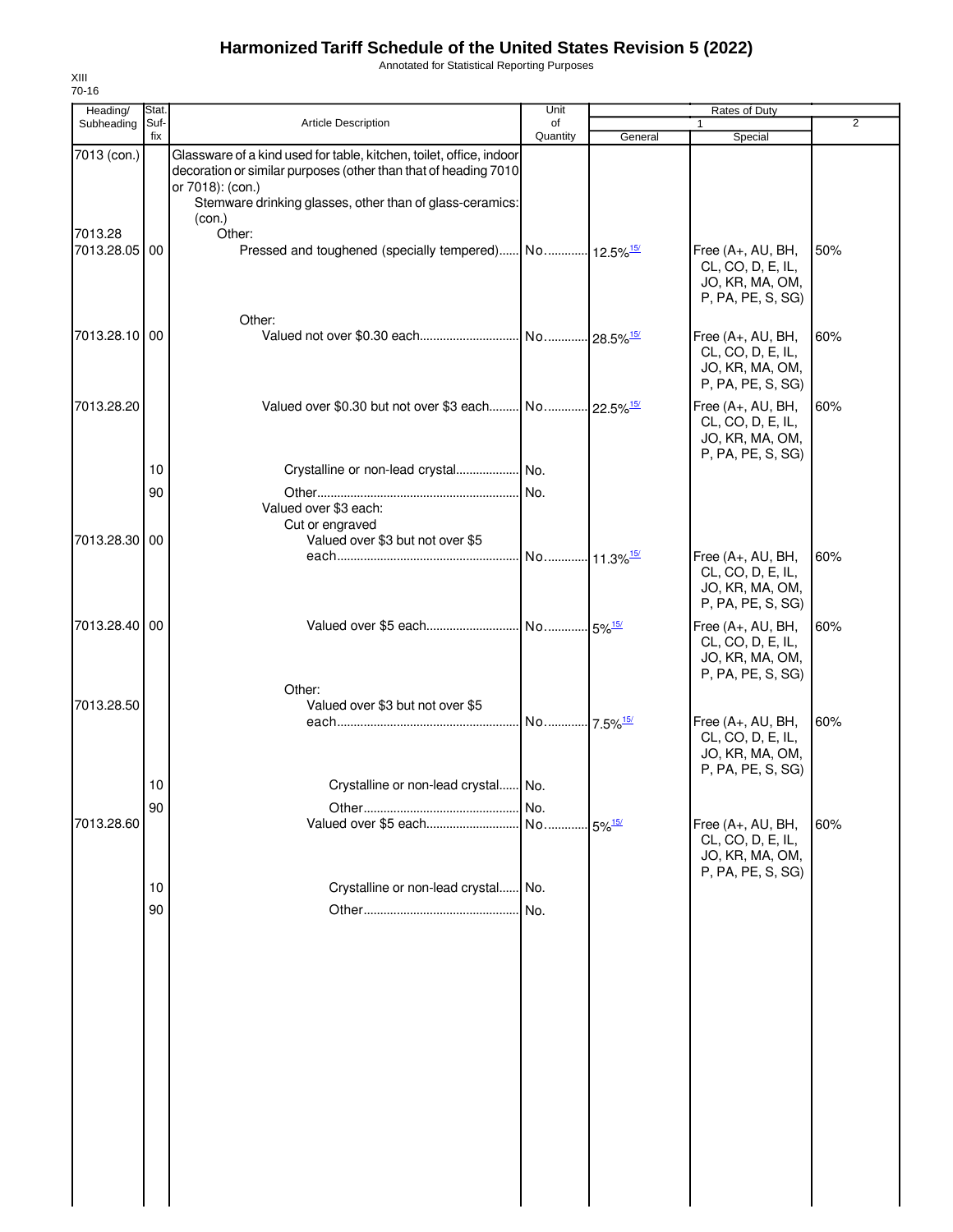Annotated for Statistical Reporting Purposes

| Heading/                 | Stat. |                                                                                                                                                                                                                     | Unit                  |         | Rates of Duty                                                                     |                |
|--------------------------|-------|---------------------------------------------------------------------------------------------------------------------------------------------------------------------------------------------------------------------|-----------------------|---------|-----------------------------------------------------------------------------------|----------------|
| Subheading               | Suf-  | Article Description                                                                                                                                                                                                 | of                    |         | 1                                                                                 | $\overline{2}$ |
| 7013 (con.)              | fix   | Glassware of a kind used for table, kitchen, toilet, office, indoor<br>decoration or similar purposes (other than that of heading 7010<br>or 7018): (con.)<br>Other drinking glasses, other than of glass-ceramics: | Quantity              | General | Special                                                                           |                |
| 7013.33<br>7013.33.10 00 |       | Of lead crystal:                                                                                                                                                                                                    | No 15% <sup>15/</sup> |         | Free (A+, AU, BH,<br>CL, CO, D, E, IL,<br>JO, KR, MA, OM,<br>P, PA, PE, S, SG)    | 60%            |
| 7013.33.20 00            |       |                                                                                                                                                                                                                     |                       |         | Free (A+, AU, BH,<br>CL, CO, D, E, IL,<br>JO, KR, MA, OM,<br>P, PA, PE, S, SG)    | 60%            |
| 7013.33.30 00            |       |                                                                                                                                                                                                                     |                       |         | Free (A+, AU, BH,<br>CL, CO, D, E, IL,<br>JO, KR, MA, OM,<br>P, PE, S, SG)        | 60%            |
| 7013.33.50 00            |       |                                                                                                                                                                                                                     |                       |         | Free (A, AU, BH, CL, 60%<br>CO, D, E, IL, JO,<br>KR, MA, OM, P,<br>PA, PE, S, SG) |                |
|                          |       |                                                                                                                                                                                                                     |                       |         |                                                                                   |                |
|                          |       |                                                                                                                                                                                                                     |                       |         |                                                                                   |                |
|                          |       |                                                                                                                                                                                                                     |                       |         |                                                                                   |                |
|                          |       |                                                                                                                                                                                                                     |                       |         |                                                                                   |                |
|                          |       |                                                                                                                                                                                                                     |                       |         |                                                                                   |                |
|                          |       |                                                                                                                                                                                                                     |                       |         |                                                                                   |                |
|                          |       |                                                                                                                                                                                                                     |                       |         |                                                                                   |                |
|                          |       |                                                                                                                                                                                                                     |                       |         |                                                                                   |                |
|                          |       |                                                                                                                                                                                                                     |                       |         |                                                                                   |                |
|                          |       |                                                                                                                                                                                                                     |                       |         |                                                                                   |                |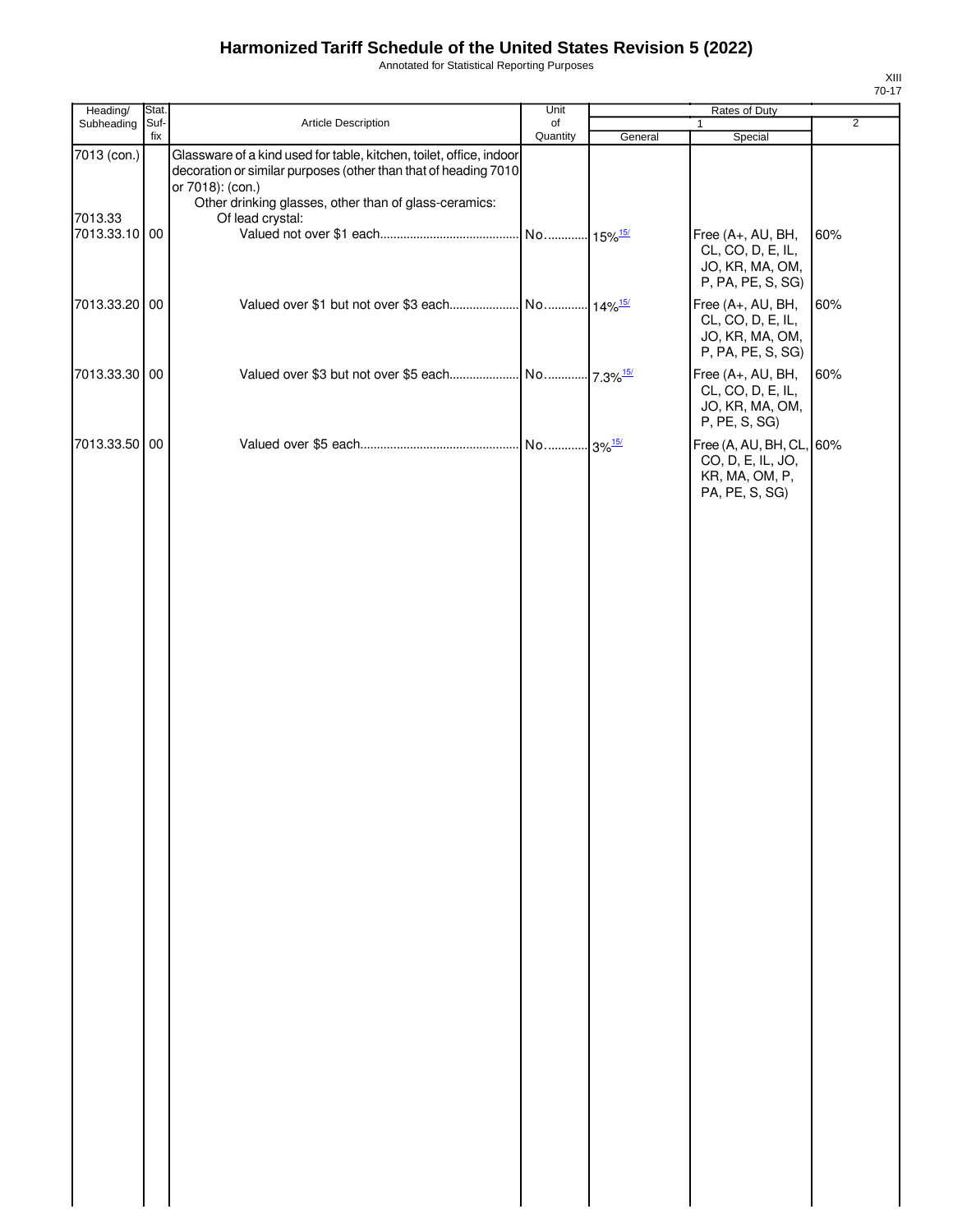Annotated for Statistical Reporting Purposes

| Heading/                 | Stat.       |                                                                                                                                                            | Unit           |                       | Rates of Duty                                                                  |                |
|--------------------------|-------------|------------------------------------------------------------------------------------------------------------------------------------------------------------|----------------|-----------------------|--------------------------------------------------------------------------------|----------------|
| Subheading               | Suf-<br>fix | Article Description                                                                                                                                        | of<br>Quantity | General               | Special                                                                        | $\overline{2}$ |
| 7013 (con.)              |             | Glassware of a kind used for table, kitchen, toilet, office, indoor<br>decoration or similar purposes (other than that of heading 7010<br>or 7018): (con.) |                |                       |                                                                                |                |
|                          |             | Other drinking glasses, other than of glass-ceramics: (con.)                                                                                               |                |                       |                                                                                |                |
| 7013.37<br>7013.37.05 00 |             | Other:<br>Pressed and toughened (specially tempered) No 12.5% <sup>15/</sup>                                                                               |                |                       | Free (A+, AU, BH,<br>CL, CO, D, E, IL,<br>JO, KR, MA, OM,<br>P, PA, PE, S, SG) | 50%            |
|                          |             | Other:                                                                                                                                                     |                |                       |                                                                                |                |
| 7013.37.10               |             |                                                                                                                                                            |                |                       | Free (A+, AU, BH,<br>CL, CO, D, E, IL,<br>JO, KR, MA, OM,<br>P, PA, PE, S, SG) | 60%            |
|                          | 10          | Crystalline or non-lead crystal No.                                                                                                                        |                |                       |                                                                                |                |
|                          | 90          |                                                                                                                                                            |                |                       |                                                                                |                |
| 7013.37.20               |             | Valued over \$0.30 but not over \$3 each No 22.5% <sup>15/</sup>                                                                                           |                |                       | Free (A+, AU, BH,<br>CL, CO, D, E, IL,<br>JO, KR, MA, OM,<br>P, PA, PE, S, SG) | 60%            |
|                          | 10          |                                                                                                                                                            |                |                       |                                                                                |                |
|                          | 90          | Valued over \$3 each:<br>Cut or engraved:                                                                                                                  |                |                       |                                                                                |                |
| 7013.37.30 00            |             | Valued over \$3 but not over \$5                                                                                                                           |                |                       |                                                                                |                |
|                          |             |                                                                                                                                                            |                |                       | Free (A+, AU, BH,<br>CL, CO, D, E, IL,<br>JO, KR, MA, OM,<br>P, PA, PE, S, SG) | 60%            |
| 7013.37.40 00            |             |                                                                                                                                                            |                |                       | Free (A+, AU, BH,<br>CL, CO, D, E, IL,<br>JO, KR, MA, OM,<br>P, PA, PE, S, SG) | 60%            |
|                          |             | Other:                                                                                                                                                     |                |                       |                                                                                |                |
| 7013.37.50               |             | Valued over \$3 but not over \$5                                                                                                                           |                |                       |                                                                                |                |
|                          |             |                                                                                                                                                            |                |                       | Free (A+, AU, BH,<br>CL, CO, D, E, IL,<br>JO, KR, MA, OM,<br>P, PA, PE, S, SG) | 60%            |
|                          | ΙU          | Crystalline or non-lead crystal No.                                                                                                                        |                |                       |                                                                                |                |
|                          | 90          |                                                                                                                                                            | I No.          |                       |                                                                                |                |
| 7013.37.60               |             |                                                                                                                                                            |                | $-5\%$ <sup>15/</sup> | Free (A+, AU, BH,<br>CL, CO, D, E, IL,<br>JO, KR, MA, OM,<br>P, PA, PE, S, SG) | 60%            |
|                          | 10          | Crystalline or non-lead crystal No.                                                                                                                        |                |                       |                                                                                |                |
|                          | 90          |                                                                                                                                                            | No.            |                       |                                                                                |                |
|                          |             |                                                                                                                                                            |                |                       |                                                                                |                |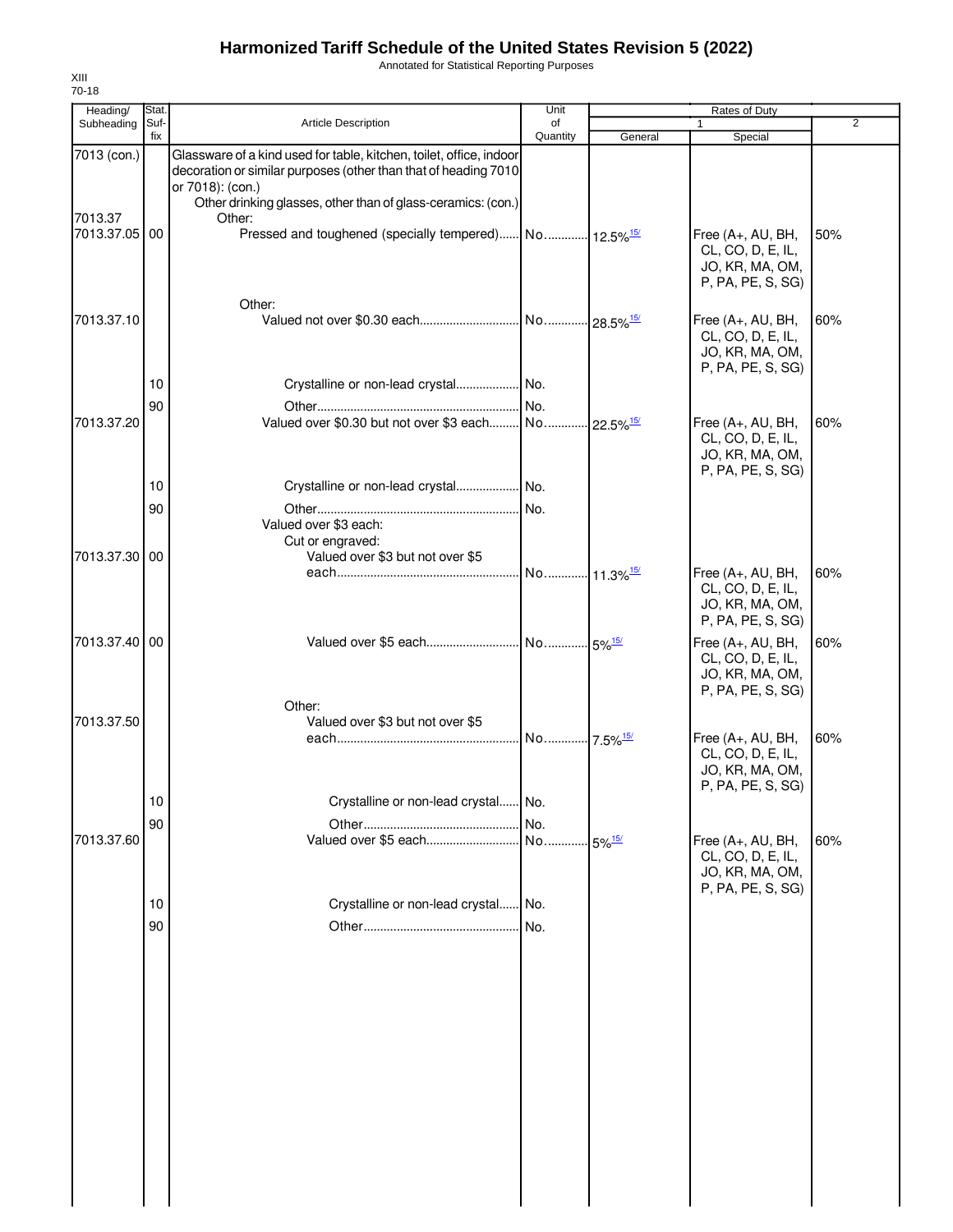Annotated for Statistical Reporting Purposes

| Heading/                 | Stat.       |                                                                                                                                                                                                                                                                                      | Unit           |         | Rates of Duty                                                                     |                |
|--------------------------|-------------|--------------------------------------------------------------------------------------------------------------------------------------------------------------------------------------------------------------------------------------------------------------------------------------|----------------|---------|-----------------------------------------------------------------------------------|----------------|
| Subheading               | Suf-<br>fix | Article Description                                                                                                                                                                                                                                                                  | of<br>Quantity | General | $\mathbf{1}$<br>Special                                                           | $\overline{2}$ |
| 7013 (con.)              |             | Glassware of a kind used for table, kitchen, toilet, office, indoor<br>decoration or similar purposes (other than that of heading 7010<br>or 7018): (con.)<br>Glassware of a kind used for table (other than drinking<br>glasses) or kitchen purposes, other than of glass-ceramics: |                |         |                                                                                   |                |
| 7013.41<br>7013.41.10 00 |             | Of lead crystal:                                                                                                                                                                                                                                                                     |                |         | Free (A+, AU, BH,<br>CL, CO, D, E, IL,<br>JO, KR, MA, OM,<br>P, PA, PE, S, SG)    | 60%            |
| 7013.41.20 00            |             |                                                                                                                                                                                                                                                                                      |                |         | Free (A+, AU, BH,<br>CL, CO, D, E, IL,<br>JO, KR, MA, OM,<br>P, PA, PE, S, SG)    | 60%            |
| 7013.41.30 00            |             |                                                                                                                                                                                                                                                                                      |                |         | Free (A, AU, BH, CL, 60%<br>CO, D, E, IL, JO,<br>KR, MA, OM, P,<br>PA, PE, S, SG) |                |
| 7013.41.50 00            |             |                                                                                                                                                                                                                                                                                      |                |         | Free (A, AU, BH, CL, 60%<br>CO, D, E, IL, JO,<br>KR, MA, OM, P,<br>PA, PE, S, SG) |                |
| 7013.42                  |             | Of glass having a linear coefficient of expansion not<br>exceeding $5 \times 10^{-6}$ per Kelvin within a temperature<br>range of 0°C to 300°C:                                                                                                                                      |                |         |                                                                                   |                |
| 7013.42.10 00            |             |                                                                                                                                                                                                                                                                                      |                |         | Free (A+, AU, BH,<br>CL, CO, D, E, IL,<br>JO, KR, MA, OM,<br>P, PA, PE, S, SG)    | 50%            |
| 7013.42.20 00            |             | Other:                                                                                                                                                                                                                                                                               |                |         | Free (A+, AU, BH,<br>CL, CO, D, E, IL,<br>JO, KR, MA, OM,<br>P, PA, PE, S, SG)    | 60%            |
| 7013.42.30 00            |             |                                                                                                                                                                                                                                                                                      |                |         | Free (A+, AU, BH,<br>CL, CO, D, E, IL,<br>JO, KR, MA, OM,<br>P, PA, PE, S, SG)    | 60%            |
| 7013.42.40 00            |             |                                                                                                                                                                                                                                                                                      |                |         | Free (A+, AU, BH,<br>CL, CO, D, E, IL,<br>JO, KR, MA, OM,<br>P, PA, PE, S, SG)    | 60%            |
|                          |             |                                                                                                                                                                                                                                                                                      |                |         |                                                                                   |                |
|                          |             |                                                                                                                                                                                                                                                                                      |                |         |                                                                                   |                |
|                          |             |                                                                                                                                                                                                                                                                                      |                |         |                                                                                   |                |
|                          |             |                                                                                                                                                                                                                                                                                      |                |         |                                                                                   |                |
|                          |             |                                                                                                                                                                                                                                                                                      |                |         |                                                                                   |                |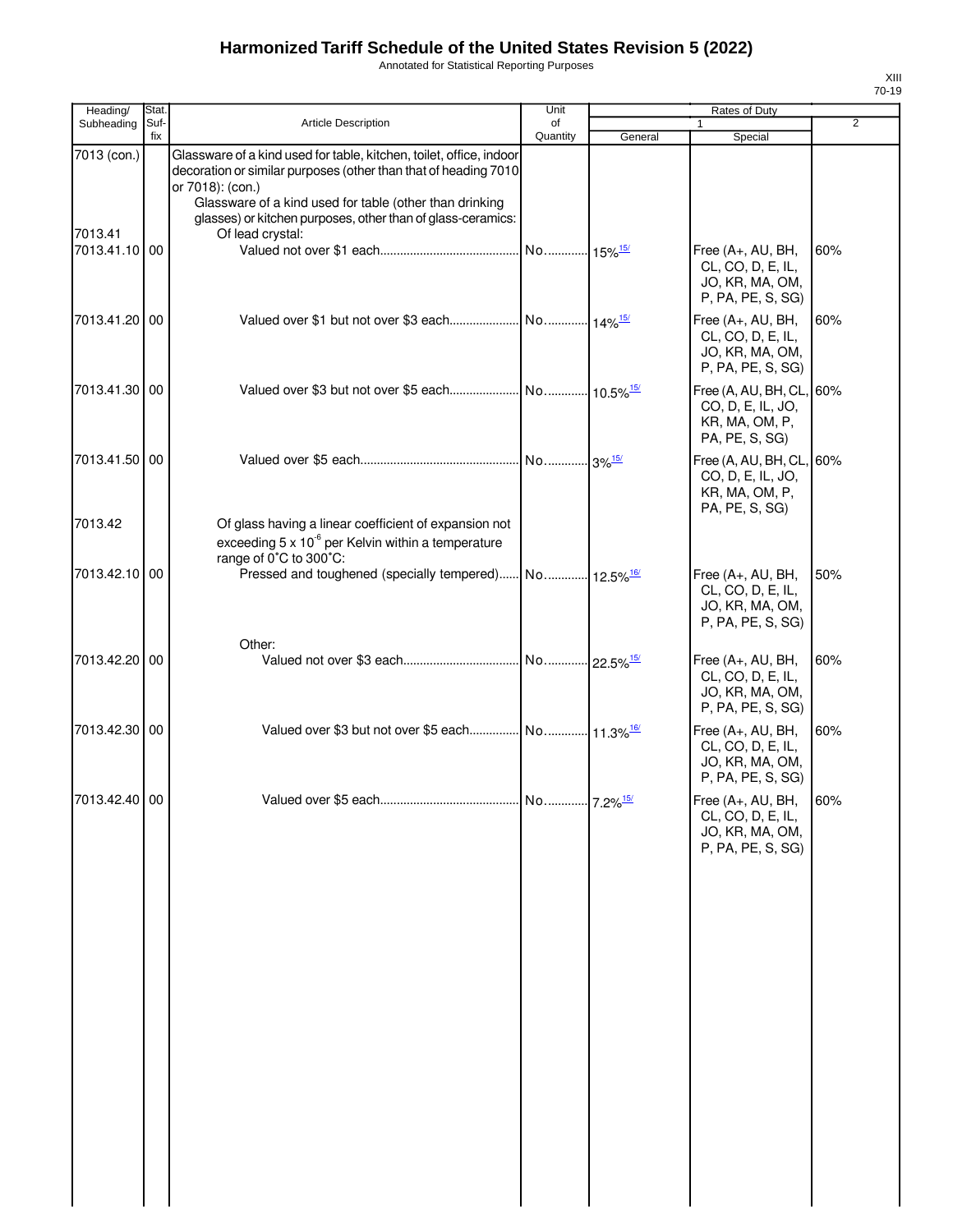Annotated for Statistical Reporting Purposes

| Heading/                 | Stat.       |                                                                                                                                                            | Unit                    |                        | Rates of Duty                                                                  |     |
|--------------------------|-------------|------------------------------------------------------------------------------------------------------------------------------------------------------------|-------------------------|------------------------|--------------------------------------------------------------------------------|-----|
| Subheading               | Suf-<br>fix | <b>Article Description</b>                                                                                                                                 | of<br>Quantity          | General                | Special                                                                        | 2   |
| 7013 (con.)              |             | Glassware of a kind used for table, kitchen, toilet, office, indoor<br>decoration or similar purposes (other than that of heading 7010<br>or 7018): (con.) |                         |                        |                                                                                |     |
|                          |             | Glassware of a kind used for table (other than drinking<br>glasses) or kitchen purposes, other than of glass-ceramics:<br>(con.)                           |                         |                        |                                                                                |     |
| 7013.49<br>7013.49.10 00 |             | Other:<br>Pressed and toughened (specially tempered) No.  12.5% <sup>15/</sup>                                                                             |                         |                        | Free (A+, AU, BH,<br>CL, CO, D, E, IL,<br>JO, KR, MA, OM,                      | 50% |
| 7013.49.20               |             | Other:                                                                                                                                                     |                         |                        | P, PA, PE, S, SG)<br>Free (A+, AU, BH,                                         | 60% |
|                          |             |                                                                                                                                                            |                         |                        | CL, CO, D, E, IL,<br>JO, KR, MA, OM,<br>P, PA, PE, S, SG)                      |     |
|                          | 10          | Crystalline or non-lead crystal No.                                                                                                                        |                         |                        |                                                                                |     |
| 7013.49.30 00            | 90          | Valued over \$3 each:<br>Cut or engraved:<br>Valued over \$3 but not over \$5                                                                              |                         |                        |                                                                                |     |
|                          |             |                                                                                                                                                            | No 11.3% <sup>15/</sup> |                        | Free (A+, AU, BH,<br>CL, CO, D, E, IL,<br>JO, KR, MA, OM,<br>P, PA, PE, S, SG) | 60% |
| 7013.49.40 00            |             |                                                                                                                                                            |                         |                        | Free (A+, AU, BH,<br>CL, CO, D, E, IL,<br>JO, KR, MA, OM,<br>P, PA, PE, S, SG) | 60% |
|                          |             | Other:                                                                                                                                                     |                         |                        |                                                                                |     |
| 7013.49.50               |             | Valued over \$3 but not over \$5                                                                                                                           |                         |                        |                                                                                |     |
|                          |             |                                                                                                                                                            | No 15% <sup>16/</sup>   |                        | Free (A+, AU, BH,<br>CL, CO, D, E, IL,<br>JO, KR, MA, OM,<br>P, PA, PE, S, SG) | 60% |
|                          | 10          | Crystalline or non-lead crystal No.                                                                                                                        |                         |                        |                                                                                |     |
|                          | 90          |                                                                                                                                                            |                         |                        |                                                                                |     |
| 7013.49.60               |             |                                                                                                                                                            |                         | $7.2\%$ <sup>15/</sup> | Free (A+, AU, BH,<br>CL, CO, D, E, IL,<br>JO, KR, MA, OM,<br>P, PA, PE, S, SG) | 60% |
|                          | $10$        | Crystalline or non-lead crystal No.                                                                                                                        |                         |                        |                                                                                |     |
|                          | 90          |                                                                                                                                                            | No.                     |                        |                                                                                |     |
|                          |             |                                                                                                                                                            |                         |                        |                                                                                |     |
|                          |             |                                                                                                                                                            |                         |                        |                                                                                |     |
|                          |             |                                                                                                                                                            |                         |                        |                                                                                |     |
|                          |             |                                                                                                                                                            |                         |                        |                                                                                |     |
|                          |             |                                                                                                                                                            |                         |                        |                                                                                |     |
|                          |             |                                                                                                                                                            |                         |                        |                                                                                |     |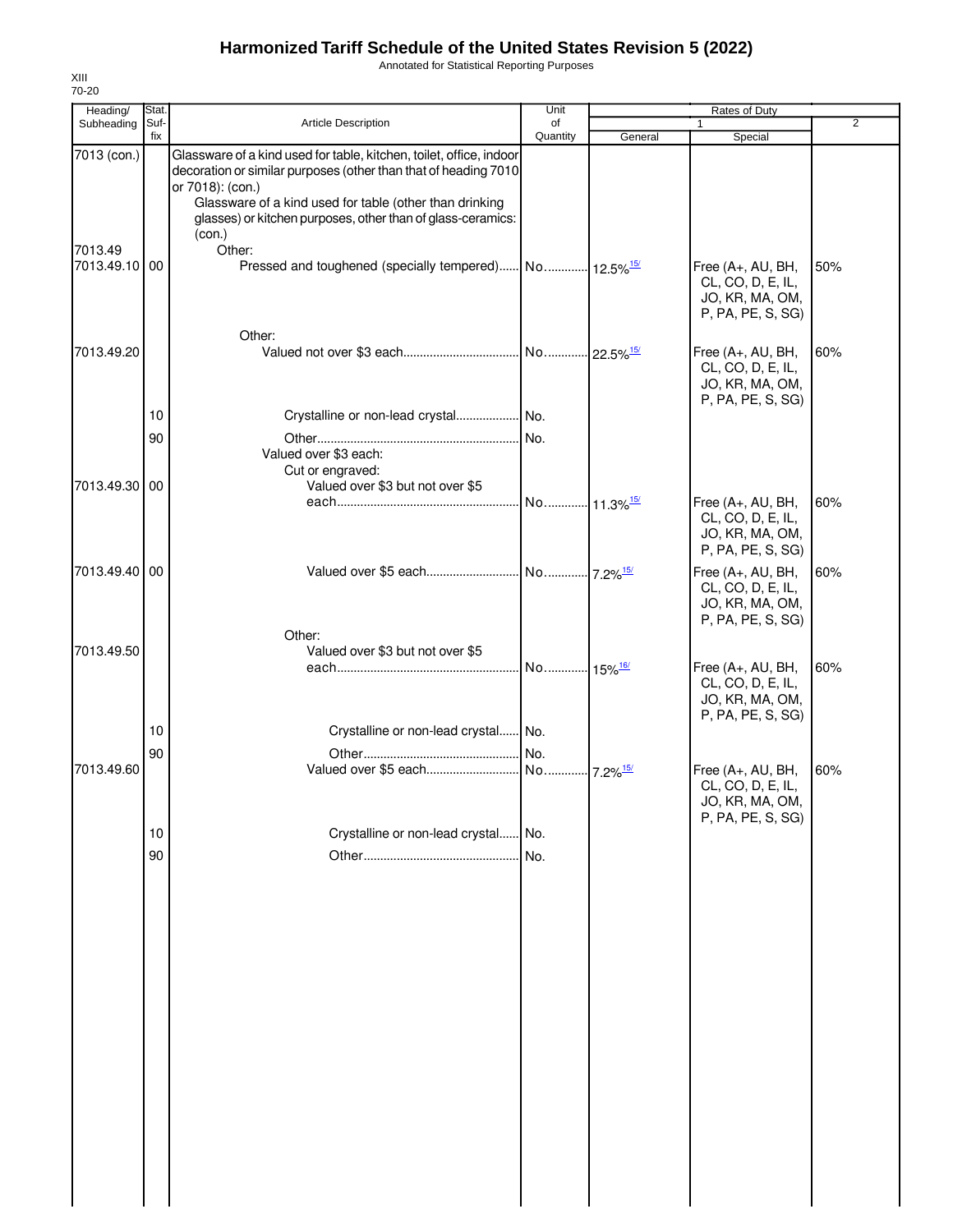Annotated for Statistical Reporting Purposes

| Heading/                 | Stat.       |                                                                                                                                                                                                                                                                                                                                                                                   | Unit                 |         | Rates of Duty                                                                  |                |
|--------------------------|-------------|-----------------------------------------------------------------------------------------------------------------------------------------------------------------------------------------------------------------------------------------------------------------------------------------------------------------------------------------------------------------------------------|----------------------|---------|--------------------------------------------------------------------------------|----------------|
| Subheading               | Suf-<br>fix | Article Description                                                                                                                                                                                                                                                                                                                                                               | of<br>Quantity       | General | 1<br>Special                                                                   | $\overline{2}$ |
| 7013 (con.)              |             | Glassware of a kind used for table, kitchen, toilet, office, indoor<br>decoration or similar purposes (other than that of heading 7010<br>or 7018): (con.)<br>Other glassware:                                                                                                                                                                                                    |                      |         |                                                                                |                |
| 7013.91<br>7013.91.10 00 |             | Of lead crystal:                                                                                                                                                                                                                                                                                                                                                                  |                      |         | Free (A+, AU, BH,<br>CL, CO, D, E, IL,<br>JO, KR, MA, OM,<br>P, PA, PE, S, SG) | 60%            |
| 7013.91.20 00            |             |                                                                                                                                                                                                                                                                                                                                                                                   |                      |         | Free (A+, AU, BH,<br>CL, CO, D, E, IL,<br>JO, KR, MA, OM,<br>P, PA, PE, S, SG) | 60%            |
| 7013.91.30 00            |             |                                                                                                                                                                                                                                                                                                                                                                                   |                      |         | Free (A+, AU, BH,<br>CL, CO, D, E, IL,<br>JO, KR, MA, OM,<br>P, PA, PE, S, SG) | 60%            |
| 7013.91.50 00            |             |                                                                                                                                                                                                                                                                                                                                                                                   | No 6% <sup>15/</sup> |         | Free (A, AU, BH, CL,<br>CO, D, E, IL, JO,<br>KR, MA, OM, P,<br>PA, PE, S, SG)  | 60%            |
| 7013.99<br>7013.99.10 00 |             | Other:<br>Glassware decorated with metal flecking, glass<br>pictorial scenes or glass thread- or ribbon-like<br>effects, any of the foregoing embedded or<br>introduced into the body of the glassware prior to<br>its solidification; millefiori glassware; glassware<br>colored prior to solidification, and characterized<br>by random distribution of numerous bubbles, seeds |                      |         |                                                                                |                |
|                          |             | or stones, throughout the mass of the glass No 15% <sup>15/</sup>                                                                                                                                                                                                                                                                                                                 |                      |         | Free (A+, AU, BH,<br>CL, CO, D, E, IL,<br>JO, KR, MA, OM,<br>P, PA, PE, S, SG) | 60%            |
| 7013.99.20 00            |             |                                                                                                                                                                                                                                                                                                                                                                                   |                      |         | Free (A+, AU, BH,<br>CL, CO, D, E, IL,<br>JO, KR, MA, OM,<br>P, PA, PE, S, SG) | 50%            |
|                          |             |                                                                                                                                                                                                                                                                                                                                                                                   |                      |         |                                                                                |                |
|                          |             |                                                                                                                                                                                                                                                                                                                                                                                   |                      |         |                                                                                |                |
|                          |             |                                                                                                                                                                                                                                                                                                                                                                                   |                      |         |                                                                                |                |
|                          |             |                                                                                                                                                                                                                                                                                                                                                                                   |                      |         |                                                                                |                |
|                          |             |                                                                                                                                                                                                                                                                                                                                                                                   |                      |         |                                                                                |                |
|                          |             |                                                                                                                                                                                                                                                                                                                                                                                   |                      |         |                                                                                |                |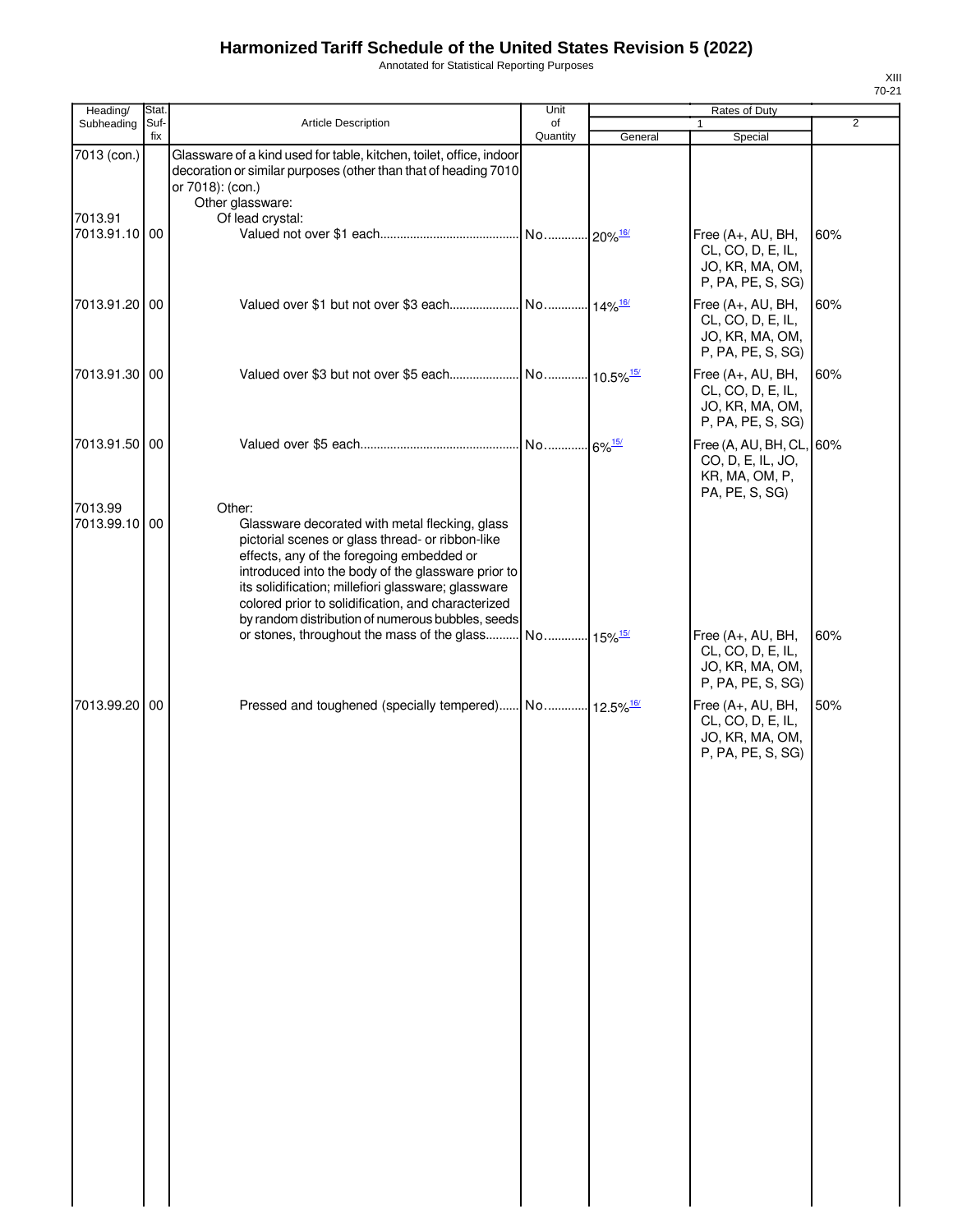Annotated for Statistical Reporting Purposes

| Heading/          | Stat.       |                                                                                                                                                                                       | Unit                          |                        | Rates of Duty                                                                  |                |
|-------------------|-------------|---------------------------------------------------------------------------------------------------------------------------------------------------------------------------------------|-------------------------------|------------------------|--------------------------------------------------------------------------------|----------------|
| Subheading        | Suf-<br>fix | Article Description                                                                                                                                                                   | of<br>Quantity                | General                | Special                                                                        | $\overline{2}$ |
| 7013 (con.)       |             | Glassware of a kind used for table, kitchen, toilet, office, indoor<br>decoration or similar purposes (other than that of heading 7010<br>or 7018): (con.)<br>Other glassware: (con.) |                               |                        |                                                                                |                |
| 7013.99<br>(con.) |             | Other: (con.)                                                                                                                                                                         |                               |                        |                                                                                |                |
| 7013.99.30 00     |             | Other:<br>Smokers' articles; perfume bottles fitted with                                                                                                                              | No 9% <sup>15/</sup>          |                        | Free (A*, AU, BH,<br>CL, CO, D, E, IL,<br>JO, KR, MA, OM,<br>P, PA, PE, S, SG) | 60%            |
| 7013.99.35 00     |             |                                                                                                                                                                                       | No  6.6% <sup>15/</sup>       |                        | Free (A*, AU, BH,<br>CL, CO, D, E, IL,<br>JO, KR, MA, OM,<br>P, PA, PE, S, SG) | 55%            |
| 7013.99.40        |             | Other:                                                                                                                                                                                |                               |                        | Free (A+, AU, BH,<br>CL, CO, D, E, IL,<br>JO, KR, MA, OM,<br>P, PA, PE, S, SG) | 60%            |
|                   | 10          | Crystalline or non-lead crystal No.                                                                                                                                                   |                               |                        |                                                                                |                |
| 7013.99.50        | 90          | Valued over \$0.30 but not over \$3 each No                                                                                                                                           | No.                           | $-30\%$ <sup>17/</sup> | Free (A+, AU, BH,<br>CL, CO, D, E, IL,<br>JO, KR, MA, OM,<br>P, PA, PE, S, SG) | 60%            |
|                   | 10          | Crystalline or non-lead crystal No.                                                                                                                                                   |                               |                        |                                                                                |                |
|                   | 90          | Valued over \$3 each:<br>Cut or engraved:                                                                                                                                             | No.                           |                        |                                                                                |                |
| 7013.99.60 00     |             | Valued over \$3 but not over \$5                                                                                                                                                      | No 15% <sup>16/</sup>         |                        | Free (A+, AU, BH,<br>CL, CO, D, E, IL,<br>JO, KR, MA, OM,<br>P, PA, PE, S, SG) | 60%            |
| 7013.99.70 00     |             | Other:                                                                                                                                                                                |                               |                        | Free (A+, AU, BH,<br>CL, CO, D, E, IL,<br>JO, KR, MA, OM,<br>P, PA, PE, S, SG) | 60%            |
| 7013.99.80        |             | Valued over \$3 but not over \$5                                                                                                                                                      |                               |                        |                                                                                |                |
|                   |             |                                                                                                                                                                                       | No 11.3% <sup>16/</sup>       |                        | Free (A+, AU, BH,<br>CL, CO, D, E, IL,<br>JO, KR, MA, OM,<br>P, PA, PE, S, SG) | 60%            |
|                   | 10          | Crystalline or non-lead                                                                                                                                                               | No.                           |                        |                                                                                |                |
|                   |             |                                                                                                                                                                                       |                               |                        |                                                                                |                |
| 7013.99.90        | 90          | Valued over \$5 each                                                                                                                                                                  | No.<br>No 7.2% <sup>18/</sup> |                        | Free (A+, AU, BH,<br>CL, CO, D, E, IL,<br>JO, KR, MA, OM,<br>P, PA, PE, S, SG) | 60%            |
|                   | 10          | Crystalline or non-lead<br>crystal <sup>19</sup> / <sub><i></i></sub>                                                                                                                 | No.                           |                        |                                                                                |                |
|                   | 90          |                                                                                                                                                                                       | No.                           |                        |                                                                                |                |
|                   |             |                                                                                                                                                                                       |                               |                        |                                                                                |                |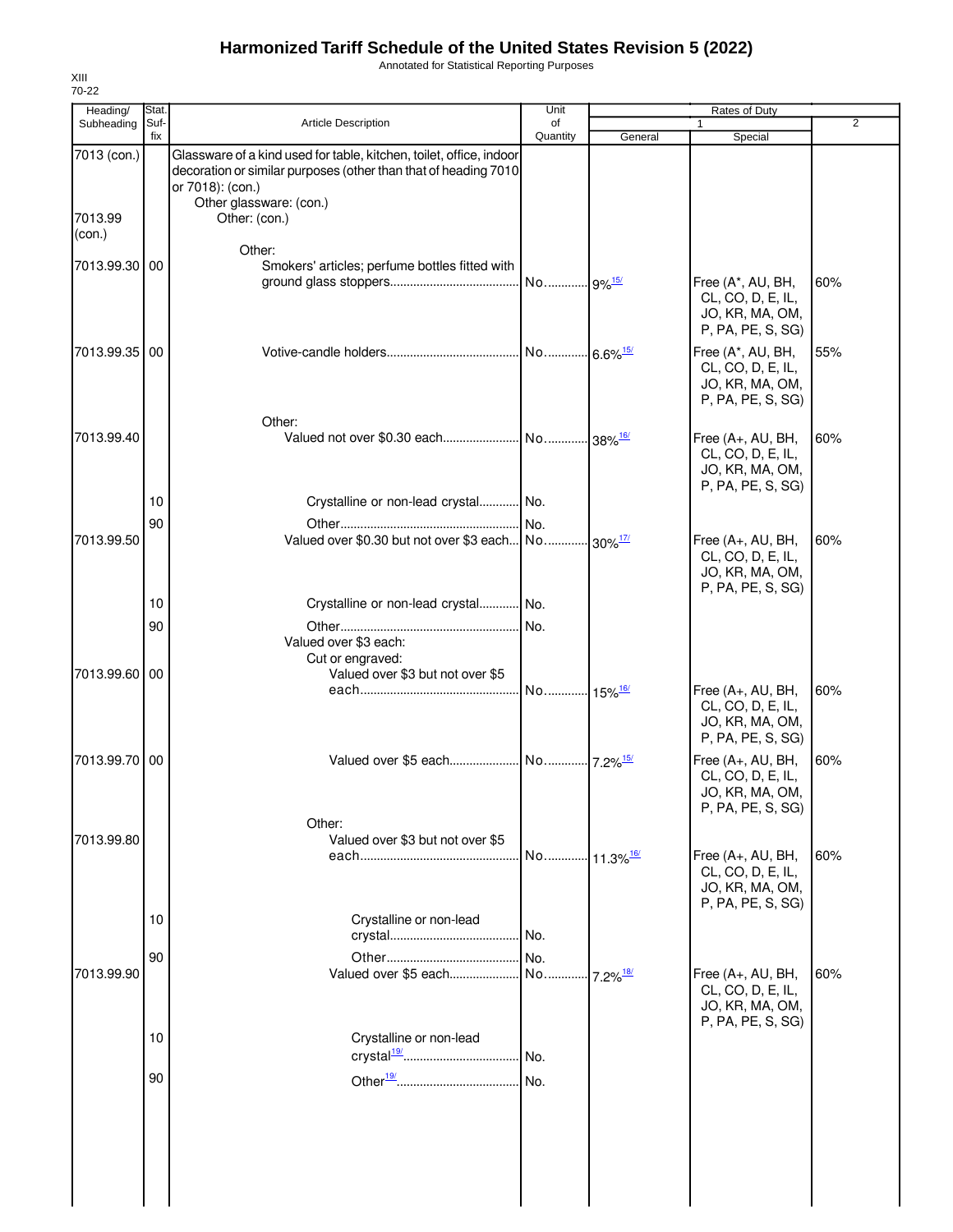Annotated for Statistical Reporting Purposes

| Heading/              | Stat.       |                                                                                                                                                                                                                                                                                                                                                                                                                                                                                                                                            | Unit           |         | <b>Rates of Duty</b>                                                                 |                |
|-----------------------|-------------|--------------------------------------------------------------------------------------------------------------------------------------------------------------------------------------------------------------------------------------------------------------------------------------------------------------------------------------------------------------------------------------------------------------------------------------------------------------------------------------------------------------------------------------------|----------------|---------|--------------------------------------------------------------------------------------|----------------|
| Subheading            | Suf-<br>fix | <b>Article Description</b>                                                                                                                                                                                                                                                                                                                                                                                                                                                                                                                 | of<br>Quantity | General | Special                                                                              | $\overline{2}$ |
| 7014.00               |             | Signaling glassware and optical elements of glass (other than<br>those of heading 7015), not optically worked:<br>Optical elements:                                                                                                                                                                                                                                                                                                                                                                                                        |                |         |                                                                                      |                |
| 7014.00.10 00         |             |                                                                                                                                                                                                                                                                                                                                                                                                                                                                                                                                            |                |         | Free (A, AU, BH, CL, 40%<br>CO, D, E, IL, JO,<br>KR, MA, OM, P,<br>PA, PE, S, SG)    |                |
| 7014.00.20            | 00          |                                                                                                                                                                                                                                                                                                                                                                                                                                                                                                                                            |                |         | Free (A, AU, B, BH, 50%<br>CL, CO, D, E, IL,<br>JO, KR, MA, OM,<br>P, PA, PE, S, SG) |                |
| 7014.00.30 00         |             | Other:                                                                                                                                                                                                                                                                                                                                                                                                                                                                                                                                     |                |         | Free (A, AU, B, BH, 60%<br>CL, CO, D, E, IL,<br>JO, KR, MA, OM,<br>P, PA, PE, S, SG) |                |
| 7014.00.50 00         |             |                                                                                                                                                                                                                                                                                                                                                                                                                                                                                                                                            |                |         | Free (A, AU, B, BH,<br>CL, CO, D, E, IL,<br>JO, KR, MA, OM,<br>P, PA, PE, S, SG)     | 60%            |
| 7015                  |             | Clock or watch glasses and similar glasses, glasses for<br>noncorrective or corrective spectacles, curved, bent, hollowed<br>or the like, not optically worked; hollow glass spheres and their<br>segments, for the manufacture of such glasses:                                                                                                                                                                                                                                                                                           |                |         |                                                                                      |                |
| 7015.10.00 00         |             |                                                                                                                                                                                                                                                                                                                                                                                                                                                                                                                                            |                |         |                                                                                      | 40%            |
| 7015.90               |             | Other:                                                                                                                                                                                                                                                                                                                                                                                                                                                                                                                                     |                |         |                                                                                      |                |
| 7015.90.10 00         |             | Watch glasses:                                                                                                                                                                                                                                                                                                                                                                                                                                                                                                                             |                |         |                                                                                      | 60%            |
| 7015.90.20 00         |             |                                                                                                                                                                                                                                                                                                                                                                                                                                                                                                                                            |                |         |                                                                                      | 60%            |
| 7015.90.50            | 00          |                                                                                                                                                                                                                                                                                                                                                                                                                                                                                                                                            |                |         |                                                                                      | 60%            |
| 7016<br>7016.10.00 00 |             | Paving blocks, slabs, bricks, squares, tiles and other articles<br>of pressed or molded glass, whether or not wired, of a kind<br>used for building or construction purposes; glass cubes and<br>other glass smallwares, whether or not on a backing, for<br>mosaics or similar decorative purposes; leaded glass windows<br>and the like; multicellular or foam glass in blocks, panels,<br>plates, shells or similar forms:<br>Glass cubes and other glass smallwares, whether or not<br>on a backing, for mosaics or similar decorative |                |         |                                                                                      |                |
|                       |             |                                                                                                                                                                                                                                                                                                                                                                                                                                                                                                                                            |                |         | Free (A*, AU, BH,<br>CL, CO, D, E, IL,<br>JO, KR, MA, OM,<br>P, PA, PE, S, SG)       | 60%            |
| 7016.90<br>7016.90.10 |             | Other:<br>Paving blocks, slabs, bricks, squares, tiles and other                                                                                                                                                                                                                                                                                                                                                                                                                                                                           |                |         | Free (A, AU, BH, CL,<br>CO, D, E, IL, JO,<br>KR, MA, OM, P,                          | 60%            |
|                       | 10          |                                                                                                                                                                                                                                                                                                                                                                                                                                                                                                                                            |                |         | PA, PE, S, SG)                                                                       |                |
|                       | 50          |                                                                                                                                                                                                                                                                                                                                                                                                                                                                                                                                            |                |         |                                                                                      |                |
| 7016.90.50            | 00          |                                                                                                                                                                                                                                                                                                                                                                                                                                                                                                                                            |                |         | Free (A, AU, BH, CL,<br>CO, D, E, IL, JO,<br>KR, MA, OM, P,<br>PA, PE, S, SG)        | 60%            |
|                       |             |                                                                                                                                                                                                                                                                                                                                                                                                                                                                                                                                            |                |         |                                                                                      |                |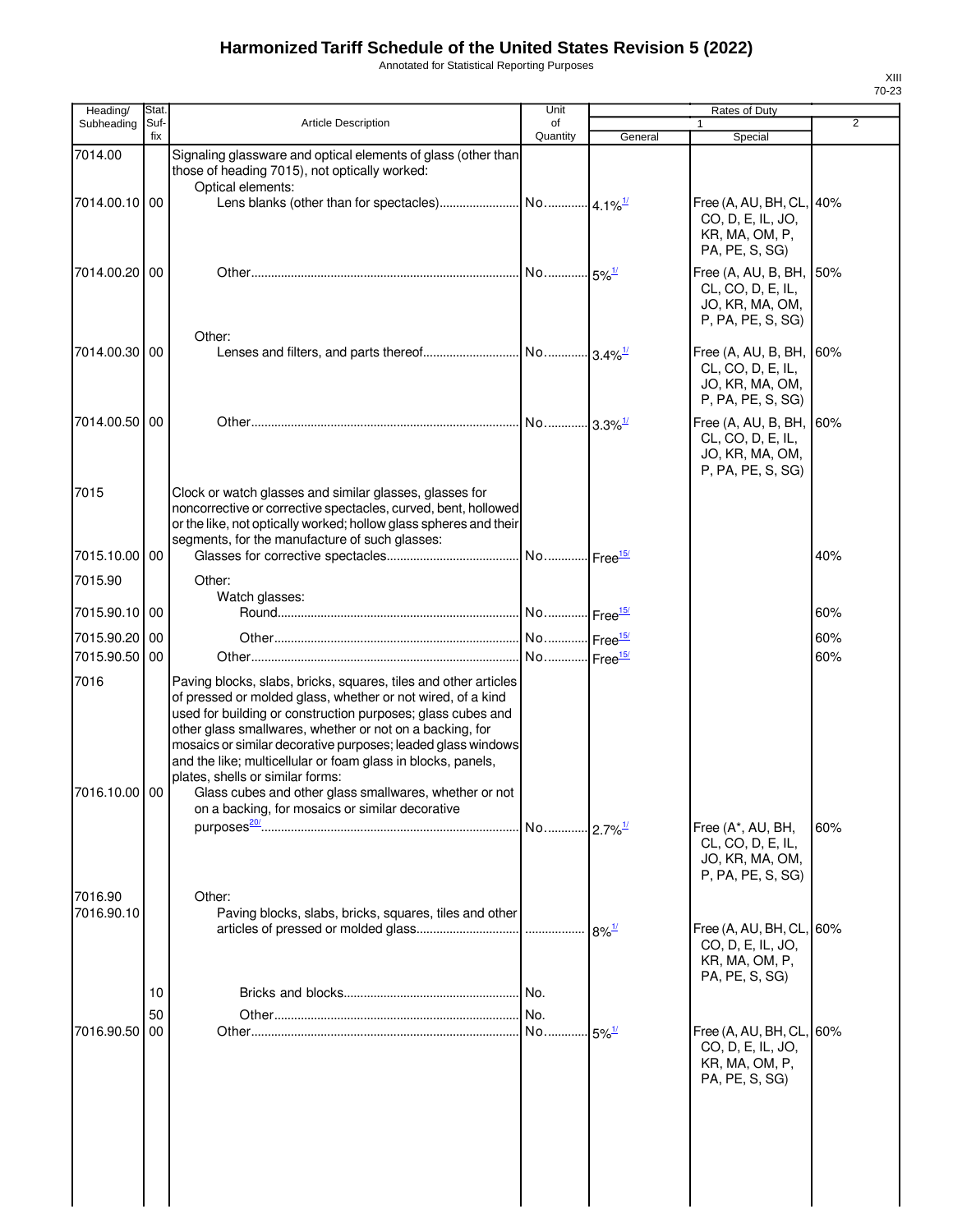Annotated for Statistical Reporting Purposes

| Heading/                         | Stat.       |                                                                                                                                                                                                                                                                                                                                                                                                                                                                                                                                   | Unit                  |                       | <b>Rates of Duty</b>                                                           |                |
|----------------------------------|-------------|-----------------------------------------------------------------------------------------------------------------------------------------------------------------------------------------------------------------------------------------------------------------------------------------------------------------------------------------------------------------------------------------------------------------------------------------------------------------------------------------------------------------------------------|-----------------------|-----------------------|--------------------------------------------------------------------------------|----------------|
| Subheading                       | Suf-<br>fix | <b>Article Description</b>                                                                                                                                                                                                                                                                                                                                                                                                                                                                                                        | of<br>Quantity        | General               | 1<br>Special                                                                   | $\overline{2}$ |
| 7017<br>7017.10                  |             | Laboratory, hygienic or pharmaceutical glassware, whether or<br>not graduated or calibrated:<br>Of fused quartz or other fused silica:                                                                                                                                                                                                                                                                                                                                                                                            |                       |                       |                                                                                |                |
| 7017.10.30 00                    |             | Quartz reactor tubes and holders designed for insertion<br>into diffusion and oxidation furnaces for production of                                                                                                                                                                                                                                                                                                                                                                                                                |                       |                       |                                                                                | 50%            |
| 7017.10.60 00                    |             |                                                                                                                                                                                                                                                                                                                                                                                                                                                                                                                                   |                       |                       | Free (A, AU, BH, CL,<br>CO, D, E, IL, JO,<br>KR, MA, OM, P,<br>PA, PE, S, SG)  | 50%            |
| 7017.20.00 00                    |             | Of other glass having a linear coefficient of expansion not<br>exceeding $5 \times 10^{-6}$ per Kelvin within a temperature range                                                                                                                                                                                                                                                                                                                                                                                                 |                       |                       | Free (A, AU, BH, CL,<br>CO, D, E, IL, JO,<br>KR, MA, OM, P,<br>PA, PE, S, SG)  | 85%            |
| 7017.90<br>7017.90.10            | 00          | Other:<br>Microscope slides and micro cover glasses <sup>21</sup> /  kg  Free <sup>1/</sup>                                                                                                                                                                                                                                                                                                                                                                                                                                       |                       |                       |                                                                                | 85%            |
| 7017.90.50                       | 00          |                                                                                                                                                                                                                                                                                                                                                                                                                                                                                                                                   |                       |                       | Free (A, AU, BH, CL,<br>CO, D, E, IL, JO,<br>KR, MA, OM, P,<br>PA, PE, S, SG)  | 85%            |
| 7018<br>7018.10<br>7018.10.10 00 |             | Glass beads, imitation pearls, imitation precious or<br>semiprecious stones and similar glass smallwares and articles<br>thereof other than imitation jewelry; glass eyes other than<br>prosthetic articles; statuettes and other ornaments of<br>lamp-worked glass, other than imitation jewelry; glass<br>microspheres not exceeding 1 mm in diameter:<br>Glass beads, imitation pearls, imitation precious or<br>semiprecious stones and similar glass smallwares:<br>Imitation pearls and imitation pearl beads of all shapes |                       |                       |                                                                                |                |
|                                  |             | and colors, drilled or not drilled, but not strung (except                                                                                                                                                                                                                                                                                                                                                                                                                                                                        |                       |                       | Free (A, AU, BH, CL,<br>CO, D, E, IL, JO,<br>KR, MA, OM, P,<br>PA, PE, S, SG)  | 60%            |
| 7018.10.20                       | 00          | Imitation precious or semiprecious stones (except                                                                                                                                                                                                                                                                                                                                                                                                                                                                                 |                       |                       |                                                                                | 20%            |
| 7018.10.50 00                    |             |                                                                                                                                                                                                                                                                                                                                                                                                                                                                                                                                   | kg Free <sup>11</sup> |                       |                                                                                | 40%            |
| 7018.20.00                       | 00          | Glass microspheres not exceeding 1 mm in diameter kg                                                                                                                                                                                                                                                                                                                                                                                                                                                                              |                       | $5\%$ <sup>1/</sup>   | Free (A+, AU, BH,<br>CL, CO, D, E, IL,<br>JO, KR, MA, OM,<br>P, PA, PE, S, SG) | 60%            |
| 7018.90<br>7018.90.10            | 00          | Other:                                                                                                                                                                                                                                                                                                                                                                                                                                                                                                                            |                       |                       | Free (A, AU, BH, CL,<br>CO, D, E, IL, JO,<br>KR, MA, OM, P,<br>PA, PE, S, SG)  | 70%            |
| 7018.90.50                       | 00          |                                                                                                                                                                                                                                                                                                                                                                                                                                                                                                                                   | kg                    | $6.6\%$ <sup>1/</sup> | Free (A, AU, BH, CL,<br>CO, D, E, IL, JO,<br>KR, MA, OM, P,<br>PA, PE, S, SG)  | 60%            |
|                                  |             |                                                                                                                                                                                                                                                                                                                                                                                                                                                                                                                                   |                       |                       |                                                                                |                |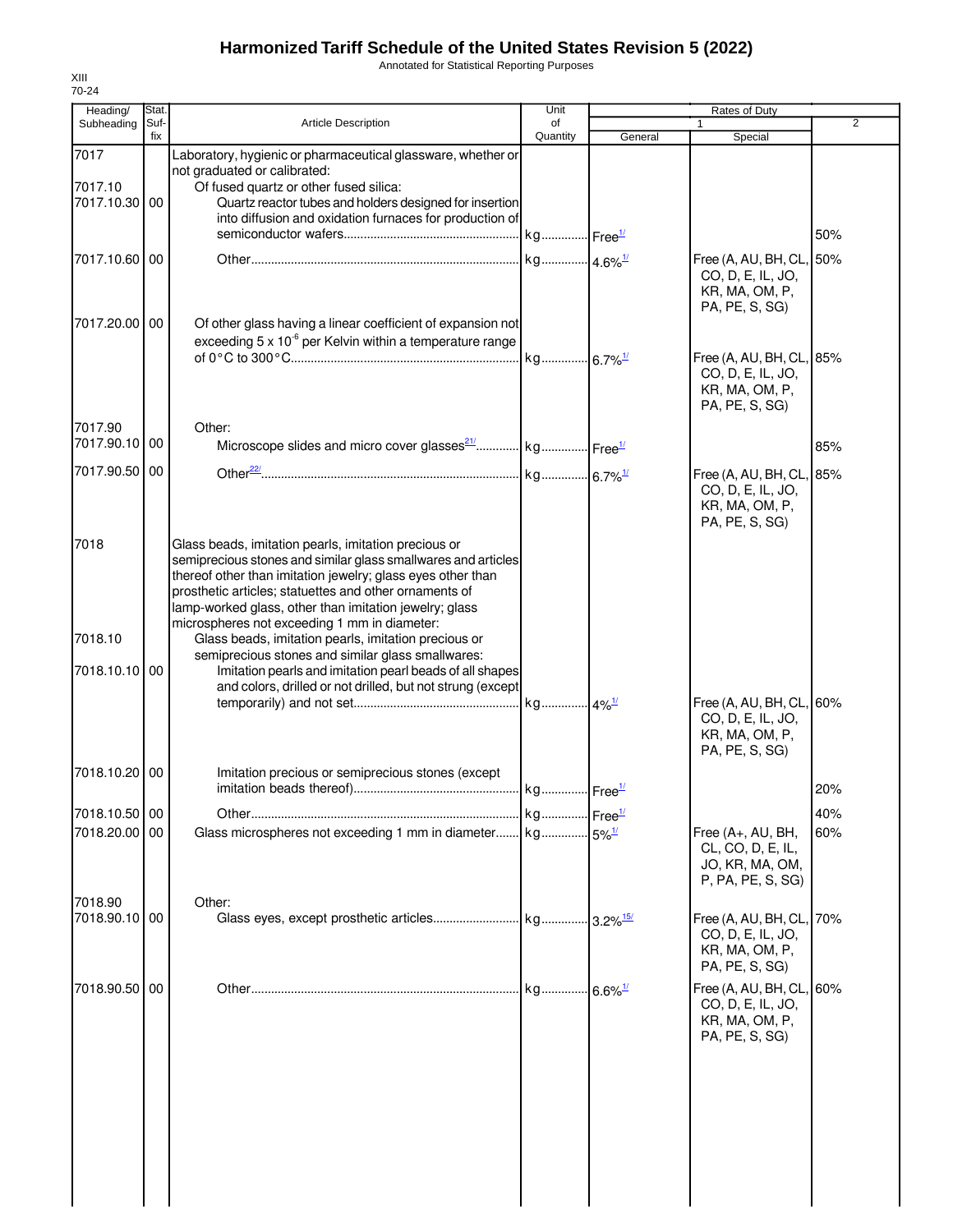Annotated for Statistical Reporting Purposes

| Heading/              | Stat.       |                                                                                                                                                                                                                                                                            | Unit                  |                       | <b>Rates of Duty</b>                                                                                      |                |
|-----------------------|-------------|----------------------------------------------------------------------------------------------------------------------------------------------------------------------------------------------------------------------------------------------------------------------------|-----------------------|-----------------------|-----------------------------------------------------------------------------------------------------------|----------------|
| Subheading            | Suf-<br>fix | <b>Article Description</b>                                                                                                                                                                                                                                                 | of<br>Quantity        | General               | 1<br>Special                                                                                              | $\overline{2}$ |
| 7019<br>7019.11.00 00 |             | Glass fibers (including glass wool) and articles thereof (for<br>example, yarn, rovings, woven fabrics):<br>Slivers, rovings, yarn and chopped strands and mats<br>thereof:<br>Chopped strands, of a length of not more than                                               |                       |                       | Free (A, AU, BH, CL, 50%<br>CO, D, E, IL, JO,<br>KR, MA, OM, P,<br>PA, PE, S, SG)                         |                |
| 7019.12.00            |             |                                                                                                                                                                                                                                                                            |                       | $4.8\%$ <sup>1/</sup> | Free (A, AU, BH, CL, 50%<br>CO, D, E, IL, JO,<br>KR, MA, OM, P,                                           |                |
|                       | 40          | Of a kind used in industry as packing or lubricating                                                                                                                                                                                                                       | lkg.                  |                       | PA, PE, S, SG)                                                                                            |                |
| 7019.13               | 80          | Other yarn, slivers:<br>Yarns:<br>Not colored:                                                                                                                                                                                                                             |                       |                       |                                                                                                           |                |
| 7019.13.05 00         |             | Fiberglass rubber reinforcing yarn, made<br>from electrically nonconductive continuous<br>fiberglass filaments 9 microns in diameter<br>to 11 microns in diameter and impregnated<br>with resorcinol formaldehyde latex<br>treatment for adhesion to polymeric             |                       |                       |                                                                                                           | 50%            |
| 7019.13.15            |             |                                                                                                                                                                                                                                                                            |                       |                       | Free (AU, BH, CL,<br>CO, IL, JO, KR,<br>MA, OM, P, PA,<br>PE, S, SG)                                      | 50%            |
|                       | 40<br>80    | Of a kind used in industry as packing<br>or lubricating materials (201) kg                                                                                                                                                                                                 |                       |                       |                                                                                                           |                |
| 7019.13.24            | 00          | Colored:<br>Fiberglass rubber reinforcing yarn, made<br>from electrically nonconductive continuous<br>fiberglass filaments 9 microns in diameter<br>to 11 microns in diameter and impregnated<br>with resorcinol formaldehyde latex<br>treatment for adhesion to polymeric |                       |                       |                                                                                                           |                |
|                       |             |                                                                                                                                                                                                                                                                            |                       |                       |                                                                                                           | 60%            |
| 7019.13.28 00         |             |                                                                                                                                                                                                                                                                            |                       |                       | Free (AU, BH, CL,<br>CO, IL, JO, KR,<br>MA, OM, P, PA,                                                    | 60%            |
| 7019.13.35 00         |             |                                                                                                                                                                                                                                                                            | kg 4.2% <sup>1/</sup> |                       | PE, S, SG)<br>Free (A+, AU, BH,<br>CL, CO, D, E <sup>*</sup> , IL,<br>JO, KR, MA, OM,                     | 50%            |
| 7019.14.00 00         |             |                                                                                                                                                                                                                                                                            |                       |                       | P, PA, PE, S, SG)<br>Free (A, AU, B, BH, 50%<br>CL, CO, D, E, IL,<br>JO, KR, MA, OM,<br>P, PA, PE, S, SG) |                |
|                       |             |                                                                                                                                                                                                                                                                            |                       |                       |                                                                                                           |                |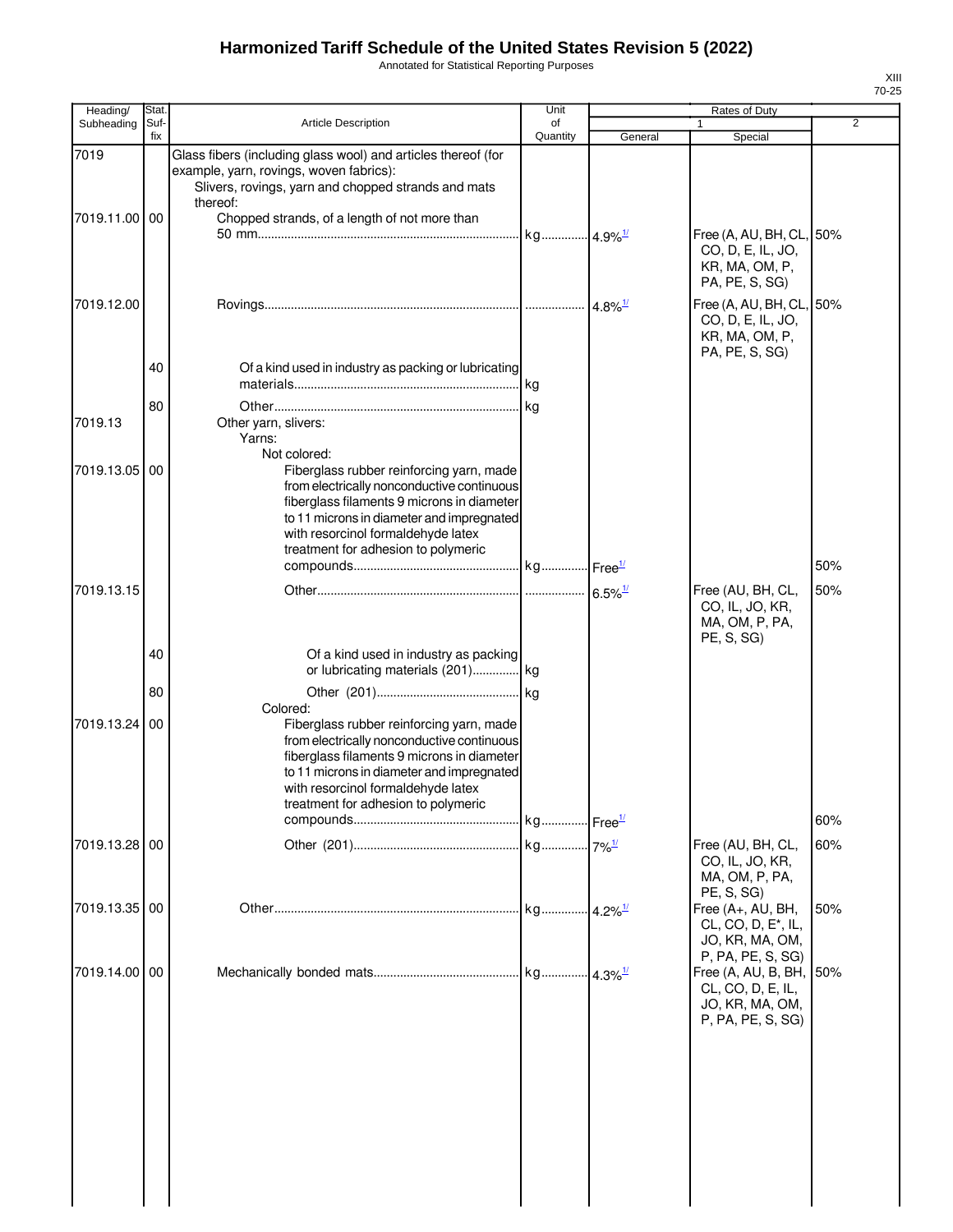Annotated for Statistical Reporting Purposes

| Heading/                 | Stat.       |                                                                                                                                                                                                                                                   | Unit                                    |         | Rates of Duty                                                                                |                |
|--------------------------|-------------|---------------------------------------------------------------------------------------------------------------------------------------------------------------------------------------------------------------------------------------------------|-----------------------------------------|---------|----------------------------------------------------------------------------------------------|----------------|
| Subheading               | Suf-<br>fix | <b>Article Description</b>                                                                                                                                                                                                                        | of<br>Quantity                          |         |                                                                                              | $\overline{2}$ |
| 7019 (con.)              |             | Glass fibers (including glass wool) and articles thereof (for<br>example, yarn, rovings, woven fabrics): (con.)<br>Slivers, rovings, yarn and chopped strands and mats<br>thereof: (con.)                                                         |                                         | General | Special                                                                                      |                |
| 7019.15.00 00            |             |                                                                                                                                                                                                                                                   |                                         |         | Free (A, AU, B, BH, 50%<br>CL, CO, D, E, IL,<br>JO, KR, MA, OM,<br>P, PA, PE, S, SG)         |                |
| 7019.19<br>7019.19.30 00 |             | Other:                                                                                                                                                                                                                                            |                                         |         | Free (A, AU, BH, CL, 50%<br>CO, D, E, IL, JO,<br>KR, MA, OM, P,<br>PA, PE, S, SG)            |                |
| 7019.19.70 00            |             | Fiberglass rubber reinforcing cord, made from<br>electrically nonconductive continuous fiberglass<br>filaments 9 microns in diameter to 11 microns in<br>diameter and impregnated with resorcinol<br>formaldehyde latex treatment for adhesion to |                                         |         |                                                                                              |                |
|                          |             |                                                                                                                                                                                                                                                   |                                         |         |                                                                                              | 50%            |
| 7019.19.91               | 00          |                                                                                                                                                                                                                                                   |                                         |         | Free (A+, AU, BH,<br>CL, CO, D, E <sup>*</sup> , IL,<br>JO, KR, MA, OM,<br>P, PA, PE, S, SG) | 50%            |
| 7019.61                  |             | Mechanically bonded fabrics:<br>Closed woven fabrics of rovings:<br>Of a width not exceeding 30 cm:                                                                                                                                               |                                         |         |                                                                                              |                |
| 7019.61.05               | 00          | Fiberglass tire cord fabric woven from<br>electrically nonconductive continuous<br>fiberglass filaments 9 microns in diameter to<br>11 microns in diameter and impregnated with                                                                   |                                         |         |                                                                                              |                |
|                          |             | resorcinol formaldehyde latex treatment for<br>adhesion to polymeric compounds (622)                                                                                                                                                              | m <sup>2</sup> Free <sup>1/</sup><br>kg |         |                                                                                              | 50%            |
| 7019.61.10 00            |             |                                                                                                                                                                                                                                                   | m <sup>2</sup> 6% <sup>1/</sup><br>kg   |         | Free (AU, BH, CL,<br>CO, IL, JO, KR,<br>MA, OM, P, PA,<br>PE, S, SG)                         | 50%            |
|                          |             |                                                                                                                                                                                                                                                   |                                         |         |                                                                                              |                |
|                          |             |                                                                                                                                                                                                                                                   |                                         |         |                                                                                              |                |
|                          |             |                                                                                                                                                                                                                                                   |                                         |         |                                                                                              |                |
|                          |             |                                                                                                                                                                                                                                                   |                                         |         |                                                                                              |                |
|                          |             |                                                                                                                                                                                                                                                   |                                         |         |                                                                                              |                |
|                          |             |                                                                                                                                                                                                                                                   |                                         |         |                                                                                              |                |
|                          |             |                                                                                                                                                                                                                                                   |                                         |         |                                                                                              |                |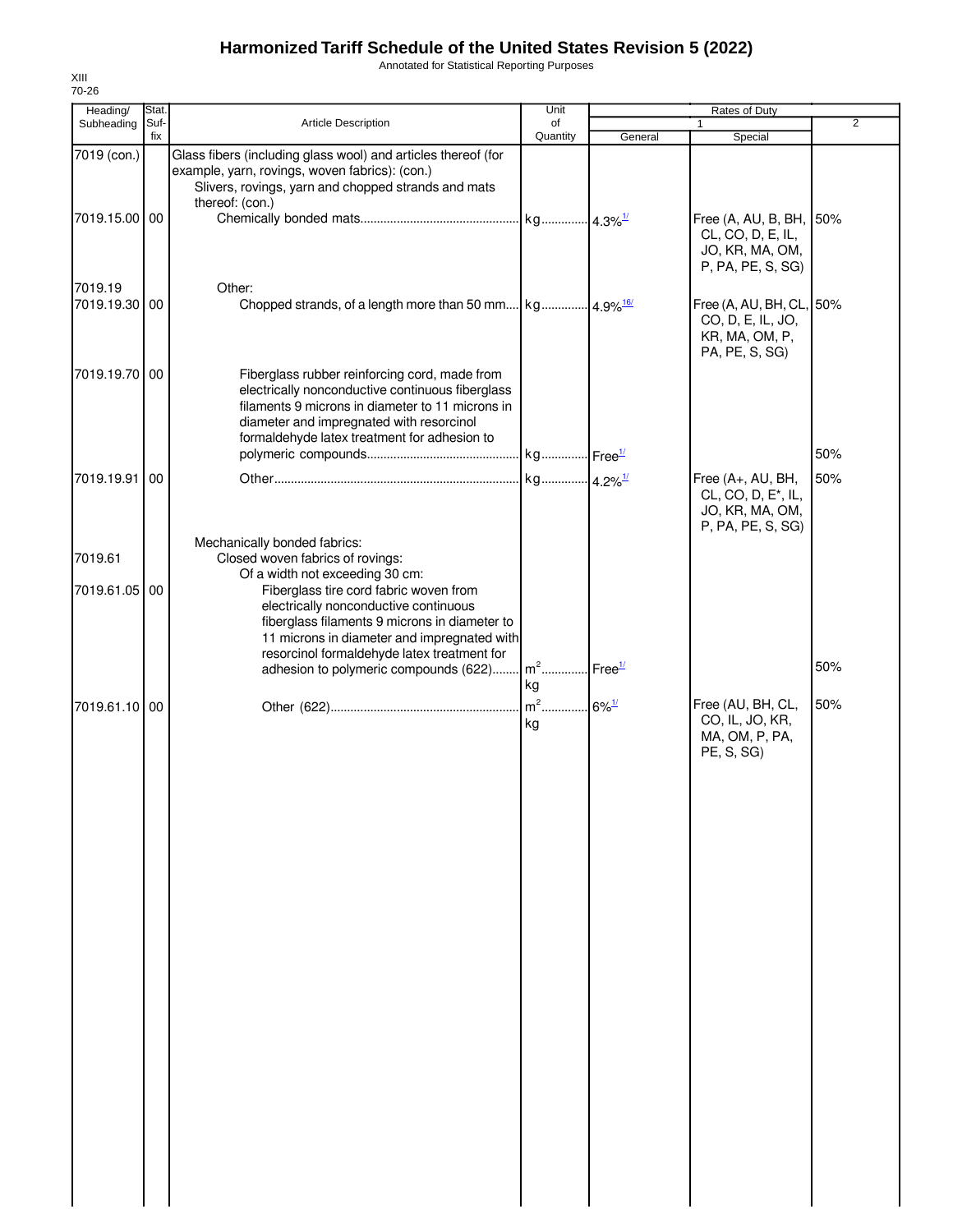Annotated for Statistical Reporting Purposes

|                                  |             |                                                                                                                                                                                                                                                                         |                                         |         |                                                                      | 70-27 |
|----------------------------------|-------------|-------------------------------------------------------------------------------------------------------------------------------------------------------------------------------------------------------------------------------------------------------------------------|-----------------------------------------|---------|----------------------------------------------------------------------|-------|
| Heading/                         | Stat.       |                                                                                                                                                                                                                                                                         | Unit                                    |         | Rates of Duty                                                        |       |
| Subheading                       | Suf-<br>fix | <b>Article Description</b>                                                                                                                                                                                                                                              | of<br>Quantity                          | General | $\mathbf{1}$<br>Special                                              | 2     |
| 7019 (con.)<br>7019.61<br>(con.) |             | Glass fibers (including glass wool) and articles thereof (for<br>example, yarn, rovings, woven fabrics): (con.)<br>Mechanically bonded fabrics: (con.)<br>Closed woven fabrics of rovings: (con.)<br>Other:                                                             |                                         |         |                                                                      |       |
| 7019.61.30 00                    |             | Not colored:<br>Fiberglass tire cord fabric woven from<br>electrically nonconductive continuous<br>fiberglass filaments 9 microns in diameter<br>to 11 microns in diameter and impregnated<br>with resorcinol formaldehyde latex<br>treatment for adhesion to polymeric | m <sup>2</sup> Free <sup>1/</sup><br>kg |         |                                                                      | 50%   |
| 7019.61.40                       |             |                                                                                                                                                                                                                                                                         |                                         |         | Free (AU, BH, CL,<br>CO, IL, JO, KR,<br>MA, OM, P, PA,<br>PE, S, SG) | 50%   |
|                                  | 30          | Silica filament fabric of filaments with<br>silica content greater than 93 percent                                                                                                                                                                                      | kg                                      |         |                                                                      |       |
|                                  | 60          | Colored:                                                                                                                                                                                                                                                                | kg                                      |         |                                                                      |       |
| 7019.61.70                       | 00          | Fiberglass tire cord fabric woven from<br>electrically nonconductive continuous<br>fiberglass filaments 9 microns in diameter<br>to 11 microns in diameter and impregnated<br>with resorcinol formaldehyde latex<br>treatment for adhesion to polymeric                 |                                         |         |                                                                      | 60%   |
|                                  |             |                                                                                                                                                                                                                                                                         | kg                                      |         |                                                                      |       |
| 7019.61.90                       |             |                                                                                                                                                                                                                                                                         |                                         |         | Free (AU, BH, CL,<br>CO, IL, JO, KR,<br>MA, OM, P, PA,<br>PE, S, SG) | 60%   |
|                                  | 30          | Silica filament fabric of filaments with<br>silica content greater than 93 percent                                                                                                                                                                                      | m <sup>2</sup><br>kg                    |         |                                                                      |       |
|                                  | 60          |                                                                                                                                                                                                                                                                         | m <sup>2</sup><br>kg                    |         |                                                                      |       |
|                                  |             |                                                                                                                                                                                                                                                                         |                                         |         |                                                                      |       |
|                                  |             |                                                                                                                                                                                                                                                                         |                                         |         |                                                                      |       |
|                                  |             |                                                                                                                                                                                                                                                                         |                                         |         |                                                                      |       |
|                                  |             |                                                                                                                                                                                                                                                                         |                                         |         |                                                                      |       |

XIII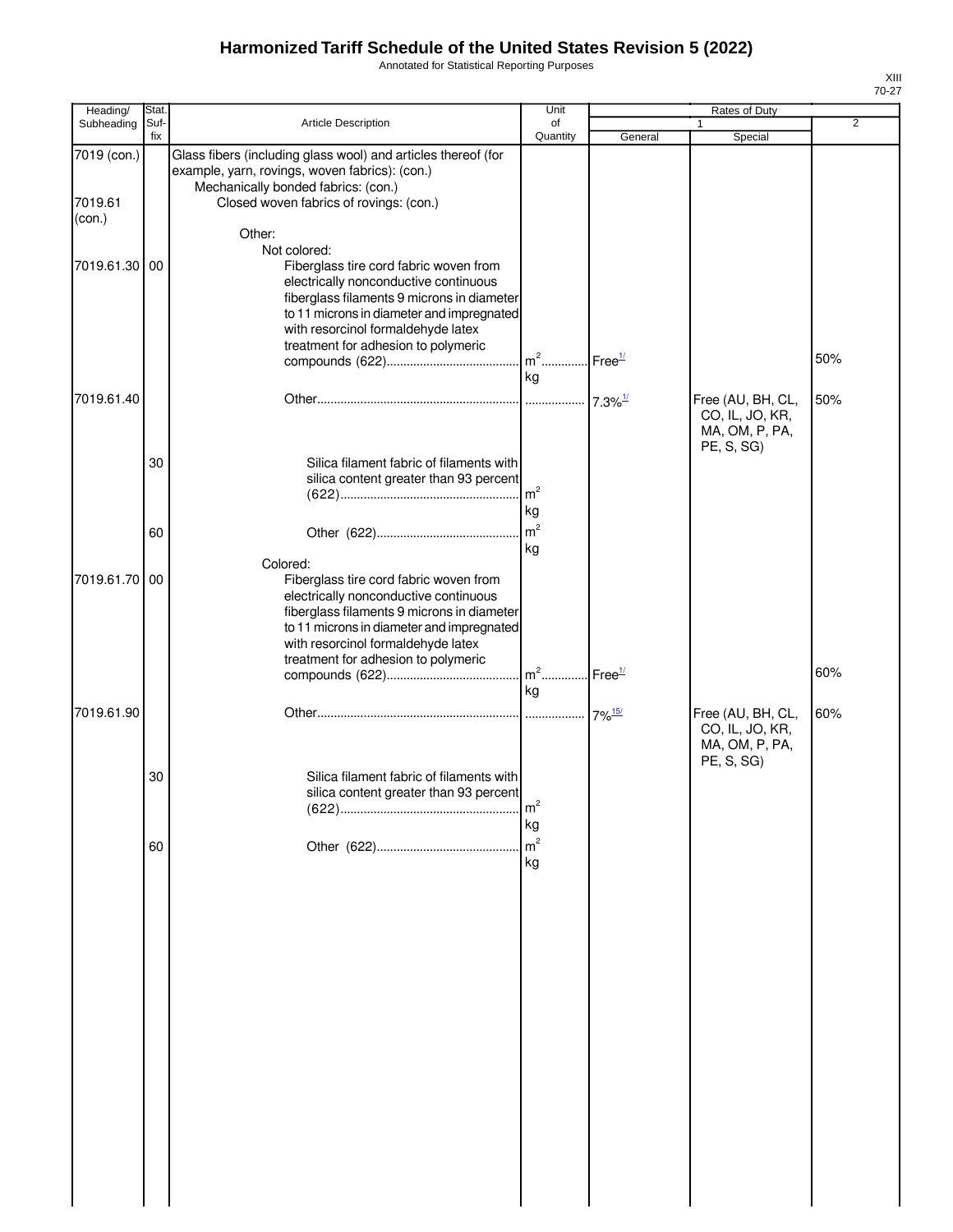Annotated for Statistical Reporting Purposes

| Heading/                             | Stat.       |                                                                                                                                                                                                                                                                                                                                                                                                                                                                                                                                     | Unit                         |         | Rates of Duty                                                        |                |
|--------------------------------------|-------------|-------------------------------------------------------------------------------------------------------------------------------------------------------------------------------------------------------------------------------------------------------------------------------------------------------------------------------------------------------------------------------------------------------------------------------------------------------------------------------------------------------------------------------------|------------------------------|---------|----------------------------------------------------------------------|----------------|
| Subheading                           | Suf-<br>fix | Article Description                                                                                                                                                                                                                                                                                                                                                                                                                                                                                                                 | $\circ$ f<br>Quantity        | General | $\mathbf{1}$<br>Special                                              | $\overline{2}$ |
| 7019 (con.)<br>7019.62<br>7019.62.05 | 00          | Glass fibers (including glass wool) and articles thereof (for<br>example, yarn, rovings, woven fabrics): (con.)<br>Mechanically bonded fabrics: (con.)<br>Other closed fabrics of rovings:<br>Of a width not exceeding 30 cm:<br>Fiberglass tire cord fabric woven from<br>electrically nonconductive continuous<br>fiberglass filaments 9 microns in diameter to<br>11 microns in diameter and impregnated with<br>resorcinol formaldehyde latex treatment for<br>adhesion to polymeric compounds $(622)$ $m^2$ Free <sup>1/</sup> | kg                           |         |                                                                      | 50%            |
| 7019.62.15 00                        |             |                                                                                                                                                                                                                                                                                                                                                                                                                                                                                                                                     | $m^2$ 6% <sup>1/</sup><br>kg |         | Free (AU, BH, CL,<br>CO, IL, JO, KR,<br>MA, OM, P, PA,<br>PE, S, SG) | 50%            |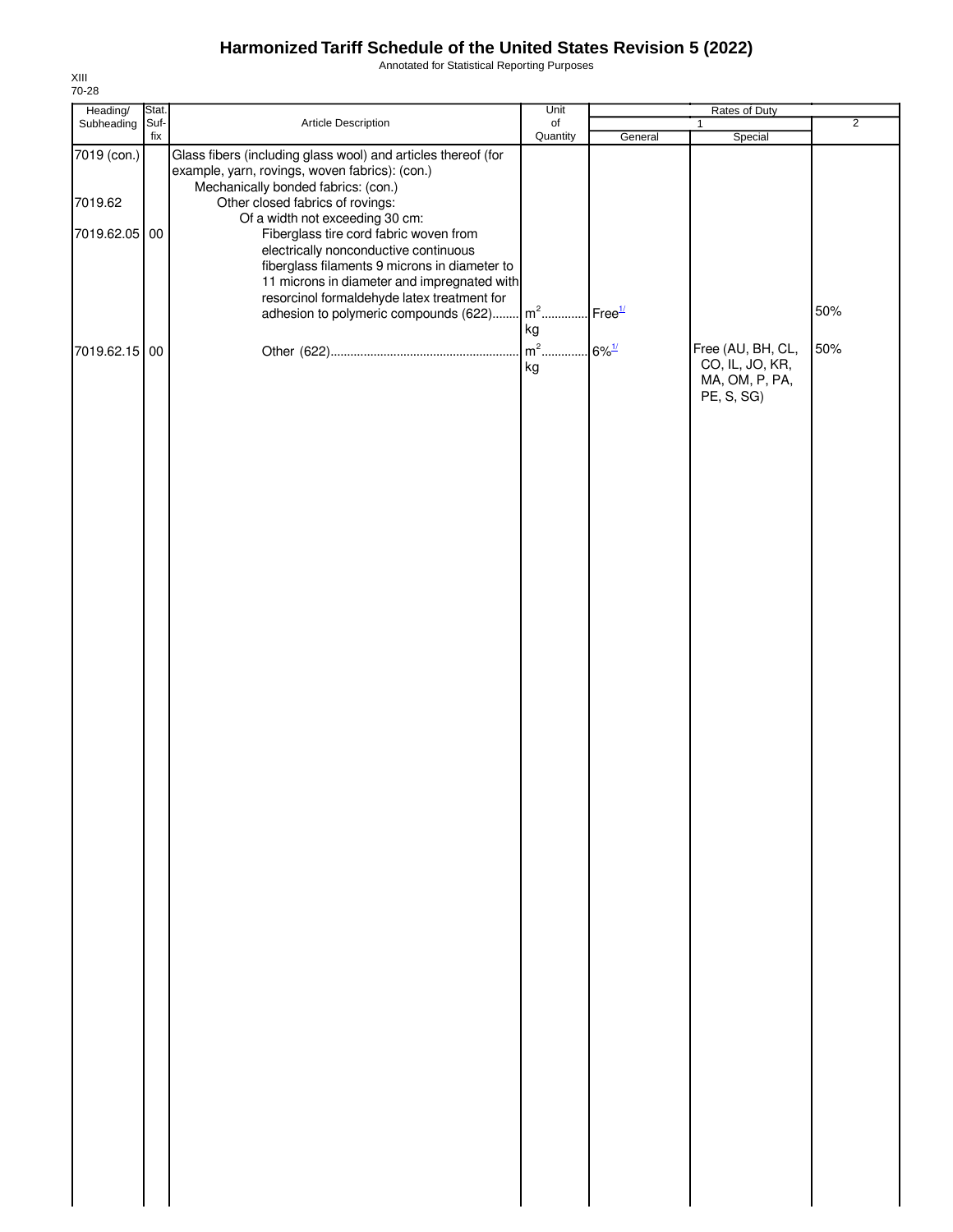7019.62 (con.)

Annotated for Statistical Reporting Purposes

| fix<br>Quantity<br>General<br>Special<br>7019 (con.)<br>Glass fibers (including glass wool) and articles thereof (for<br>example, yarn, rovings, woven fabrics): (con.)<br>Mechanically bonded fabrics: (con.)<br>Other closed fabrics of rovings: (con.)<br>Other:<br>Not colored:<br>7019.62.30 00<br>Fiberglass tire cord fabric woven from<br>electrically nonconductive continuous<br>fiberglass filaments 9 microns in diameter<br>to 11 microns in diameter and impregnated<br>with resorcinol formaldehyde latex<br>treatment for adhesion to polymeric<br>m <sup>2</sup> Free <sup>1/</sup><br>50%<br>ka<br>7019.62.40<br>Free (AU, BH, CL,<br>50%<br>CO, IL, JO, KR,<br>MA, OM, P, PA,<br>PE, S, SG)<br>30<br>Silica filament fabric of filaments with<br>silica content greater than 93 percent<br>kg<br>m <sup>2</sup><br>60<br>kg<br>Colored:<br>7019.62.70 00<br>Fiberglass tire cord fabric woven from<br>electrically nonconductive continuous<br>fiberglass filaments 9 microns in diameter<br>to 11 microns in diameter and impregnated<br>with resorcinol formaldehyde latex<br>treatment for adhesion to polymeric<br>60%<br>kg<br>7019.62.90<br>60%<br>Free (AU, BH, CL,<br>CO, IL, JO, KR,<br>MA, OM, P, PA,<br>PE, S, SG)<br>30<br>Silica filament fabric of filaments with<br>silica content greater than 93 percent<br>m <sup>2</sup><br>kg<br>m <sup>2</sup><br>60<br>kg | Heading/          | Stat. |                            | Unit<br>of | Rates of Duty<br>1 | $\overline{2}$ |
|----------------------------------------------------------------------------------------------------------------------------------------------------------------------------------------------------------------------------------------------------------------------------------------------------------------------------------------------------------------------------------------------------------------------------------------------------------------------------------------------------------------------------------------------------------------------------------------------------------------------------------------------------------------------------------------------------------------------------------------------------------------------------------------------------------------------------------------------------------------------------------------------------------------------------------------------------------------------------------------------------------------------------------------------------------------------------------------------------------------------------------------------------------------------------------------------------------------------------------------------------------------------------------------------------------------------------------------------------------------------------------------------------|-------------------|-------|----------------------------|------------|--------------------|----------------|
|                                                                                                                                                                                                                                                                                                                                                                                                                                                                                                                                                                                                                                                                                                                                                                                                                                                                                                                                                                                                                                                                                                                                                                                                                                                                                                                                                                                                    | Subheading        | Suf-  | <b>Article Description</b> |            |                    |                |
|                                                                                                                                                                                                                                                                                                                                                                                                                                                                                                                                                                                                                                                                                                                                                                                                                                                                                                                                                                                                                                                                                                                                                                                                                                                                                                                                                                                                    |                   |       |                            |            |                    |                |
|                                                                                                                                                                                                                                                                                                                                                                                                                                                                                                                                                                                                                                                                                                                                                                                                                                                                                                                                                                                                                                                                                                                                                                                                                                                                                                                                                                                                    | 7019.62<br>(con.) |       |                            |            |                    |                |
|                                                                                                                                                                                                                                                                                                                                                                                                                                                                                                                                                                                                                                                                                                                                                                                                                                                                                                                                                                                                                                                                                                                                                                                                                                                                                                                                                                                                    |                   |       |                            |            |                    |                |
|                                                                                                                                                                                                                                                                                                                                                                                                                                                                                                                                                                                                                                                                                                                                                                                                                                                                                                                                                                                                                                                                                                                                                                                                                                                                                                                                                                                                    |                   |       |                            |            |                    |                |
|                                                                                                                                                                                                                                                                                                                                                                                                                                                                                                                                                                                                                                                                                                                                                                                                                                                                                                                                                                                                                                                                                                                                                                                                                                                                                                                                                                                                    |                   |       |                            |            |                    |                |
|                                                                                                                                                                                                                                                                                                                                                                                                                                                                                                                                                                                                                                                                                                                                                                                                                                                                                                                                                                                                                                                                                                                                                                                                                                                                                                                                                                                                    |                   |       |                            |            |                    |                |
|                                                                                                                                                                                                                                                                                                                                                                                                                                                                                                                                                                                                                                                                                                                                                                                                                                                                                                                                                                                                                                                                                                                                                                                                                                                                                                                                                                                                    |                   |       |                            |            |                    |                |
|                                                                                                                                                                                                                                                                                                                                                                                                                                                                                                                                                                                                                                                                                                                                                                                                                                                                                                                                                                                                                                                                                                                                                                                                                                                                                                                                                                                                    |                   |       |                            |            |                    |                |
|                                                                                                                                                                                                                                                                                                                                                                                                                                                                                                                                                                                                                                                                                                                                                                                                                                                                                                                                                                                                                                                                                                                                                                                                                                                                                                                                                                                                    |                   |       |                            |            |                    |                |
|                                                                                                                                                                                                                                                                                                                                                                                                                                                                                                                                                                                                                                                                                                                                                                                                                                                                                                                                                                                                                                                                                                                                                                                                                                                                                                                                                                                                    |                   |       |                            |            |                    |                |
|                                                                                                                                                                                                                                                                                                                                                                                                                                                                                                                                                                                                                                                                                                                                                                                                                                                                                                                                                                                                                                                                                                                                                                                                                                                                                                                                                                                                    |                   |       |                            |            |                    |                |
|                                                                                                                                                                                                                                                                                                                                                                                                                                                                                                                                                                                                                                                                                                                                                                                                                                                                                                                                                                                                                                                                                                                                                                                                                                                                                                                                                                                                    |                   |       |                            |            |                    |                |
|                                                                                                                                                                                                                                                                                                                                                                                                                                                                                                                                                                                                                                                                                                                                                                                                                                                                                                                                                                                                                                                                                                                                                                                                                                                                                                                                                                                                    |                   |       |                            |            |                    |                |
|                                                                                                                                                                                                                                                                                                                                                                                                                                                                                                                                                                                                                                                                                                                                                                                                                                                                                                                                                                                                                                                                                                                                                                                                                                                                                                                                                                                                    |                   |       |                            |            |                    |                |
|                                                                                                                                                                                                                                                                                                                                                                                                                                                                                                                                                                                                                                                                                                                                                                                                                                                                                                                                                                                                                                                                                                                                                                                                                                                                                                                                                                                                    |                   |       |                            |            |                    |                |
|                                                                                                                                                                                                                                                                                                                                                                                                                                                                                                                                                                                                                                                                                                                                                                                                                                                                                                                                                                                                                                                                                                                                                                                                                                                                                                                                                                                                    |                   |       |                            |            |                    |                |
|                                                                                                                                                                                                                                                                                                                                                                                                                                                                                                                                                                                                                                                                                                                                                                                                                                                                                                                                                                                                                                                                                                                                                                                                                                                                                                                                                                                                    |                   |       |                            |            |                    |                |
|                                                                                                                                                                                                                                                                                                                                                                                                                                                                                                                                                                                                                                                                                                                                                                                                                                                                                                                                                                                                                                                                                                                                                                                                                                                                                                                                                                                                    |                   |       |                            |            |                    |                |
|                                                                                                                                                                                                                                                                                                                                                                                                                                                                                                                                                                                                                                                                                                                                                                                                                                                                                                                                                                                                                                                                                                                                                                                                                                                                                                                                                                                                    |                   |       |                            |            |                    |                |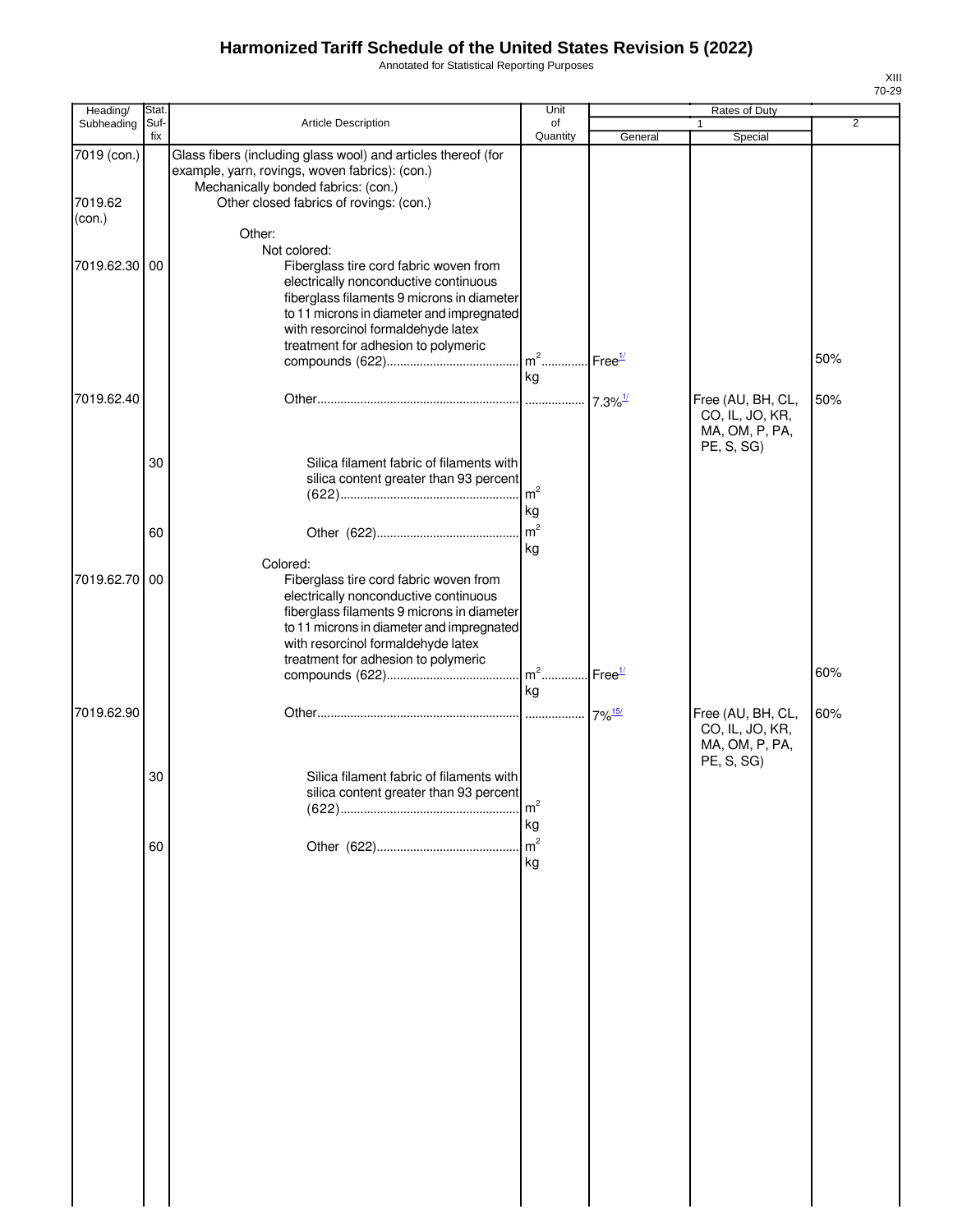Annotated for Statistical Reporting Purposes

| Heading/      | Stat. |                                                                                                                                                                                     | Unit                 |         | Rates of Duty                                                        |                |
|---------------|-------|-------------------------------------------------------------------------------------------------------------------------------------------------------------------------------------|----------------------|---------|----------------------------------------------------------------------|----------------|
| Subheading    | Suf-  | Article Description                                                                                                                                                                 | of                   |         | $\mathbf{1}$                                                         | $\overline{2}$ |
| 7019 (con.)   | fix   | Glass fibers (including glass wool) and articles thereof (for<br>example, yarn, rovings, woven fabrics): (con.)                                                                     | Quantity             | General | Special                                                              |                |
| 7019.63       |       | Mechanically bonded fabrics: (con.)<br>Closed woven fabrics, plain weave, of yarns, not<br>coated or laminated:<br>Of a width not exceeding 30 cm:                                  |                      |         |                                                                      |                |
| 7019.63.05 00 |       | Fiberglass tire cord woven from electrically<br>nonconductive continuous fiberglass filaments<br>9 microns in diameter to 11 microns in<br>diameter and impregnated with resorcinol |                      |         |                                                                      |                |
|               |       | formaldehyde latex treatment for adhesion to                                                                                                                                        | kg                   |         |                                                                      | 50%            |
| 7019.63.15    |       |                                                                                                                                                                                     |                      |         | Free (AU, BH, CL,<br>CO, IL, JO, KR,<br>MA, OM, P, PA,<br>PE, S, SG) | 50%            |
|               | $10$  | Weighing 185 grams or less per square                                                                                                                                               | $\mathsf{m}^2$<br>kg |         |                                                                      |                |
|               | 90    |                                                                                                                                                                                     | m <sup>2</sup><br>kg |         |                                                                      |                |
|               |       |                                                                                                                                                                                     |                      |         |                                                                      |                |
|               |       |                                                                                                                                                                                     |                      |         |                                                                      |                |
|               |       |                                                                                                                                                                                     |                      |         |                                                                      |                |
|               |       |                                                                                                                                                                                     |                      |         |                                                                      |                |
|               |       |                                                                                                                                                                                     |                      |         |                                                                      |                |
|               |       |                                                                                                                                                                                     |                      |         |                                                                      |                |
|               |       |                                                                                                                                                                                     |                      |         |                                                                      |                |
|               |       |                                                                                                                                                                                     |                      |         |                                                                      |                |
|               |       |                                                                                                                                                                                     |                      |         |                                                                      |                |
|               |       |                                                                                                                                                                                     |                      |         |                                                                      |                |
|               |       |                                                                                                                                                                                     |                      |         |                                                                      |                |
|               |       |                                                                                                                                                                                     |                      |         |                                                                      |                |
|               |       |                                                                                                                                                                                     |                      |         |                                                                      |                |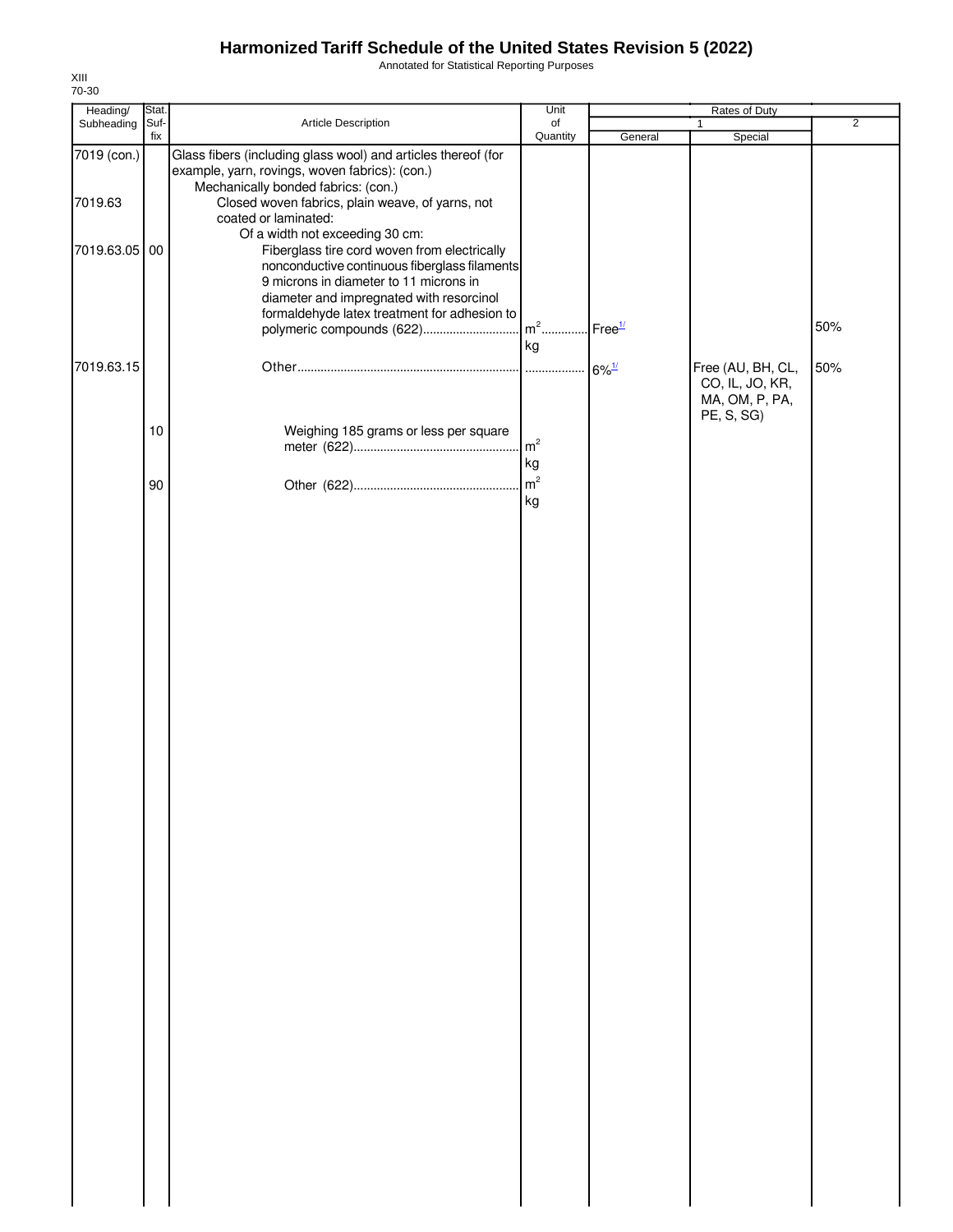Annotated for Statistical Reporting Purposes

| Heading/<br>Subheading           | Stat.<br>Suf- | Article Description                                                                                                                                                                                                                                                     | Unit<br>of                     |                    | Rates of Duty                                                        | $\overline{2}$ |
|----------------------------------|---------------|-------------------------------------------------------------------------------------------------------------------------------------------------------------------------------------------------------------------------------------------------------------------------|--------------------------------|--------------------|----------------------------------------------------------------------|----------------|
|                                  | fix           |                                                                                                                                                                                                                                                                         | Quantity                       | General            | Special                                                              |                |
| 7019 (con.)<br>7019.63<br>(con.) |               | Glass fibers (including glass wool) and articles thereof (for<br>example, yarn, rovings, woven fabrics): (con.)<br>Mechanically bonded fabrics: (con.)<br>Closed woven fabrics, plain weave, of yarns, not<br>coated or laminated: (con.)<br>Other:                     |                                |                    |                                                                      |                |
| 7019.63.30                       | 00            | Not colored:<br>Fiberglass tire cord fabric woven from<br>electrically nonconductive continuous<br>fiberglass filaments 9 microns in diameter<br>to 11 microns in diameter and impregnated<br>with resorcinol formaldehyde latex<br>treatment for adhesion to polymeric | $m^2$ Free <sup>1/</sup><br>kg |                    |                                                                      | 50%            |
| 7019.63.40                       |               |                                                                                                                                                                                                                                                                         |                                |                    | Free (AU, BH, CL,<br>CO, IL, JO, KR,<br>MA, OM, P, PA,<br>PE, S, SG) | 50%            |
|                                  | 30            | Silica filament fabric of filaments with<br>silica content greater than 93 percent                                                                                                                                                                                      | $\mathsf{Im}^2$<br>kg          |                    |                                                                      |                |
|                                  | 60            | Colored:                                                                                                                                                                                                                                                                | m <sup>2</sup><br>kg           |                    |                                                                      |                |
| 7019.63.70                       | 00            | Fiberglass tire cord fabric woven from<br>electrically nonconductive continuous<br>fiberglass filaments 9 microns in diameter<br>to 11 microns in diameter and impregnated<br>with resorcinol formaldehyde latex<br>treatment for adhesion to polymeric                 | $m^2$                          | Free <sup>1/</sup> |                                                                      | 60%            |
| 7019.63.90                       |               |                                                                                                                                                                                                                                                                         | kg                             |                    | Free (AU, BH, CL,<br>CO, IL, JO, KR,<br>MA, OM, P, PA,               | 60%            |
|                                  | 30            | Silica filament fabric of filaments with<br>silica content greater than 93 percent                                                                                                                                                                                      | m <sup>2</sup><br>kg           |                    | PE, S, SG)                                                           |                |
|                                  | 60            |                                                                                                                                                                                                                                                                         | m <sup>2</sup><br>kg           |                    |                                                                      |                |
|                                  |               |                                                                                                                                                                                                                                                                         |                                |                    |                                                                      |                |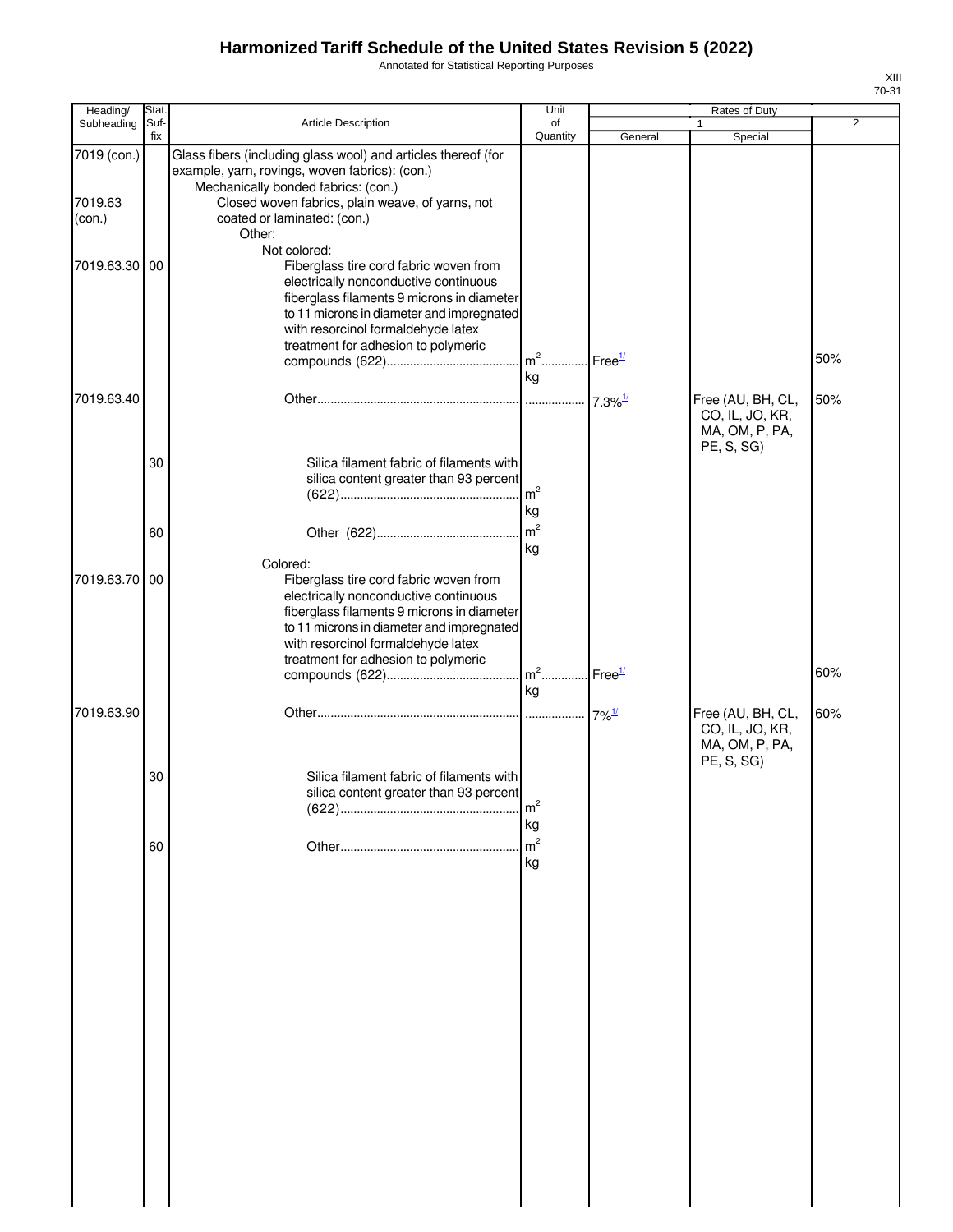Annotated for Statistical Reporting Purposes

| Heading/      | Stat. |                                                                                                                                                                                                                                                                  | Unit                     |                                  | Rates of Duty                                          |                |
|---------------|-------|------------------------------------------------------------------------------------------------------------------------------------------------------------------------------------------------------------------------------------------------------------------|--------------------------|----------------------------------|--------------------------------------------------------|----------------|
| Subheading    | Suf-  | Article Description                                                                                                                                                                                                                                              | of                       |                                  | 1                                                      | $\overline{2}$ |
| 7019 (con.)   | fix   | Glass fibers (including glass wool) and articles thereof (for<br>example, yarn, rovings, woven fabrics): (con.)<br>Mechanically bonded fabrics: (con.)                                                                                                           | Quantity                 | General                          | Special                                                |                |
| 7019.64       |       | Closed woven fabrics, plain weave, of yarns, coated<br>or laminated:<br>Of a width not exceeding 30 cm:                                                                                                                                                          |                          |                                  |                                                        |                |
| 7019.64.05 00 |       | Fiberglass tire cord woven from electrically<br>nonconductive continuous fiberglass filaments<br>9 microns in diameter to 11 microns in<br>diameter and impregnated with resorcinol<br>formaldehyde latex treatment for adhesion to<br>polymeric compounds (622) | $m2$                     | Free <sup>1/</sup>               |                                                        | 50%            |
|               |       |                                                                                                                                                                                                                                                                  | kg                       |                                  |                                                        |                |
| 7019.64.15    |       |                                                                                                                                                                                                                                                                  |                          | $6\%$ <sup><math>1/</math></sup> | Free (AU, BH, CL,<br>CO, IL, JO, KR,<br>MA, OM, P, PA, | 50%            |
|               | 10    | Weighing 185 grams or less per square                                                                                                                                                                                                                            | $\mathsf{m}^2$           |                                  | PE, S, SG)                                             |                |
|               | 90    |                                                                                                                                                                                                                                                                  | kg<br>$\sqrt{m^2}$<br>kg |                                  |                                                        |                |
|               |       |                                                                                                                                                                                                                                                                  |                          |                                  |                                                        |                |
|               |       |                                                                                                                                                                                                                                                                  |                          |                                  |                                                        |                |
|               |       |                                                                                                                                                                                                                                                                  |                          |                                  |                                                        |                |
|               |       |                                                                                                                                                                                                                                                                  |                          |                                  |                                                        |                |
|               |       |                                                                                                                                                                                                                                                                  |                          |                                  |                                                        |                |
|               |       |                                                                                                                                                                                                                                                                  |                          |                                  |                                                        |                |
|               |       |                                                                                                                                                                                                                                                                  |                          |                                  |                                                        |                |
|               |       |                                                                                                                                                                                                                                                                  |                          |                                  |                                                        |                |
|               |       |                                                                                                                                                                                                                                                                  |                          |                                  |                                                        |                |
|               |       |                                                                                                                                                                                                                                                                  |                          |                                  |                                                        |                |
|               |       |                                                                                                                                                                                                                                                                  |                          |                                  |                                                        |                |
|               |       |                                                                                                                                                                                                                                                                  |                          |                                  |                                                        |                |
|               |       |                                                                                                                                                                                                                                                                  |                          |                                  |                                                        |                |
|               |       |                                                                                                                                                                                                                                                                  |                          |                                  |                                                        |                |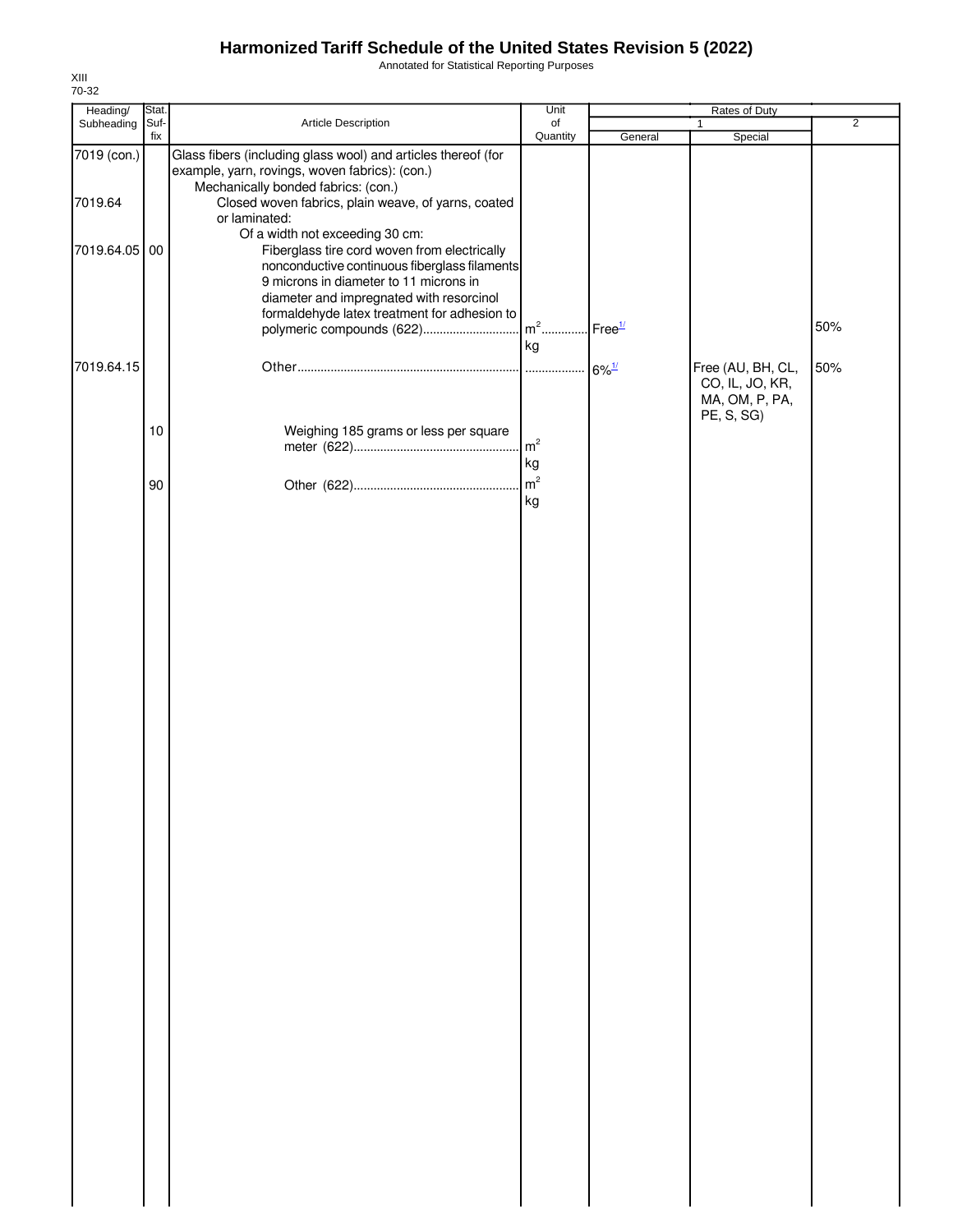Annotated for Statistical Reporting Purposes

| Heading/                         | Stat.       |                                                                                                                                                                                                                                                                         | Unit                 |         | Rates of Duty                                                        |                |
|----------------------------------|-------------|-------------------------------------------------------------------------------------------------------------------------------------------------------------------------------------------------------------------------------------------------------------------------|----------------------|---------|----------------------------------------------------------------------|----------------|
| Subheading                       | Suf-<br>fix | Article Description                                                                                                                                                                                                                                                     | of<br>Quantity       | General | 1<br>Special                                                         | $\overline{2}$ |
| 7019 (con.)<br>7019.64<br>(con.) |             | Glass fibers (including glass wool) and articles thereof (for<br>example, yarn, rovings, woven fabrics): (con.)<br>Mechanically bonded fabrics: (con.)<br>Closed woven fabrics, plain weave, of yarns, coated<br>or laminated: (con.)<br>Other:                         |                      |         |                                                                      |                |
| 7019.64.30 00                    |             | Not colored:<br>Fiberglass tire cord fabric woven from<br>electrically nonconductive continuous<br>fiberglass filaments 9 microns in diameter<br>to 11 microns in diameter and impregnated<br>with resorcinol formaldehyde latex<br>treatment for adhesion to polymeric | kg                   |         |                                                                      | 50%            |
| 7019.64.40                       |             |                                                                                                                                                                                                                                                                         |                      |         | Free (AU, BH, CL,<br>CO, IL, JO, KR,<br>MA, OM, P, PA,<br>PE, S, SG) | 50%            |
|                                  | 30          | Silica filament fabric of filaments with<br>silica content greater than 93 percent                                                                                                                                                                                      | m <sup>2</sup><br>kg |         |                                                                      |                |
|                                  | 60          | Colored:                                                                                                                                                                                                                                                                | m <sup>2</sup><br>kg |         |                                                                      |                |
| 7019.64.70 00                    |             | Fiberglass tire cord fabric woven from<br>electrically nonconductive continuous<br>fiberglass filaments 9 microns in diameter<br>to 11 microns in diameter and impregnated<br>with resorcinol formaldehyde latex<br>treatment for adhesion to polymeric                 |                      |         |                                                                      | 60%            |
| 7019.64.90                       |             |                                                                                                                                                                                                                                                                         | kg                   |         | Free (AU, BH, CL,<br>CO, IL, JO, KR,<br>MA, OM, P, PA,               | 60%            |
|                                  | 30          | Silica filament fabric of filaments with<br>silica content greater than 93 percent                                                                                                                                                                                      | m <sup>2</sup><br>kg |         | PE, S, SG)                                                           |                |
|                                  | 60          |                                                                                                                                                                                                                                                                         | m <sup>2</sup><br>kg |         |                                                                      |                |
|                                  |             |                                                                                                                                                                                                                                                                         |                      |         |                                                                      |                |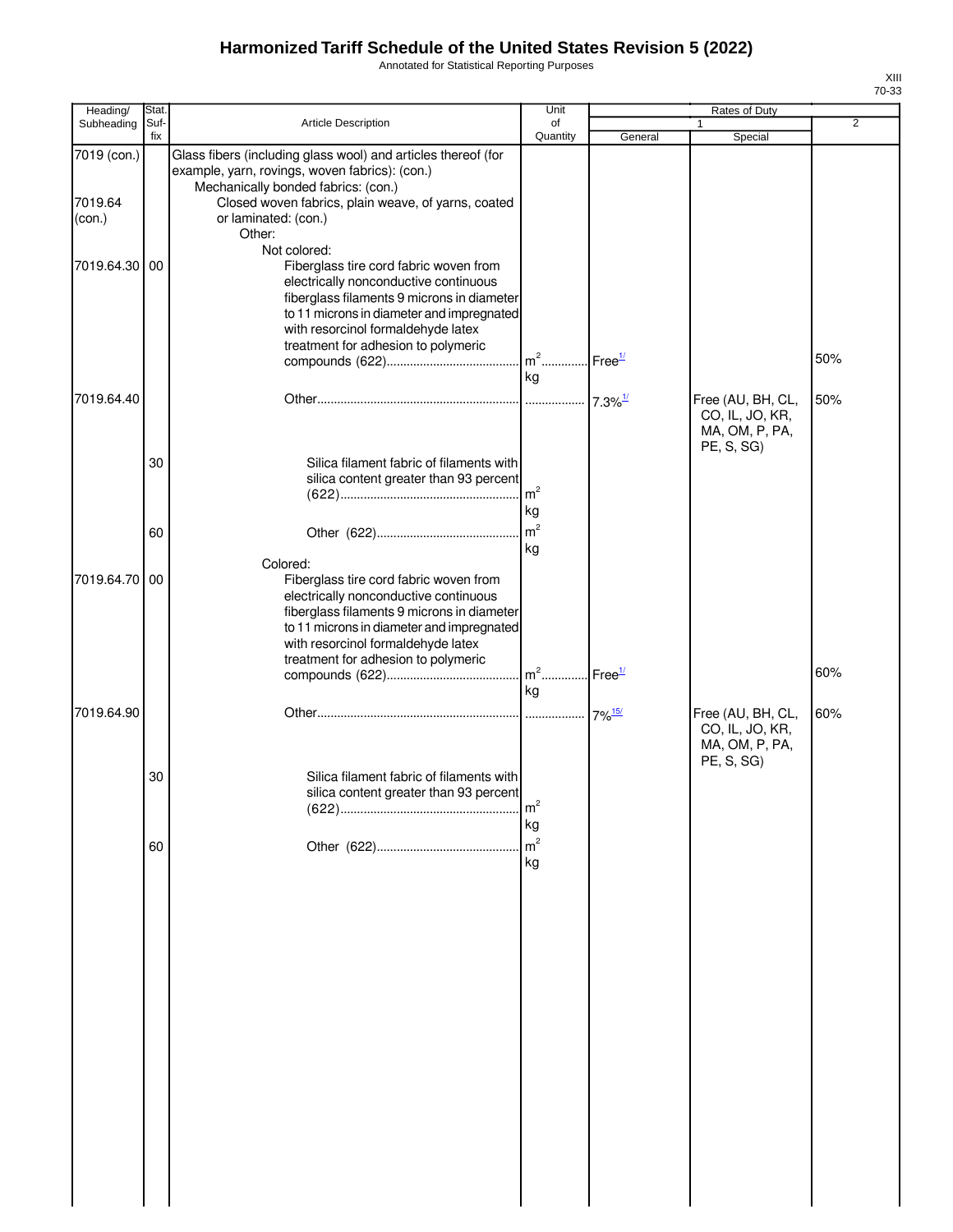Annotated for Statistical Reporting Purposes

| Heading/               | Stat. |                                                                                                                                                                                                              | Unit           |                                  | Rates of Duty                                          |                |
|------------------------|-------|--------------------------------------------------------------------------------------------------------------------------------------------------------------------------------------------------------------|----------------|----------------------------------|--------------------------------------------------------|----------------|
| Subheading             | Suf-  | Article Description                                                                                                                                                                                          | of             |                                  | $\mathbf{1}$                                           | $\overline{2}$ |
|                        | fix   |                                                                                                                                                                                                              | Quantity       | General                          | Special                                                |                |
| 7019 (con.)<br>7019.65 |       | Glass fibers (including glass wool) and articles thereof (for<br>example, yarn, rovings, woven fabrics): (con.)<br>Mechanically bonded fabrics: (con.)<br>Open woven fabrics of a width not exceeding 30 cm: |                |                                  |                                                        |                |
| 7019.65.51             | 00    | Fiberglass tire cord woven from electrically<br>nonconductive continuous fiberglass filaments                                                                                                                |                |                                  |                                                        |                |
|                        |       | 9 microns in diameter to 11 microns in diameter<br>and impregnated with resorcinol formaldehyde<br>latex treatment for adhesion to polymeric                                                                 |                |                                  |                                                        |                |
|                        |       |                                                                                                                                                                                                              | $m2$ .<br>kg   | Free <sup>1/</sup>               |                                                        | 50%            |
| 7019.65.90             |       |                                                                                                                                                                                                              |                | $6\%$ <sup><math>1/</math></sup> | Free (AU, BH, CL,<br>CO, IL, JO, KR,<br>MA, OM, P, PA, | 50%            |
|                        | 10    | Weighing 185 grams or less per square meter                                                                                                                                                                  | $\mathsf{m}^2$ |                                  | PE, S, SG)                                             |                |
|                        |       |                                                                                                                                                                                                              | kg             |                                  |                                                        |                |
|                        | 90    |                                                                                                                                                                                                              | kg             |                                  |                                                        |                |
|                        |       |                                                                                                                                                                                                              |                |                                  |                                                        |                |
|                        |       |                                                                                                                                                                                                              |                |                                  |                                                        |                |
|                        |       |                                                                                                                                                                                                              |                |                                  |                                                        |                |
|                        |       |                                                                                                                                                                                                              |                |                                  |                                                        |                |
|                        |       |                                                                                                                                                                                                              |                |                                  |                                                        |                |
|                        |       |                                                                                                                                                                                                              |                |                                  |                                                        |                |
|                        |       |                                                                                                                                                                                                              |                |                                  |                                                        |                |
|                        |       |                                                                                                                                                                                                              |                |                                  |                                                        |                |
|                        |       |                                                                                                                                                                                                              |                |                                  |                                                        |                |
|                        |       |                                                                                                                                                                                                              |                |                                  |                                                        |                |
|                        |       |                                                                                                                                                                                                              |                |                                  |                                                        |                |
|                        |       |                                                                                                                                                                                                              |                |                                  |                                                        |                |
|                        |       |                                                                                                                                                                                                              |                |                                  |                                                        |                |
|                        |       |                                                                                                                                                                                                              |                |                                  |                                                        |                |
|                        |       |                                                                                                                                                                                                              |                |                                  |                                                        |                |
|                        |       |                                                                                                                                                                                                              |                |                                  |                                                        |                |
|                        |       |                                                                                                                                                                                                              |                |                                  |                                                        |                |
|                        |       |                                                                                                                                                                                                              |                |                                  |                                                        |                |
|                        |       |                                                                                                                                                                                                              |                |                                  |                                                        |                |
|                        |       |                                                                                                                                                                                                              |                |                                  |                                                        |                |
|                        |       |                                                                                                                                                                                                              |                |                                  |                                                        |                |
|                        |       |                                                                                                                                                                                                              |                |                                  |                                                        |                |
|                        |       |                                                                                                                                                                                                              |                |                                  |                                                        |                |
|                        |       |                                                                                                                                                                                                              |                |                                  |                                                        |                |
|                        |       |                                                                                                                                                                                                              |                |                                  |                                                        |                |
|                        |       |                                                                                                                                                                                                              |                |                                  |                                                        |                |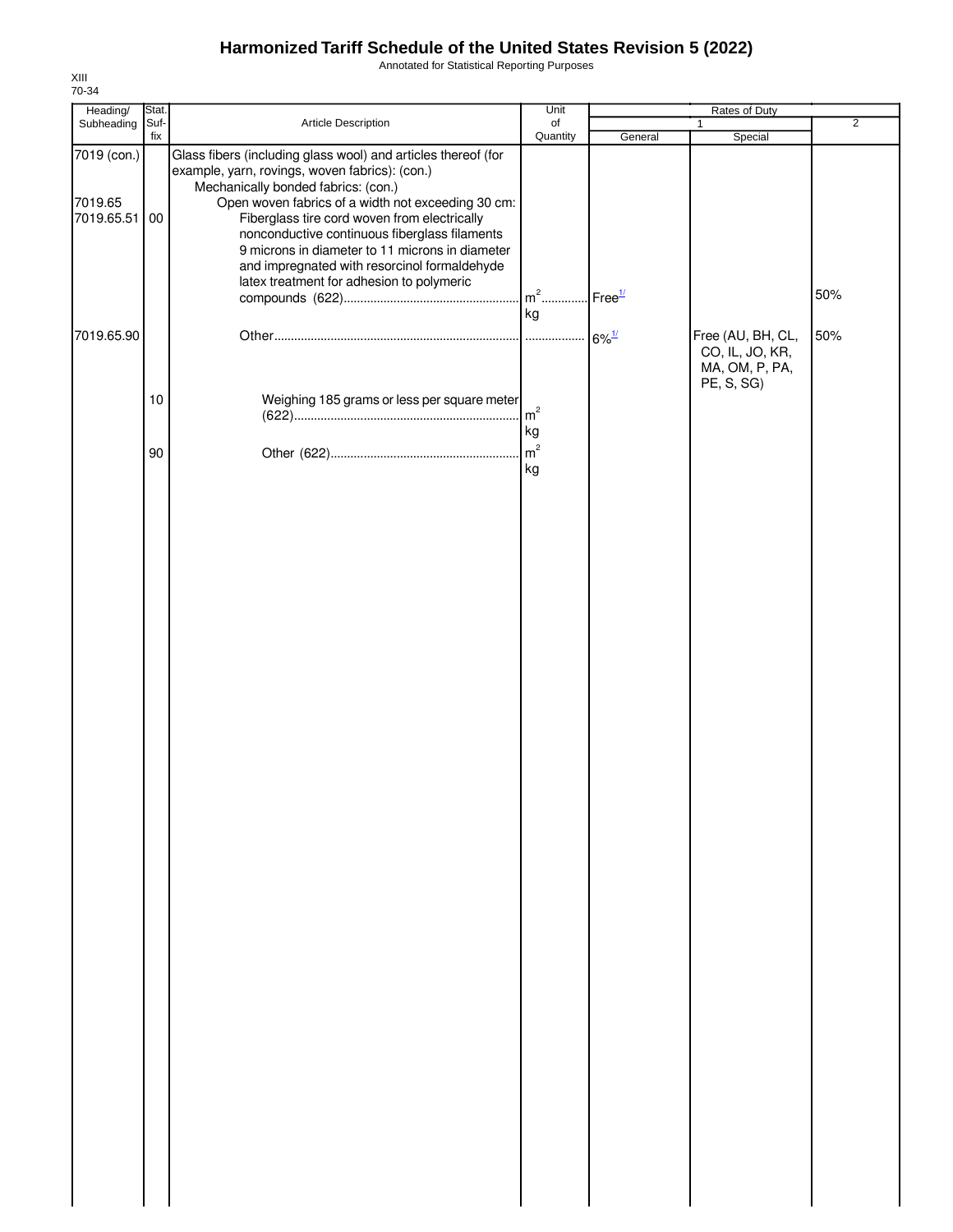Annotated for Statistical Reporting Purposes

| Heading/               | Stat.       |                                                                                                                                                                                                                                                                                                                                        | Unit                 |                    | Rates of Duty                                                        |                |
|------------------------|-------------|----------------------------------------------------------------------------------------------------------------------------------------------------------------------------------------------------------------------------------------------------------------------------------------------------------------------------------------|----------------------|--------------------|----------------------------------------------------------------------|----------------|
| Subheading             | Suf-<br>fix | Article Description                                                                                                                                                                                                                                                                                                                    | of<br>Quantity       | General            | 1<br>Special                                                         | $\overline{2}$ |
| 7019 (con.)<br>7019.66 |             | Glass fibers (including glass wool) and articles thereof (for<br>example, yarn, rovings, woven fabrics): (con.)<br>Mechanically bonded fabrics: (con.)<br>Open woven fabrics of a width exceeding 30 cm:<br>Plain weave, weighing less than 250 g/m <sup>2</sup> , of<br>filaments measuring per single yarn not more than<br>136 tex: |                      |                    |                                                                      |                |
| 7019.66.30 00          |             | Not colored:<br>Fiberglass tire cord fabric woven from<br>electrically nonconductive continuous<br>fiberglass filaments 9 microns in diameter<br>to 11 microns in diameter and impregnated<br>with resorcinol formaldehyde latex<br>treatment for adhesion to polymeric                                                                | $m^2$<br>kg          | Free <sup>1/</sup> |                                                                      | 50%            |
| 7019.66.40             |             |                                                                                                                                                                                                                                                                                                                                        |                      |                    | Free (AU, BH, CL,<br>CO, IL, JO, KR,<br>MA, OM, P, PA,               | 50%            |
|                        | 10          | Weighing 185 grams or less per<br>square meter (622)                                                                                                                                                                                                                                                                                   | m <sup>2</sup><br>kg |                    | PE, S, SG)                                                           |                |
|                        | 21          | Weighing more than 215 grams per<br>square meter, with a filament diameter<br>of 7 to 13 microns (622)                                                                                                                                                                                                                                 | m <sup>2</sup><br>kg |                    |                                                                      |                |
|                        | 96          | Colored:                                                                                                                                                                                                                                                                                                                               | m <sup>2</sup><br>kg |                    |                                                                      |                |
| 7019.66.70             | 00          | Fiberglass tire cord fabric woven from<br>electrically nonconductive continuous<br>fiberglass filaments 9 microns in diameter<br>to 11 microns in diameter and impregnated<br>with resorcinol formaldehyde latex<br>treatment for adhesion to polymeric                                                                                | kg                   |                    |                                                                      | 60%            |
| 7019.66.90             |             |                                                                                                                                                                                                                                                                                                                                        |                      |                    | Free (AU, BH, CL,<br>CO, IL, JO, KR,<br>MA, OM, P, PA,<br>PE, S, SG) | 60%            |
|                        | 10          | Weighing 185 grams or less per<br>square meter (622)                                                                                                                                                                                                                                                                                   | m <sup>2</sup><br>kg |                    |                                                                      |                |
|                        | 21          | Weighing more than 215 grams per<br>square meter, with a filament diameter<br>of 7 to 13 microns (622)                                                                                                                                                                                                                                 | m <sup>2</sup><br>kg |                    |                                                                      |                |
|                        | 60          |                                                                                                                                                                                                                                                                                                                                        | m <sup>2</sup><br>kg |                    |                                                                      |                |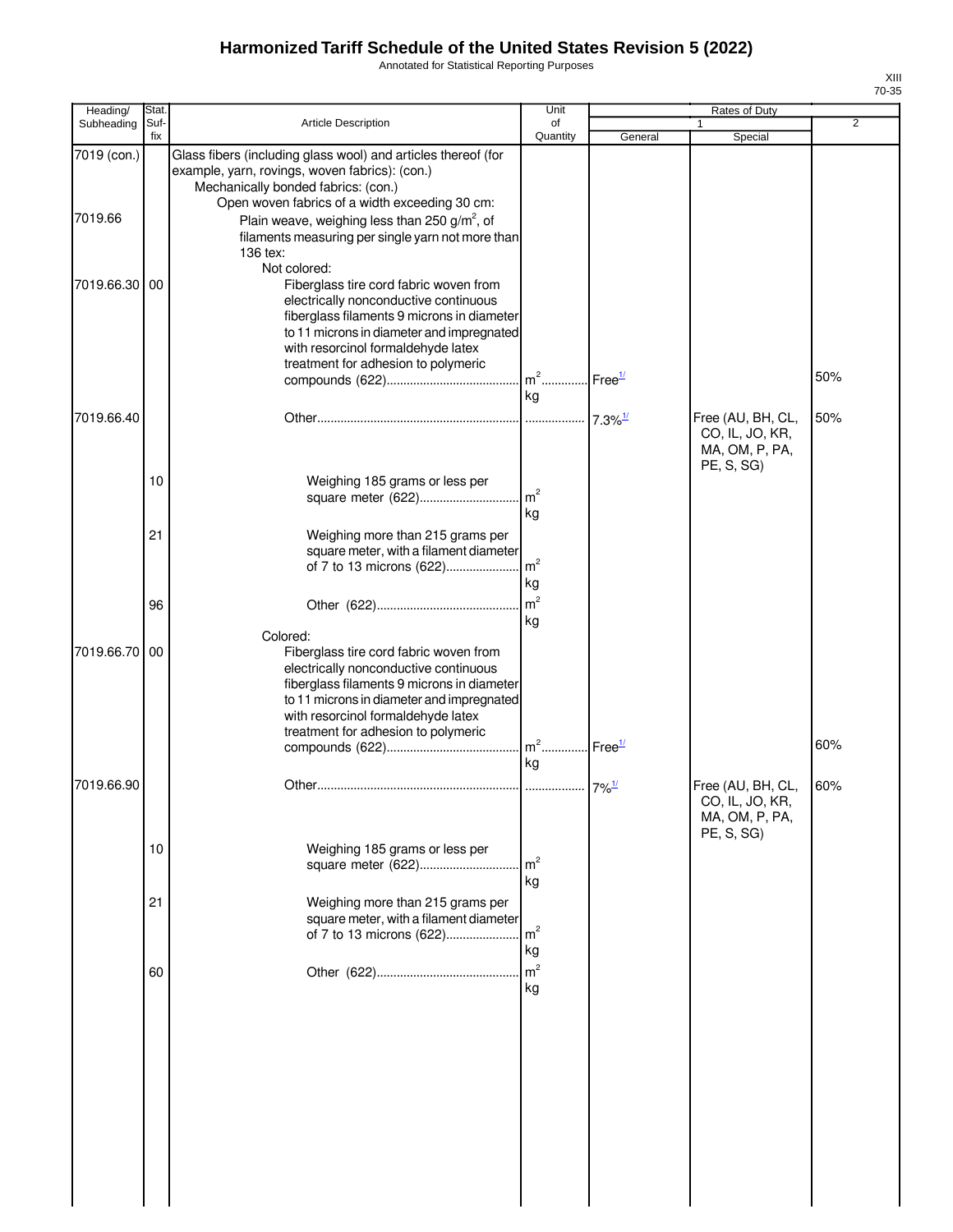Annotated for Statistical Reporting Purposes

| Article Description<br>Subheading<br>Suf-<br>of<br>fix<br>Quantity<br>General<br>Special<br>7019 (con.)<br>Glass fibers (including glass wool) and articles thereof (for<br>example, yarn, rovings, woven fabrics): (con.)<br>Mechanically bonded fabrics: (con.)<br>7019.69<br>Other:<br>Not colored: | $\overline{2}$ |
|--------------------------------------------------------------------------------------------------------------------------------------------------------------------------------------------------------------------------------------------------------------------------------------------------------|----------------|
|                                                                                                                                                                                                                                                                                                        |                |
|                                                                                                                                                                                                                                                                                                        |                |
|                                                                                                                                                                                                                                                                                                        |                |
|                                                                                                                                                                                                                                                                                                        |                |
|                                                                                                                                                                                                                                                                                                        |                |
|                                                                                                                                                                                                                                                                                                        |                |
| 7019.69.30 00<br>Fiberglass tire cord fabric woven from                                                                                                                                                                                                                                                |                |
| electrically nonconductive continuous<br>fiberglass filaments 9 microns in diameter to                                                                                                                                                                                                                 |                |
| 11 microns in diameter and impregnated with                                                                                                                                                                                                                                                            |                |
| resorcinol formaldehyde latex treatment for                                                                                                                                                                                                                                                            |                |
| m <sup>2</sup> Free <sup>1/</sup><br>adhesion to polymeric compounds (622)                                                                                                                                                                                                                             | 50%            |
| kg                                                                                                                                                                                                                                                                                                     |                |
| 7019.69.40<br>Free (AU, BH, CL,                                                                                                                                                                                                                                                                        | 50%            |
| CO, IL, JO, KR,                                                                                                                                                                                                                                                                                        |                |
| MA, OM, P, PA,<br>PE, S, SG)                                                                                                                                                                                                                                                                           |                |
| 10<br>Weighing 185 grams or less per square                                                                                                                                                                                                                                                            |                |
| m <sup>2</sup>                                                                                                                                                                                                                                                                                         |                |
| kg                                                                                                                                                                                                                                                                                                     |                |
| 21<br>Weighing more than 215 grams per square                                                                                                                                                                                                                                                          |                |
| meter, with a filament diameter of 7 to                                                                                                                                                                                                                                                                |                |
| m <sup>2</sup>                                                                                                                                                                                                                                                                                         |                |
| kg                                                                                                                                                                                                                                                                                                     |                |
| m <sup>2</sup><br>96                                                                                                                                                                                                                                                                                   |                |
| kg                                                                                                                                                                                                                                                                                                     |                |
| Colored:<br>7019.69.70<br>00<br>Fiberglass tire cord fabric woven from                                                                                                                                                                                                                                 |                |
| electrically nonconductive continuous                                                                                                                                                                                                                                                                  |                |
| fiberglass filaments 9 microns in diameter to                                                                                                                                                                                                                                                          |                |
| 11 microns in diameter and impregnated with                                                                                                                                                                                                                                                            |                |
| resorcinol formaldehyde latex treatment for                                                                                                                                                                                                                                                            |                |
| m <sup>2</sup> Free <sup>1/</sup><br>adhesion to polymeric compounds (622)                                                                                                                                                                                                                             | 60%            |
| kg                                                                                                                                                                                                                                                                                                     |                |
| 7019.69.90<br>Free (AU, BH, CL,                                                                                                                                                                                                                                                                        | 60%            |
| CO, IL, JO, KR,<br>MA, OM, P, PA,                                                                                                                                                                                                                                                                      |                |
| PE, S, SG)                                                                                                                                                                                                                                                                                             |                |
| Weighing 185 grams or less per square<br>10                                                                                                                                                                                                                                                            |                |
|                                                                                                                                                                                                                                                                                                        |                |
| кg                                                                                                                                                                                                                                                                                                     |                |
| 21<br>Weighing more than 215 grams per square                                                                                                                                                                                                                                                          |                |
| meter, with a filament diameter of 7 to<br>m <sup>2</sup>                                                                                                                                                                                                                                              |                |
| kg                                                                                                                                                                                                                                                                                                     |                |
| m <sup>2</sup>                                                                                                                                                                                                                                                                                         |                |
| 60<br>kg                                                                                                                                                                                                                                                                                               |                |
|                                                                                                                                                                                                                                                                                                        |                |
|                                                                                                                                                                                                                                                                                                        |                |
|                                                                                                                                                                                                                                                                                                        |                |
|                                                                                                                                                                                                                                                                                                        |                |
|                                                                                                                                                                                                                                                                                                        |                |
|                                                                                                                                                                                                                                                                                                        |                |
|                                                                                                                                                                                                                                                                                                        |                |
|                                                                                                                                                                                                                                                                                                        |                |
|                                                                                                                                                                                                                                                                                                        |                |
|                                                                                                                                                                                                                                                                                                        |                |
|                                                                                                                                                                                                                                                                                                        |                |
|                                                                                                                                                                                                                                                                                                        |                |
|                                                                                                                                                                                                                                                                                                        |                |
|                                                                                                                                                                                                                                                                                                        |                |
|                                                                                                                                                                                                                                                                                                        |                |
|                                                                                                                                                                                                                                                                                                        |                |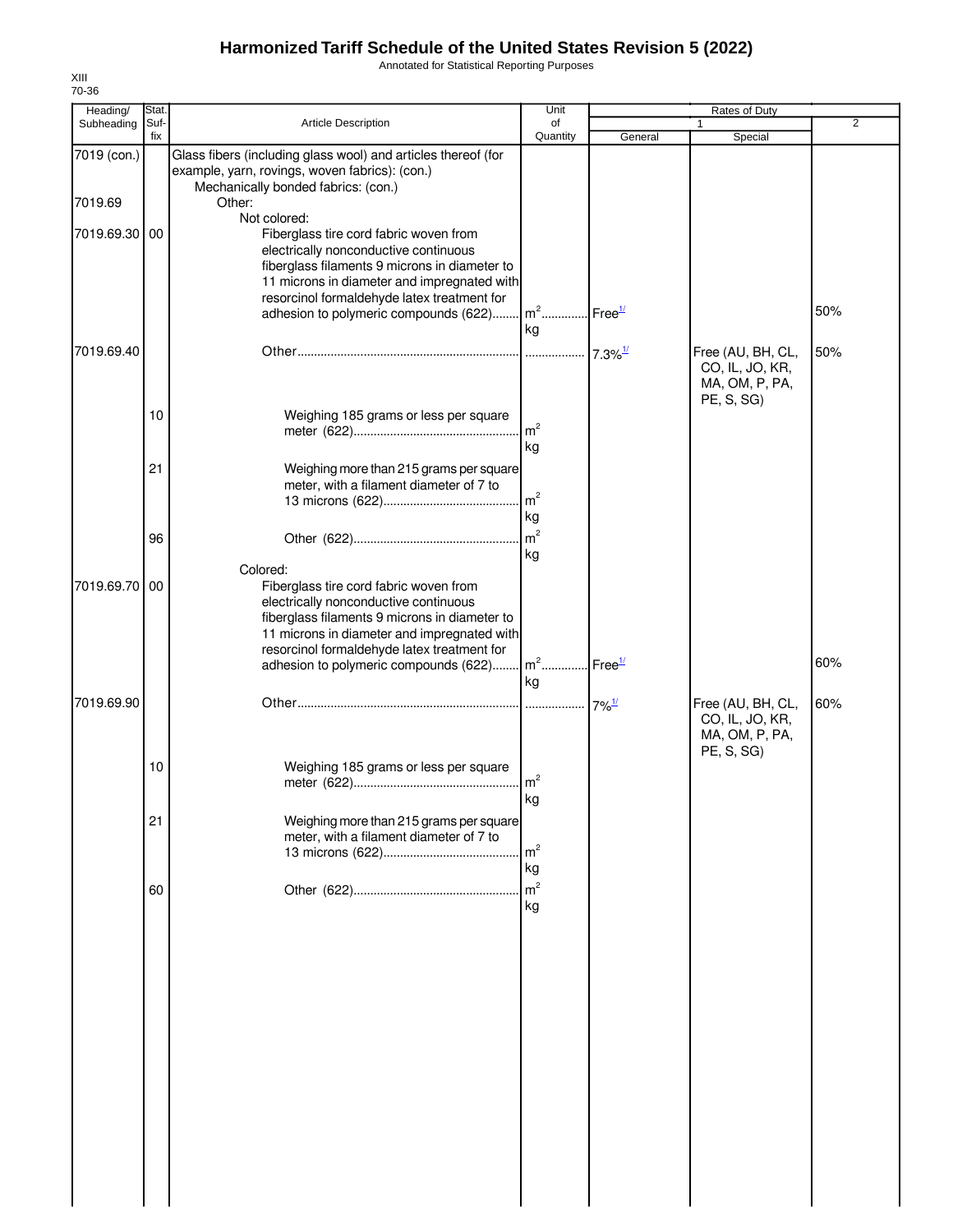Annotated for Statistical Reporting Purposes

| Heading/      | Stat.       |                                                                                                                                                                                                                                                                                                            | Unit     | Rates of Duty                    |                                                                                      |                |  |
|---------------|-------------|------------------------------------------------------------------------------------------------------------------------------------------------------------------------------------------------------------------------------------------------------------------------------------------------------------|----------|----------------------------------|--------------------------------------------------------------------------------------|----------------|--|
| Subheading    | Suf-<br>fix | Article Description                                                                                                                                                                                                                                                                                        | of       |                                  | $\mathbf{1}$                                                                         | $\overline{2}$ |  |
| 7019 (con.)   |             | Glass fibers (including glass wool) and articles thereof (for<br>example, yarn, rovings, woven fabrics): (con.)                                                                                                                                                                                            | Quantity | General                          | Special                                                                              |                |  |
| 7019.71.00 00 |             | Chemically bonded fabrics:                                                                                                                                                                                                                                                                                 |          |                                  | Free (A, AU, B, BH, 50%<br>CL, CO, D, E, IL,<br>JO, KR, MA, OM,<br>P, PA, PE, S, SG) |                |  |
| 7019.72       |             | Other closed fabrics:                                                                                                                                                                                                                                                                                      |          |                                  |                                                                                      |                |  |
| 7019.72.05 00 |             | Of a width not exceeding 30 cm:<br>Fiberglass tire cord fabric woven from<br>electrically nonconductive continuous<br>fiberglass filaments 9 microns in diameter to<br>11 microns in diameter and impregnated with<br>resorcinol formaldehyde latex treatment for<br>adhesion to polymeric compounds (622) | $m2$     | Free <sup>1/</sup>               |                                                                                      | 50%            |  |
|               |             |                                                                                                                                                                                                                                                                                                            | kg       |                                  |                                                                                      |                |  |
| 7019.72.15 00 |             |                                                                                                                                                                                                                                                                                                            | $m2$     | $6\%$ <sup><math>1/</math></sup> | Free (AU, BH, CL,                                                                    | 50%            |  |
|               |             |                                                                                                                                                                                                                                                                                                            | kg       |                                  | CO, IL, JO, KR,<br>MA, OM, P, PA,<br>PE, S, SG)                                      |                |  |
|               |             |                                                                                                                                                                                                                                                                                                            |          |                                  |                                                                                      |                |  |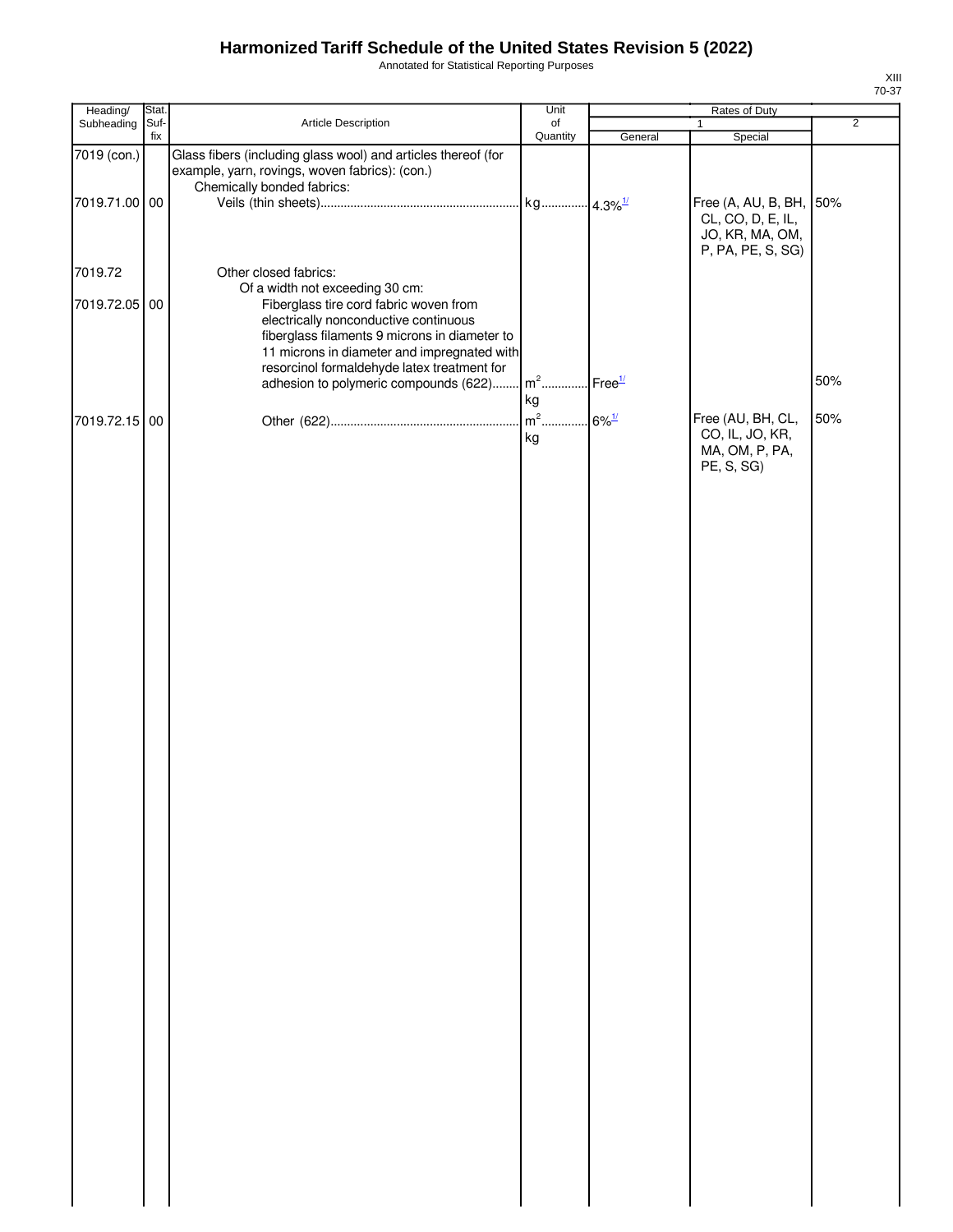Annotated for Statistical Reporting Purposes

| Heading/                         | Stat.       |                                                                                                                                                                                                                                                                         | Unit                                    | Rates of Duty      |                                                                      |                |  |
|----------------------------------|-------------|-------------------------------------------------------------------------------------------------------------------------------------------------------------------------------------------------------------------------------------------------------------------------|-----------------------------------------|--------------------|----------------------------------------------------------------------|----------------|--|
| Subheading                       | Suf-<br>fix | <b>Article Description</b>                                                                                                                                                                                                                                              | of<br>Quantity                          | General            | 1<br>Special                                                         | $\overline{2}$ |  |
| 7019 (con.)<br>7019.72<br>(con.) |             | Glass fibers (including glass wool) and articles thereof (for<br>example, yarn, rovings, woven fabrics): (con.)<br>Chemically bonded fabrics: (con.)<br>Other closed fabrics: (con.)<br>Other:                                                                          |                                         |                    |                                                                      |                |  |
| 7019.72.30                       | 00          | Not colored:<br>Fiberglass tire cord fabric woven from<br>electrically nonconductive continuous<br>fiberglass filaments 9 microns in diameter<br>to 11 microns in diameter and impregnated<br>with resorcinol formaldehyde latex<br>treatment for adhesion to polymeric | $m2$<br>kg                              | Free <sup>1/</sup> |                                                                      | 50%            |  |
| 7019.72.40                       | 30          | Silica filament fabric of filaments with                                                                                                                                                                                                                                |                                         |                    | Free (AU, BH, CL,<br>CO, IL, JO, KR,<br>MA, OM, P, PA,<br>PE, S, SG) | 50%            |  |
|                                  | 60          | silica content greater than 93 percent                                                                                                                                                                                                                                  | $\mathsf{Im}^2$<br>kg<br>m <sup>2</sup> |                    |                                                                      |                |  |
| 7019.72.70                       | 00          | Colored:<br>Fiberglass tire cord fabric woven from<br>electrically nonconductive continuous<br>fiberglass filaments 9 microns in diameter<br>to 11 microns in diameter and impregnated<br>with resorcinol formaldehyde latex<br>treatment for adhesion to polymeric     | kg<br>m <sup>2</sup> Free <sup>1/</sup> |                    |                                                                      | 60%            |  |
| 7019.72.90                       |             |                                                                                                                                                                                                                                                                         | kg                                      |                    | Free (AU, BH, CL,<br>CO, IL, JO, KR,<br>MA, OM, P, PA,               | 60%            |  |
|                                  | 30          | Silica filament fabric of filaments with<br>silica content greater than 93 percent                                                                                                                                                                                      | m <sup>2</sup>                          |                    | PE, S, SG)                                                           |                |  |
|                                  | 60          |                                                                                                                                                                                                                                                                         | kg<br>m <sup>2</sup><br>kg              |                    |                                                                      |                |  |
|                                  |             |                                                                                                                                                                                                                                                                         |                                         |                    |                                                                      |                |  |
|                                  |             |                                                                                                                                                                                                                                                                         |                                         |                    |                                                                      |                |  |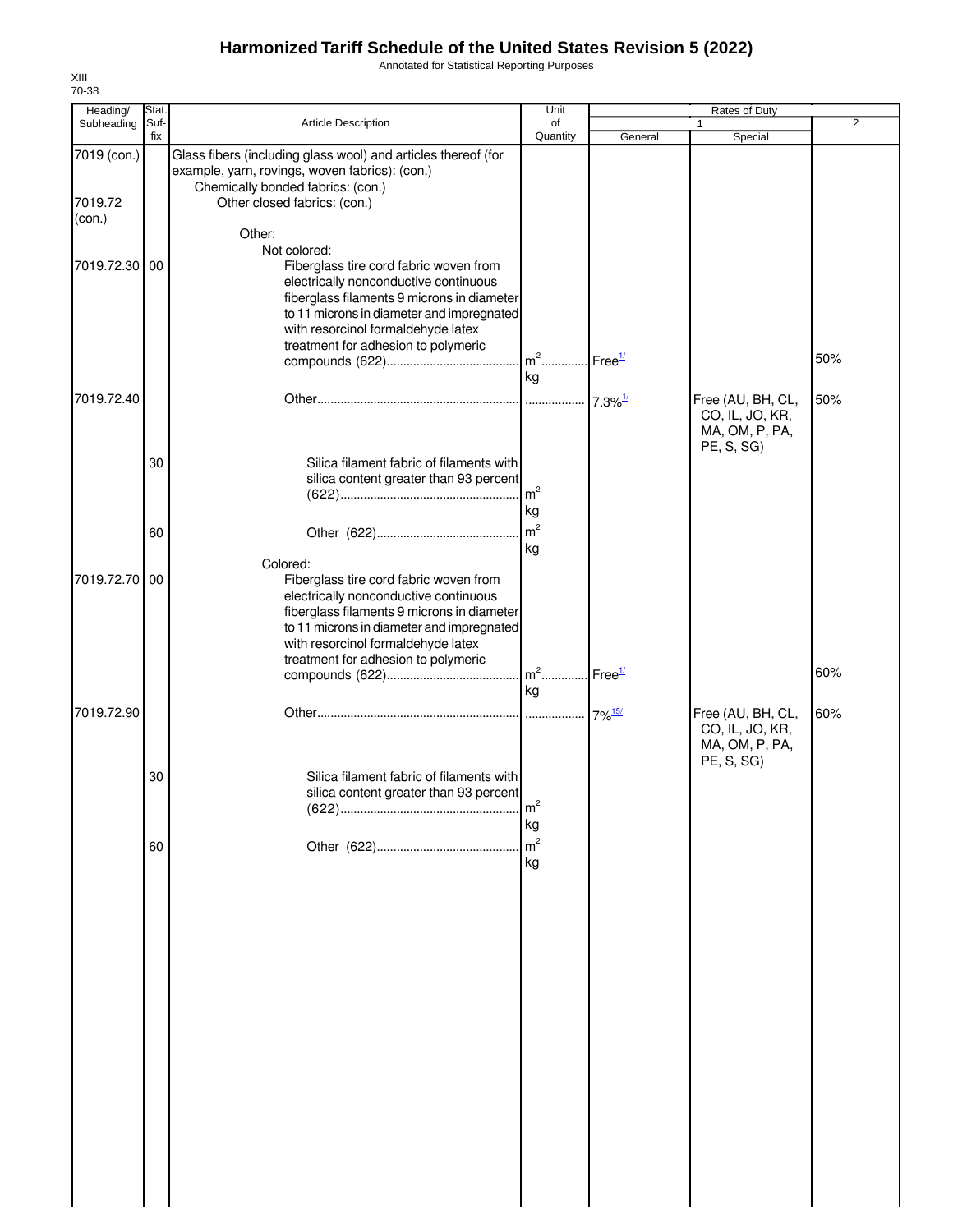Annotated for Statistical Reporting Purposes

| Heading/                             | Stat.       |                                                                                                                                                                                                                                                                                                                                                                                 | Unit                     |                       |                                                                                       |                |
|--------------------------------------|-------------|---------------------------------------------------------------------------------------------------------------------------------------------------------------------------------------------------------------------------------------------------------------------------------------------------------------------------------------------------------------------------------|--------------------------|-----------------------|---------------------------------------------------------------------------------------|----------------|
| Subheading                           | Suf-<br>fix | Article Description                                                                                                                                                                                                                                                                                                                                                             | of<br>Quantity           | General               | Special                                                                               | $\overline{2}$ |
| 7019 (con.)<br>7019.73<br>7019.73.51 | 00          | Glass fibers (including glass wool) and articles thereof (for<br>example, yarn, rovings, woven fabrics): (con.)<br>Chemically bonded fabrics: (con.)<br>Other open fabrics:<br>Fiberglass tire cord woven from electrically<br>nonconductive continuous fiberglass filaments<br>9 microns in diameter to 11 microns in diameter<br>and impregnated with resorcinol formaldehyde |                          |                       |                                                                                       |                |
|                                      |             | latex treatment for adhesion to polymeric                                                                                                                                                                                                                                                                                                                                       | $m^2$ Free <sup>1/</sup> |                       |                                                                                       | 50%            |
| 7019.73.90                           |             |                                                                                                                                                                                                                                                                                                                                                                                 | kg                       | $6\%$ <sup>1/</sup>   | Free (AU, BH, CL,<br>CO, IL, JO, KR,<br>MA, OM, P, PA,<br>PE, S, SG)                  | 50%            |
|                                      | 10          | Weighing 185 grams or less per square meter                                                                                                                                                                                                                                                                                                                                     |                          |                       |                                                                                       |                |
|                                      | 90          |                                                                                                                                                                                                                                                                                                                                                                                 | kg<br>kg                 |                       |                                                                                       |                |
| 7019.80<br>7019.80.10                |             | Glass wool and articles of glass wool:                                                                                                                                                                                                                                                                                                                                          |                          |                       | Free (A, AU, B, BH, 50%<br>CL, CO, D, E, IL,<br>JO, KR, MA, OM,                       |                |
|                                      | 10          |                                                                                                                                                                                                                                                                                                                                                                                 | $\mathsf{Im}^2$          |                       | P, PA, PE, S, SG)                                                                     |                |
|                                      | 20          |                                                                                                                                                                                                                                                                                                                                                                                 | kg<br>kg                 |                       |                                                                                       |                |
| 7019.80.90                           | 90<br>00    |                                                                                                                                                                                                                                                                                                                                                                                 |                          | $4.3\%$ <sup>1/</sup> | Free (A*, AU, B, BH, 50%<br>CL, CO, D, E, IL,<br>JO, KR, MA, OM,<br>P, PA, PE, S, SG) |                |
| 7019.90<br>7019.90.11                | 00          | Other:                                                                                                                                                                                                                                                                                                                                                                          | $m^2$<br>kg              | $4.8\%$ <sup>1/</sup> | Free (A+, AU, BH,<br>CL, CO, D, E, IL,<br>JO, KR, MA, OM,<br>P, PA, PE, S, SG)        | 60%            |
| 7019.90.51                           |             |                                                                                                                                                                                                                                                                                                                                                                                 |                          | $4.3\%$ <sup>1/</sup> | Free (A*, AU, B, BH, 50%<br>CL, CO, D, E, IL,<br>JO, KR, MA, OM,                      |                |
|                                      | 20          |                                                                                                                                                                                                                                                                                                                                                                                 | m <sup>2</sup>           |                       | P, PA, PE, S, SG)                                                                     |                |
|                                      | 40          |                                                                                                                                                                                                                                                                                                                                                                                 | kg<br>m <sup>2</sup>     |                       |                                                                                       |                |
|                                      | 50          |                                                                                                                                                                                                                                                                                                                                                                                 | lkg.<br>m <sup>2</sup>   |                       |                                                                                       |                |
|                                      |             |                                                                                                                                                                                                                                                                                                                                                                                 |                          |                       |                                                                                       |                |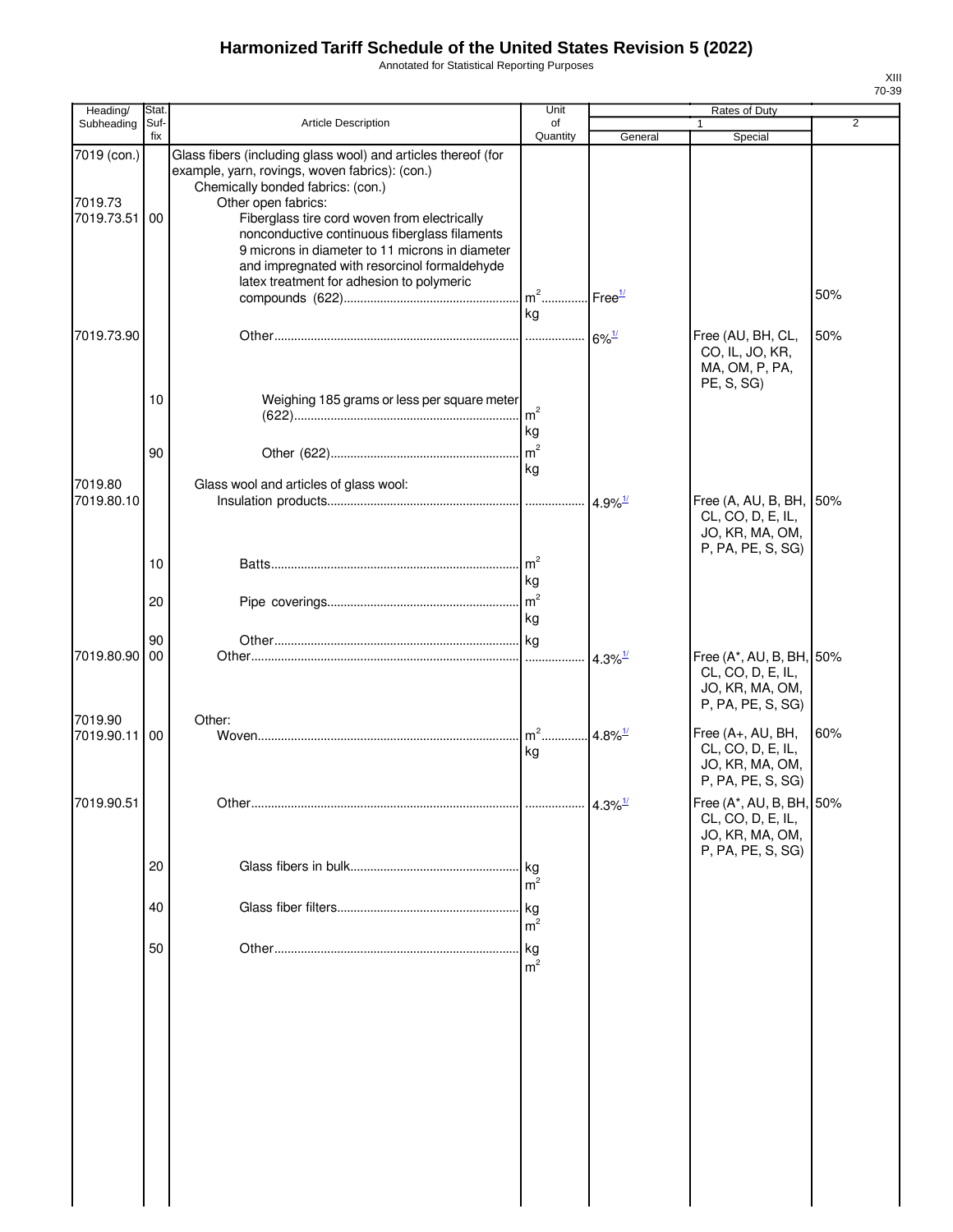Annotated for Statistical Reporting Purposes

| Heading/                 | Stat. |                                                                                                                                                | Unit                  | Rates of Duty |                                                                                            |                |
|--------------------------|-------|------------------------------------------------------------------------------------------------------------------------------------------------|-----------------------|---------------|--------------------------------------------------------------------------------------------|----------------|
| Subheading Suf-          |       | Article Description                                                                                                                            | $\circ$ f             |               | $\mathbf{1}$                                                                               | $\overline{2}$ |
|                          | fix   |                                                                                                                                                | Quantity              | General       | Special                                                                                    |                |
| 7020.00<br>7020.00.30 00 |       | Other articles of glass:<br>Quartz reactor tubes and holders designed for insertion<br>into diffusion and oxidation furnaces for production of | No Free <sup>1/</sup> |               |                                                                                            | 55%            |
|                          |       |                                                                                                                                                |                       |               |                                                                                            |                |
| 7020.00.40 00            |       | Glass inners for vacuum flasks or for other vacuum                                                                                             | No 6.6% <sup>1/</sup> |               | Free (A, AU, BH, CL, 37.5¢ each +<br>CO, D, E, IL, JO,<br>KR, MA, OM, P,<br>PA, PE, S, SG) | 45%            |
| 7020.00.60 00            |       |                                                                                                                                                |                       |               | Free (A, AU, BH, CL, 55%<br>CO, D, E, IL, JO,<br>KR, MA, OM, P,<br>PA, PE, S, SG)          |                |
|                          |       |                                                                                                                                                |                       |               |                                                                                            |                |
|                          |       |                                                                                                                                                |                       |               |                                                                                            |                |
|                          |       |                                                                                                                                                |                       |               |                                                                                            |                |
|                          |       |                                                                                                                                                |                       |               |                                                                                            |                |
|                          |       |                                                                                                                                                |                       |               |                                                                                            |                |
|                          |       |                                                                                                                                                |                       |               |                                                                                            |                |
|                          |       |                                                                                                                                                |                       |               |                                                                                            |                |
|                          |       |                                                                                                                                                |                       |               |                                                                                            |                |
|                          |       |                                                                                                                                                |                       |               |                                                                                            |                |